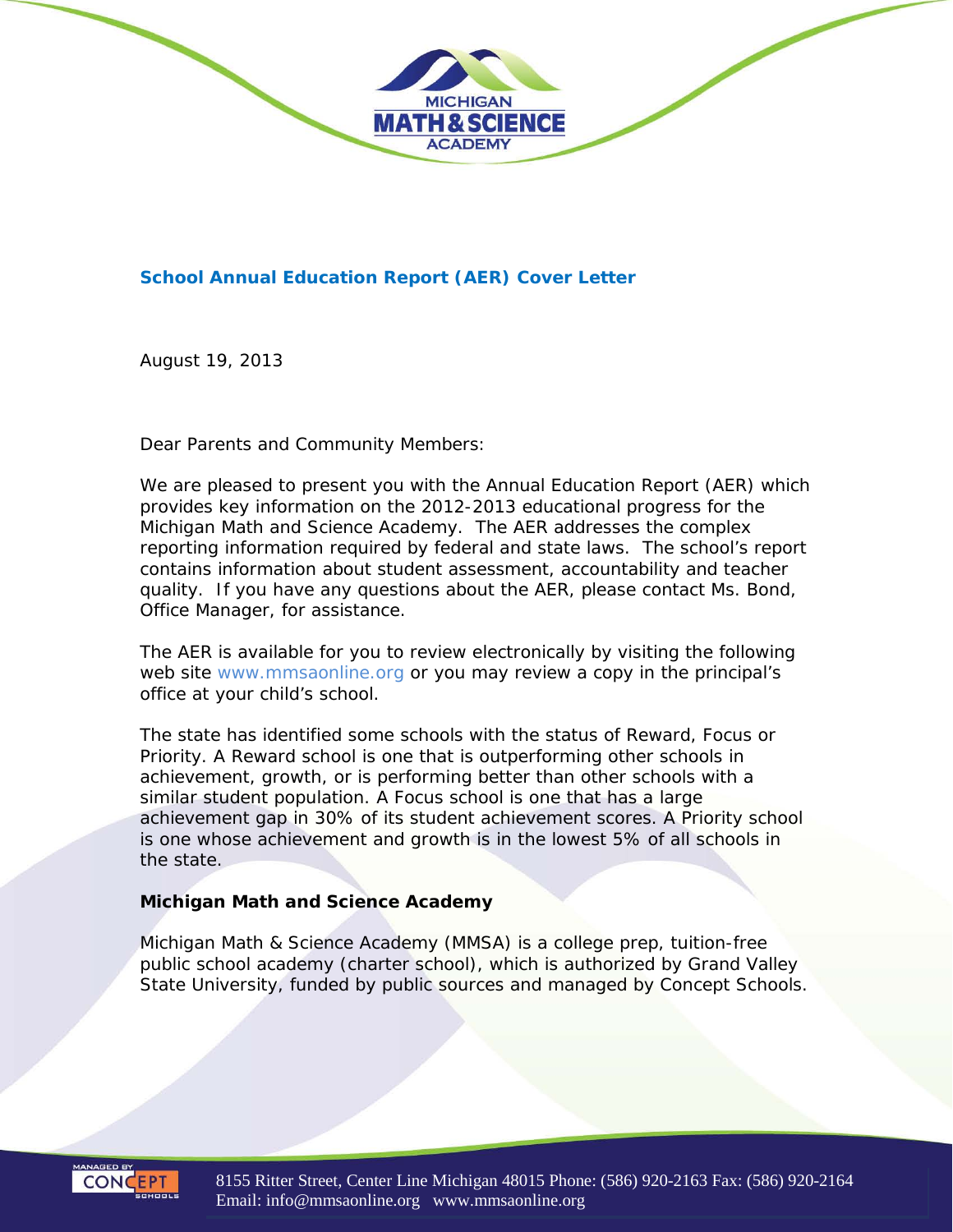MMSA was opened in September, 2009 and accepted 5th-8th grade students for the 2009-2010 school year. MMSA will be serving students from K-12<sup>th</sup> during 2013-2014 school year. MMSA offers a unique, rigorous academic program to prepare its students for a quality college education. MMSA adapts the same educational model that is used by all Concept Schools. Pillars of this successful model are:

**MICHIGAN MATH & SCIENCE ACADEMY** 

- A comprehensive college prep curriculum
- Small class size
- Positive relationship among the triad of students, teachers, and parents
- High level of student participation
- Safe and encouraging learning environment

It is MMSA's vision to build an educational environment in which teachers, parents, and students work together to help students excel in a college preparatory curriculum in all four core subjects, as well as in elective courses. We will enhance student learning through after-school tutoring and an extended school year. In addition, our teachers will focus on the achievement of individual students through our advisory program. Through the increased involvement of parents and teachers, our students will develop their skills in all content areas with an emphasis on math, science, and technology in order to become bold inquirers, analytical thinkers, and ethical leaders in the 21st Century.

### *Core Curriculum*

The MMSA is dedicated to providing a diverse population of students with an outstanding education focused on math, science and technology. The curriculum is designed to ensure 100% student proficiency on state standards in math, science and English Language Arts as well as a 100% graduation rate and acceptance into college.

MMSA will implement a standards-based, college-preparatory curriculum giving the staff flexibility to adapt instructional strategies in order to meet the needs of the students. The curriculum is based on a model developed and successfully implemented by Concept Schools in 31 charter schools in 8 states (Ohio, Illinois, Indiana, Missouri, Wisconsin and Michigan). The curriculum for MMSA is fully aligned with Michigan State Grade Level Content Expectations and High School Content Expectations. All parts of the MMSA curriculum will be fully aligned with Michigan Merit Curriculum.

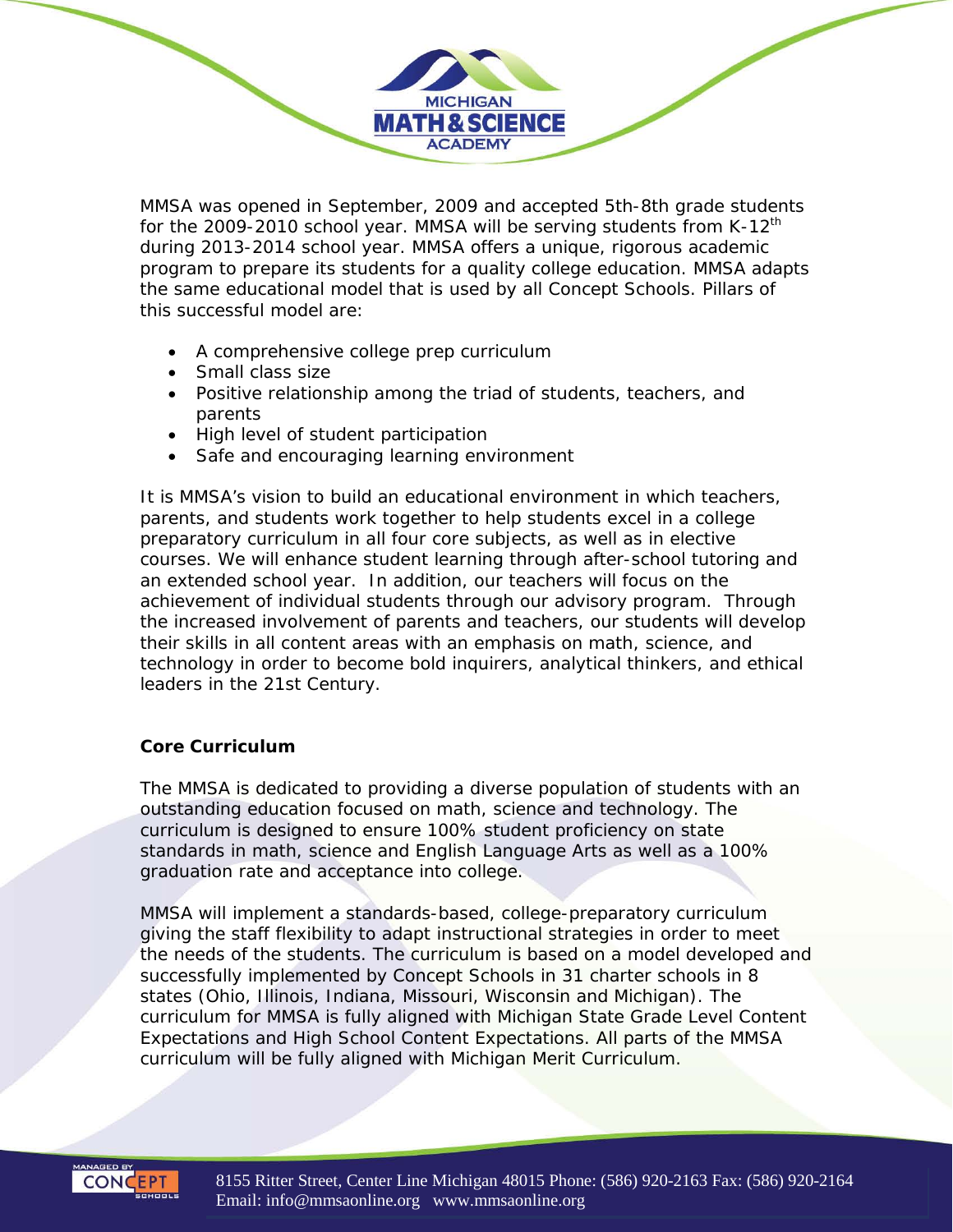In order to prepare every MMSA student to succeed in college, the curriculum is "mapped backwards" from a clear set of college-readiness standards. The curriculum will be modified based on assessment results and the identified needs of the students. Students lacking grade level skills will be provided with the necessary academic support services. MMSA high school teachers will design semester final exams as direct assessments of the standards taught each semester. Departments will create blueprints for final exams and review them together to ensure that all standards are assessed at every grade level. Tests will be constructed so that teachers can determine on an individual student basis the skills that have been mastered and the skills needing to be reviewed and re-taught. Teachers will work in grade-level teams to craft curriculum maps and departments will review them to ensure that the department is providing an aligned, coherent, 5-12 scope and sequence leading to mastery of college-readiness standards.

**MICHIGAN MATH & SCIENCE ACADEMY** 

Curriculum maps and unit plans will provide the framework for the detailed weekly lesson plans that the teachers will complete with their grade-level partners. A shared drive will make plans accessible for reference by students and staff. These plans will specify the daily activities and assessments that teachers will use to teach and measure progress and to ensure that all homework and class work are aligned to standards.

In addition to mapping the curriculum to the Michigan Merit Curriculum, the high school curriculum will also be aligned with the ACT College Readiness Standards and the American Diploma Project. Also serving as a reference will be the National Common Core Standards

(http://www.corestandards.org/standards/index.htm), a set of standards developed across 49 states. Regularly scheduled meetings with math, science, English, and social studies teachers will be used to refine the curriculum to meet the needs of students.

Curriculum mapping will focus skills, strategies, content, and testing to ensure that students are provided a balanced and carefully sequenced curriculum designed to maximize student achievement across grade levels. Students will practice critical skills years in advance of the need for mastery of them. In this manner a student will also begin to explore and internalize a skill in an earlier grade and then develop increased mastery over that skill in more sophisticated ways in each subsequent grade.

A copy of the MMSA curriculum can be obtained from the school.

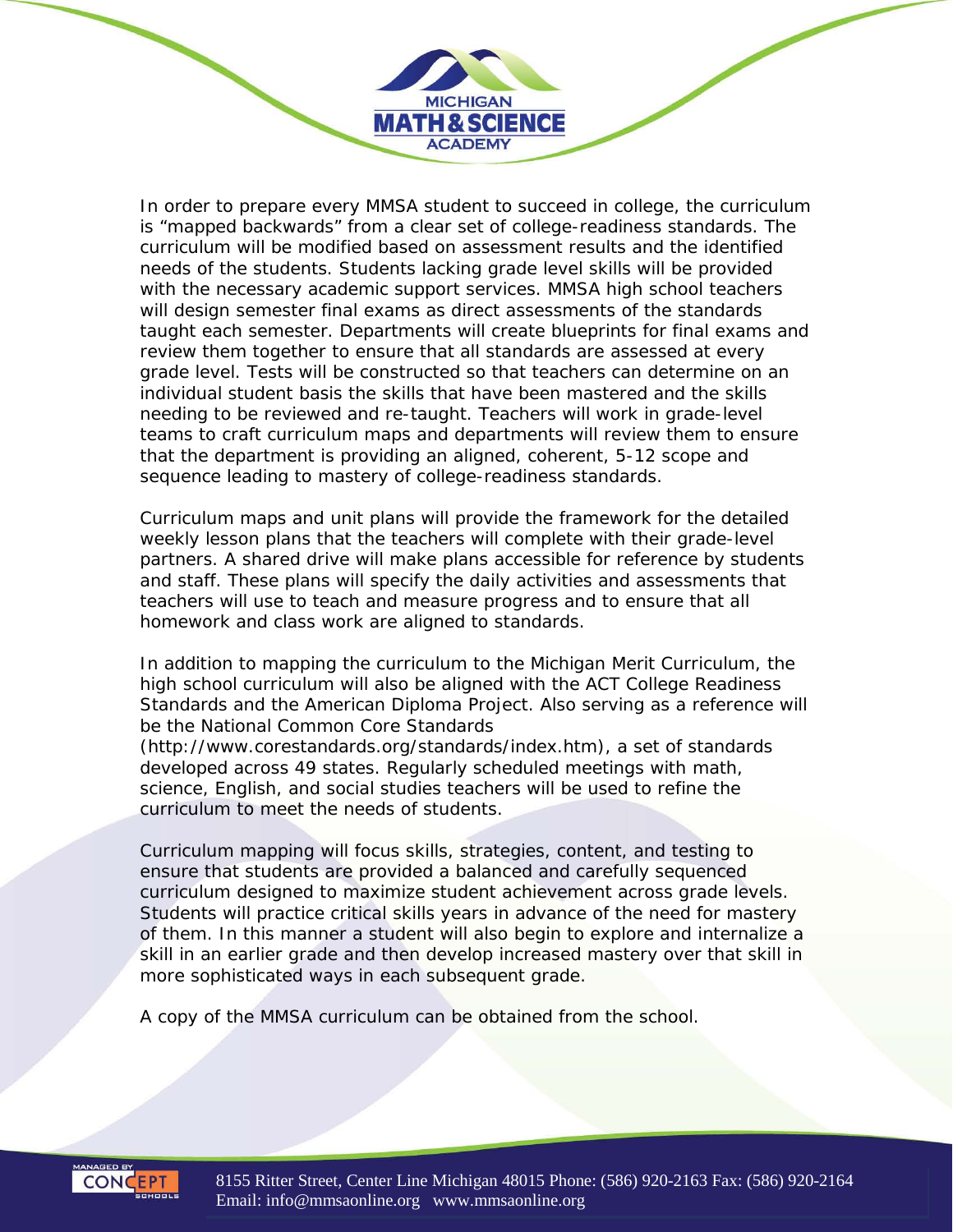

MMSA administers NWEA's MAP test as a nationally normed achievement test. The students take a pre-test in September and post-test in May. Based on the students' September test score, they need to show a necessary improvement until the posttest.

**MICHIGAN MATH & SCIENCE ACADEMY** 

This improvement level is decided by NWEA based on the national average. The percentage of MMSA's students who meet or exceed their goals was higher than the national average for 2010-2011 and 2011-2012 school years. The table below shows the percentage of the students who meet or exceed their goal based on the grade level in different subject areas.

| <b>Subject</b>                             | 5 <sup>th</sup> Grade   | 6 <sup>th</sup> Grade | 7 <sup>th</sup> Grade | 8 <sup>th</sup> Grade | 9 <sup>th</sup> Grade | <b>All</b><br><b>Students</b> |  |
|--------------------------------------------|-------------------------|-----------------------|-----------------------|-----------------------|-----------------------|-------------------------------|--|
| Reading                                    | 88.6%<br>63.6%<br>65.4% |                       | 62.8%                 | 80.6%                 | 72.2%                 |                               |  |
| <b>Mathematics</b>                         | 75.0%                   | 76.9%                 | 70.7%                 | 90.9%                 | 86.7%                 | 80.04%                        |  |
| Language<br>Usage                          | 83.3%                   | 66.7%                 | 76.7%                 | 60.5%                 | 71.9%                 | 71.82%                        |  |
| General<br><b>Science</b>                  | 66.7%                   | 78.8%                 | 72.1%                 | 75.0%                 | 80.0%                 | 74.52%                        |  |
| <b>Concepts</b><br>and<br><b>Processes</b> | 75.0%                   | 58.5%                 | 65.9%                 | 65.9%                 | 77.4%                 | 68.54%                        |  |

*Table I – The Percentage of Students Who Met or Exceed Their Goals – 2010- 2011 School Year*



8155 Ritter Street, Center Line Michigan 48015 Phone: (586) 920-2163 Fax: (586) 920-2164 Email: info@mmsaonline.org www.mmsaonline.org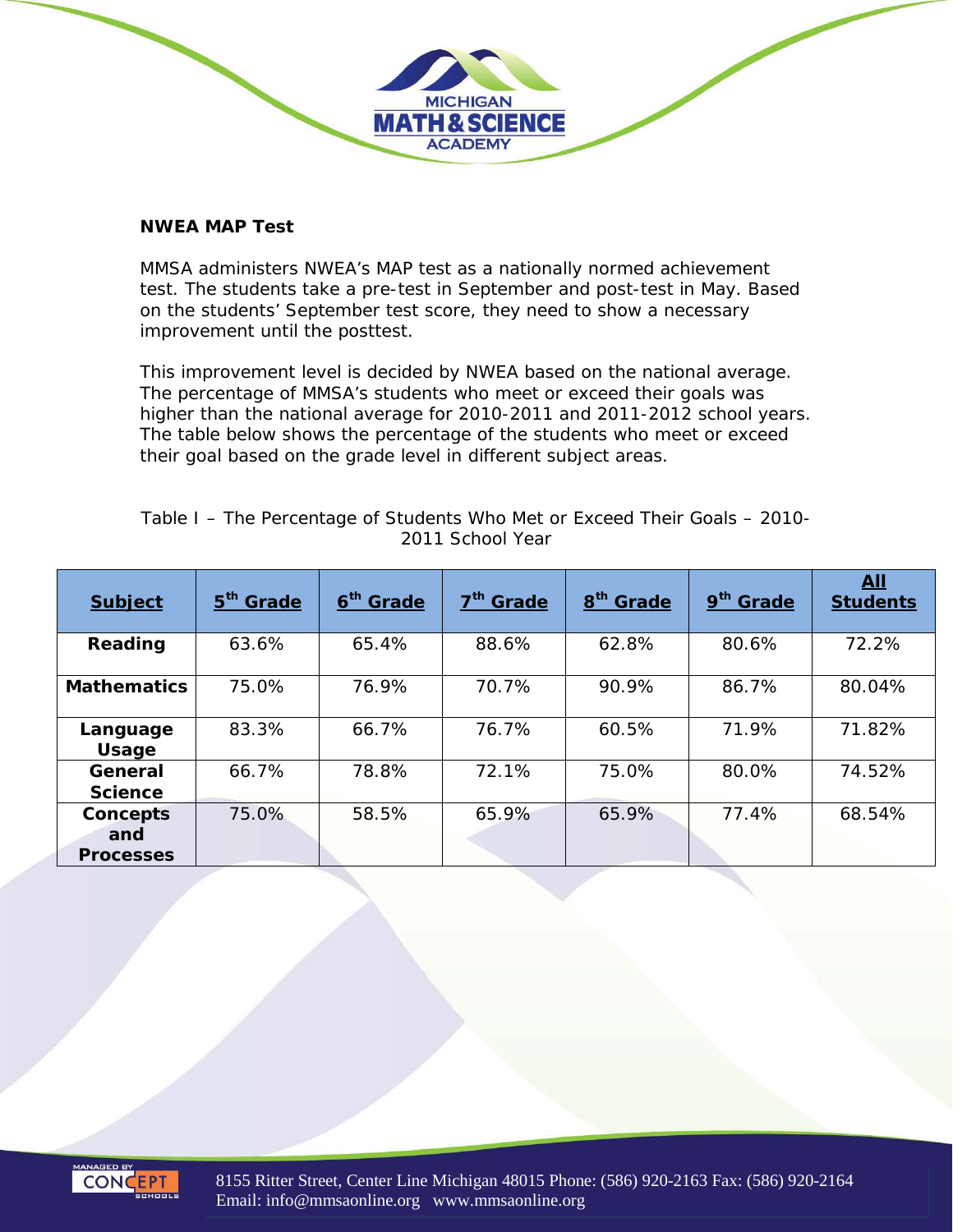

*Table II – The Percentage of Students Who Met or Exceed Their Goals – 2011-2012 School Year*

| <b>Subject</b>                      | 5 <sup>th</sup><br>Grade | 6 <sup>th</sup><br>Grade | 7 <sup>th</sup><br>Grade | 8 <sup>th</sup><br>Grade | 9 <sup>th</sup><br>Grade | $10^{th}$<br>Grade | All<br><b>Students</b> |
|-------------------------------------|--------------------------|--------------------------|--------------------------|--------------------------|--------------------------|--------------------|------------------------|
| Reading                             | 78.9%                    | 70.8%                    | 72.7%                    | 67.6%                    | 78.6%                    | 90.0%              | 71.9%                  |
| <b>Mathematics</b>                  | 60.0%                    | 59.1%                    | 81.8%                    | 82.1%                    | 82.5%                    | 100.0%             | 80.04%                 |
| Language<br><b>Usage</b>            | 60.0%                    | 72.7%                    | 83.8%                    | 60.5%                    | 80.5%                    | 95.5%              | 73.8%                  |
| General<br><b>Science</b>           | 71.4%                    | 70.8%                    | 64.2%                    | 69.2%                    | 79.1%                    | 81.0%              | 70.51%                 |
| Concepts<br>and<br><b>Processes</b> | 81.0%                    | 79.2%                    | 70.8%                    | 74.4%                    | 81.0                     | 95.2%              | 77.86%                 |

*Table III – The Percentage of Students Who Met or Exceed Their Goals – 2012-2013 School Year*

| <b>Subject</b>            | 6 <sup>th</sup><br>Grade | 7 <sup>th</sup><br>Grade | 8 <sup>th</sup><br>Grade | 9 <sup>th</sup><br>Grade | $10^{th}$<br>Grade | All<br><b>Students</b> |
|---------------------------|--------------------------|--------------------------|--------------------------|--------------------------|--------------------|------------------------|
| Reading                   | 66.7%                    | 84.6%                    | 62.2%                    | 71.7%                    | 65.2%              | 65.2%                  |
| <b>Mathematics</b>        | 79.5%                    | 82.1%                    | 72.0%                    | 75.0%                    | 67.4%              | 74.5%                  |
| Language<br><b>Usage</b>  | 61.5%                    | 73.7%                    | 65.8%                    | 66.0%                    | 55.6%              | 64.5%                  |
| General<br><b>Science</b> | 66.7%                    | 59.0%                    | 65.3%                    | 75.0%                    | 60.9%              | 65.7%                  |
| Concepts<br>and           | 69.2%                    | 76.9%                    | 54.2%                    | 69.2%                    | 67.4%              | 65.7%                  |
| <b>Processes</b>          |                          |                          |                          |                          |                    |                        |



8155 Ritter Street, Center Line Michigan 48015 Phone: (586) 920-2163 Fax: (586) 920-2164 Email: info@mmsaonline.org www.mmsaonline.org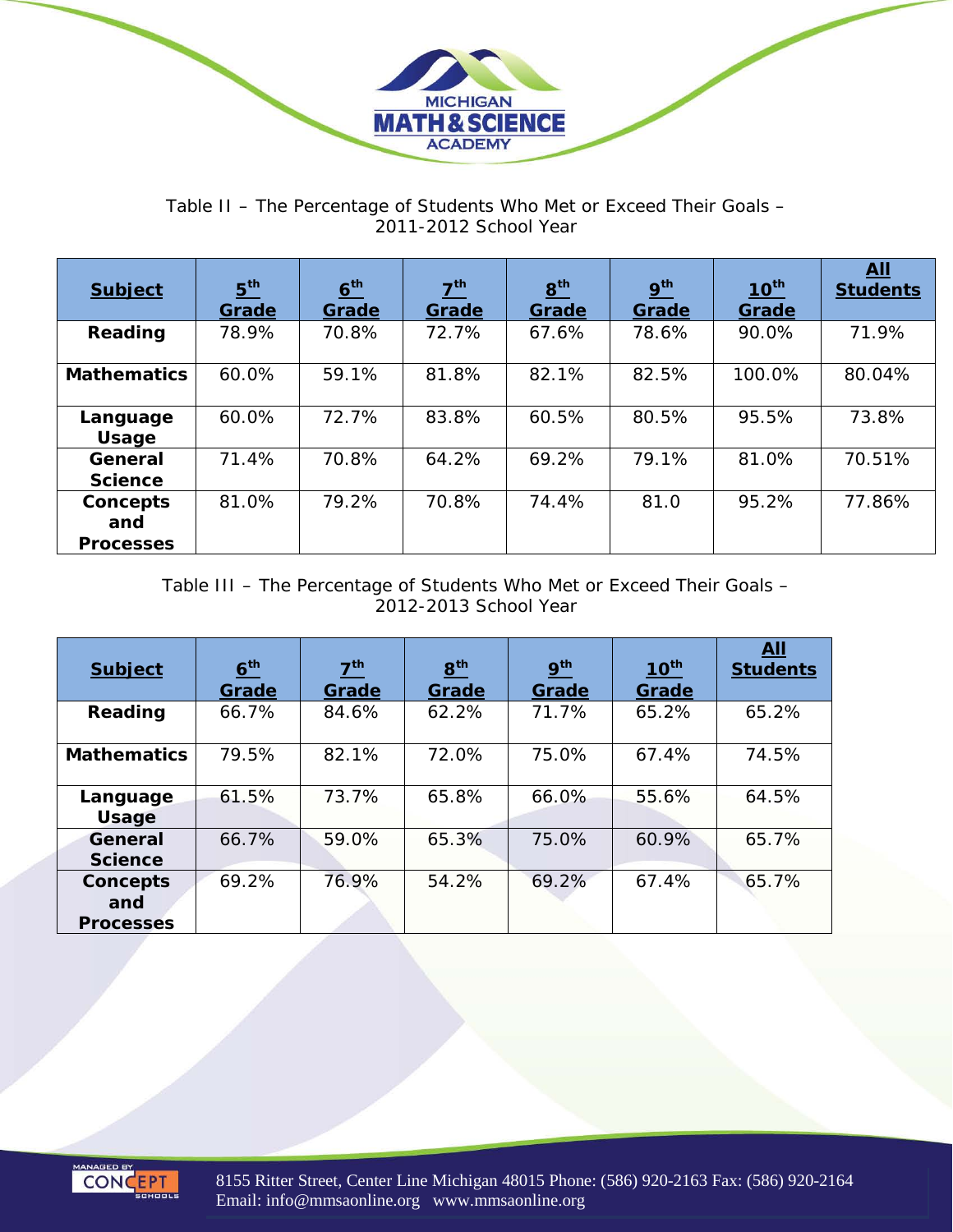#### *Parent-Teacher Conferences*

MMSA holds four parent-teacher conferences throughout the school year. Each parent-teacher conference is held in the middle of the marking periods. Therefore, parents and teachers have a chance to discuss about the progress of the students and what the students can do to improve their grades by the end of marking period. Parent-teacher conferences are held on Thursdays after school and on Saturdays. Therefore, parents have a higher chance to participate. The percentage of parent attendance to the parent-teacher conferences are as follows:

**MICHIGAN MATH & SCIENCE ACADEMY** 

| <b>Conferences</b>             | <b>Dates</b>                      | <b>Percentage of Parents</b><br>in Attendance |
|--------------------------------|-----------------------------------|-----------------------------------------------|
| 1 <sup>st</sup> Parent-Teacher | September 30 <sup>th</sup> , 2010 | 38.9%                                         |
| <b>Conferences</b>             | October $2^{nd}$ , 2010           |                                               |
| 2 <sup>nd</sup> Parent-Teacher | December 2 <sup>nd</sup> , 2010   | 35.3%                                         |
| <b>Conferences</b>             | December 4 <sup>th</sup> , 2010   |                                               |
| 3rd Parent-Teacher             | March 10 <sup>th</sup> , 2011     | 49.0%                                         |
| <b>Conferences</b>             | March 12th, 2011                  |                                               |
| 4 <sup>th</sup> Parent Teacher | May 5 <sup>th</sup> , 2011        | 33.5%                                         |
| <b>Conferences</b>             | May 7 <sup>th</sup> , 2011        |                                               |

*Table III- The Percentage of Parents Who Attended Parent Teacher Conferences during 2010 – 2011 school year*

*Table IV- The Percentage of Parents Who Attended Parent Teacher Conferences during 2011 – 2012 school year*

| <b>Conferences</b>             | <b>Dates</b>                     | <b>Percentage of Parents</b><br>in Attendance |
|--------------------------------|----------------------------------|-----------------------------------------------|
| 1 <sup>st</sup> Parent-Teacher | October 6 <sup>th</sup> , 2011   | 20.42%                                        |
| <b>Conferences</b>             | October 8 <sup>th</sup> , 2011   |                                               |
| 2 <sup>nd</sup> Parent-Teacher | December 8 <sup>th</sup> , 2011  |                                               |
| <b>Conferences</b>             | December 10 <sup>th</sup> , 2011 |                                               |
| 3rd Parent-Teacher             | March 1 <sup>st</sup> , 2012     |                                               |
| <b>Conferences</b>             | March 3rd, 2012                  |                                               |
| 4 <sup>th</sup> Parent Teacher | May 10 <sup>th</sup> , 2012      |                                               |
| <b>Conferences</b>             | May 12th, 2012                   |                                               |

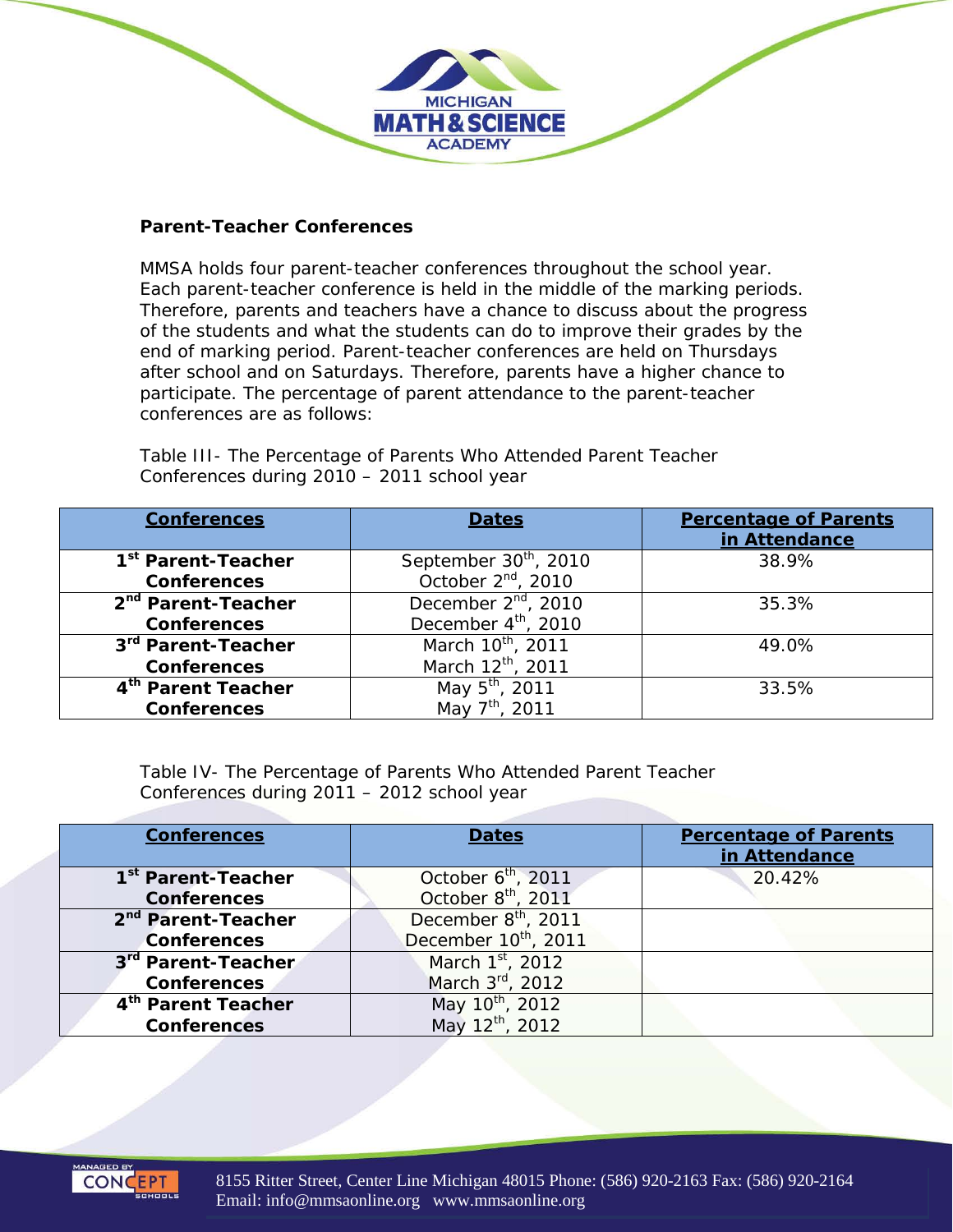

*Conferences during 2012 – 2013 school year*

| <b>Conferences</b>             | <b>Dates</b>                     | <b>Percentage of Parents</b><br>in Attendance |
|--------------------------------|----------------------------------|-----------------------------------------------|
| 1 <sup>st</sup> Parent-Teacher | October $4^{\text{th}}$ , 2012   | 48.0                                          |
| <b>Conferences</b>             | October $6th$ , 2012             |                                               |
| 2 <sup>nd</sup> Parent-Teacher | December 13 <sup>th</sup> , 2012 | 52.0                                          |
| <b>Conferences</b>             | December 15 <sup>th</sup> , 2012 |                                               |
| 3rd Parent-Teacher             | March 5 <sup>th</sup> , 2013     | 36.0                                          |
| <b>Conferences</b>             | March 7 <sup>th</sup> , 2013     |                                               |
| 4th Parent Teacher             | May 16 <sup>th</sup> , 2013      | 24.0                                          |
| <b>Conferences</b>             | May 18 <sup>th</sup> , 2013      |                                               |

School-Level Student Assessment Data for Michigan Mathematics and Science Academy, 2013-2013 School-Level Accountability (AYP) Detail Reporting for Michigan Math and Science Academy, December, 2011 School-Level Teacher Quality Reporting for Michigan Math and Science Academy, and Michigan Report Card for the National Assessment of Educational Progress are also attached.

### *Dual Enrollment and College Equivalent Courses*

During the 2012-2013 school year, Michigan Math and Science Academy had 8.3% of our Juniors enrolled in college classes and completed successfully. We also had 25.7% of our Sophomores and Juniors enrolled into 2 college equivalent courses (AP Courses) during our first year of offering Advanced Placement Courses. Also, 8.3% of our Juniors received college credits during the 2012-2013 school year.

I would like to thank the students, the parents, the staff members, and the board members for their continuous support as well as the time and effort they have contributed to the school. Their involvement was the key to our success last year and we hope to make MMSA one of the best schools in the region together over the coming years.

**Sincerely** 

Oguzhan Yildiz

**Director** 



8155 Ritter Street, Center Line Michigan 48015 Phone: (586) 920-2163 Fax: (586) 920-2164 Email: info@mmsaonline.org www.mmsaonline.org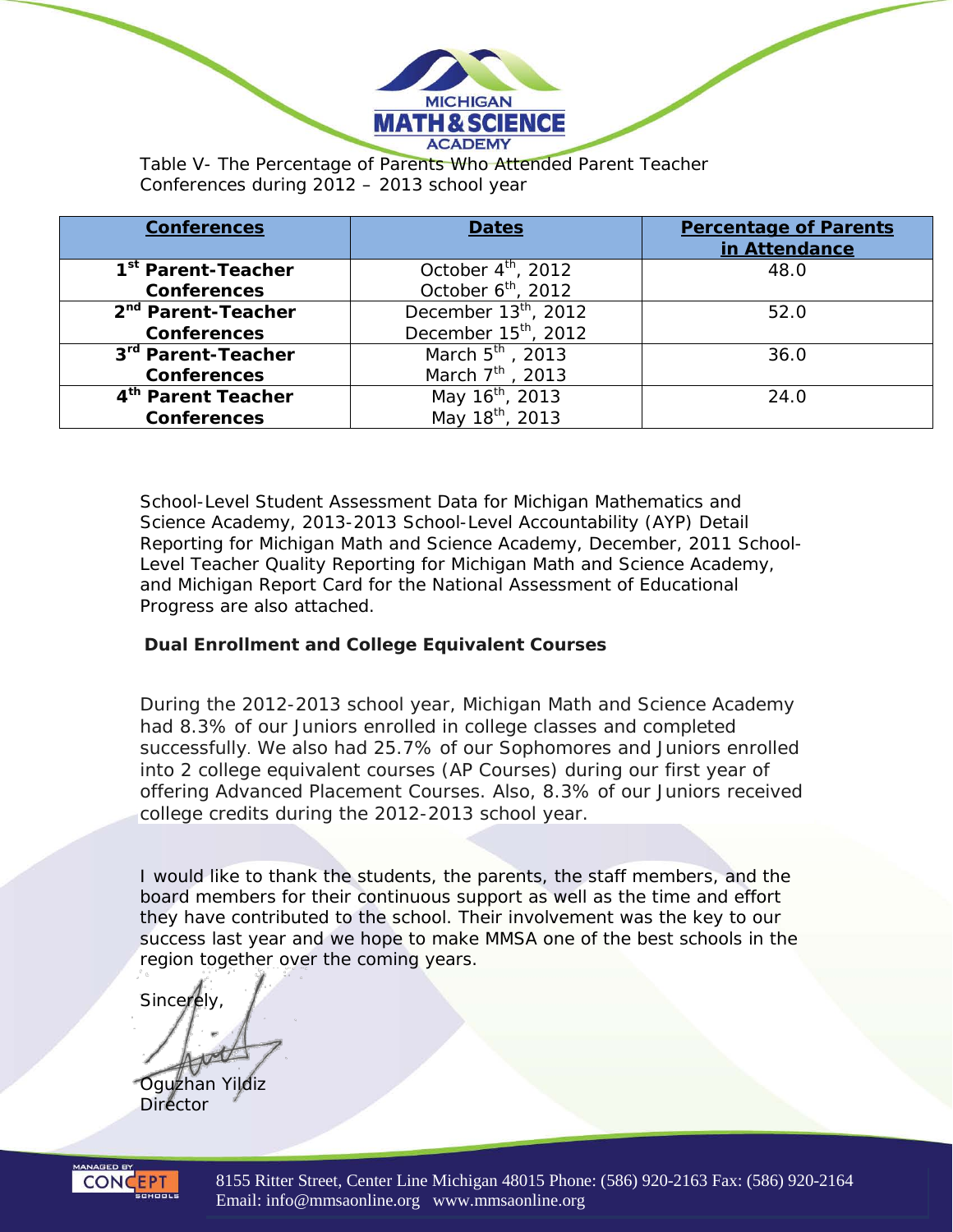



### **Michigan Mathematics and Science Academy**

| Subject                     | Grade     | <b>Testing</b><br>Group         | <b>School Year</b> | % Students<br><b>Tested</b> | State %<br><b>Students</b><br>Proficient | District %<br><b>Students</b><br>Proficient | School %<br><b>Students</b><br>Proficient | % Advanced<br>(Level 1) | % Proficient<br>(Level 2) | % Partially<br>Proficient<br>(Level 3) | % Not<br>Proficient<br>(Level 4) |
|-----------------------------|-----------|---------------------------------|--------------------|-----------------------------|------------------------------------------|---------------------------------------------|-------------------------------------------|-------------------------|---------------------------|----------------------------------------|----------------------------------|
| Mathematics                 | 3rd Grade | <b>All Students</b>             | 2012-13            | 100%                        | 40.9%                                    | 21.7%                                       | 21.7%                                     | < 10%                   | 21.7%                     | 17.4%                                  | 60.9%                            |
| Mathematics                 | 3rd Grade | African<br>American             | 2012-13            | 100%                        | 18%                                      | < 10%                                       | < 10%                                     | < 10%                   | < 10%                     | < 10%                                  | 83.3%                            |
| Mathematics                 | 3rd Grade | American<br>Indian              | 2012-13            | 100%                        | 30.6%                                    | < 10%                                       | < 10%                                     | < 10%                   | < 10%                     | 100%                                   | < 10%                            |
| Mathematics                 | 3rd Grade | Asian                           | 2012-13            | 100%                        | 65.6%                                    | 66.7%                                       | 66.7%                                     | < 10%                   | 66.7%                     | 33.3%                                  | < 10%                            |
| Mathematics                 | 3rd Grade | Hispanic of Any 2012-13<br>Race |                    | 100%                        | 25.7%                                    | 100%                                        | 100%                                      | < 10%                   | 100%                      | < 10%                                  | < 10%                            |
| Mathematics                 | 3rd Grade | Two or More<br>Races            | 2012-13            | 100%                        | 40%                                      | < 10%                                       | < 10%                                     | < 10%                   | < 10%                     | < 10%                                  | 100%                             |
| Mathematics                 | 3rd Grade | White                           | 2012-13            | 100%                        | 47.4%                                    | 25%                                         | 25%                                       | < 10%                   | 25%                       | 25%                                    | 50%                              |
| Mathematics                 | 3rd Grade | Female                          | 2012-13            | 100%                        | 39.8%                                    | 22.2%                                       | 22.2%                                     | < 10%                   | 22.2%                     | $< 10\%$                               | 77.8%                            |
| Mathematics                 | 3rd Grade | Male                            | 2012-13            | 100%                        | 42%                                      | 21.4%                                       | 21.4%                                     | < 10%                   | 21.4%                     | 28.6%                                  | 50%                              |
| Mathematics                 | 3rd Grade | Economically<br>Disadvantaged   | 2012-13            | 100%                        | 26.8%                                    | 13.3%                                       | 13.3%                                     | < 10%                   | 13.3%                     | 13.3%                                  | 73.3%                            |
| <b>Mathematics</b>          | 3rd Grade | English<br>Language<br>Learners | 2012-13            | 100%                        | 23%                                      | 100%                                        | 100%                                      | < 10%                   | 100%                      | < 10%                                  | < 10%                            |
| Mathematics                 | 4th Grade | <b>All Students</b>             | 2012-13            | 100%                        | 46.1%                                    | 38.5%                                       | 38.5%                                     | < 10%                   | 30.8%                     | 19.2%                                  | 42.3%                            |
| Mathematics                 | 4th Grade | African<br>American             | 2012-13            | 100%                        | 20%                                      | 26.7%                                       | 26.7%                                     | < 10%                   | 26.7%                     | 13.3%                                  | 60%                              |
| Mathematics                 | 4th Grade | Asian                           | 2012-13            | 100%                        | 71.4%                                    | 75%                                         | 75%                                       | 25%                     | 50%                       | 25%                                    | < 10%                            |
| Mathematics                 | 4th Grade | Two or More<br>Races            | 2012-13            | 100%                        | 44.3%                                    | 50%                                         | 50%                                       | 25%                     | 25%                       | 25%                                    | 25%                              |
| Mathematics<br>Page 1 of 36 | 4th Grade | White                           | 2012-13            | 100%                        | 53%                                      | 33.3%                                       | 33.3%                                     | < 10%                   | 33.3%                     | 33.3%                                  | 33.3%                            |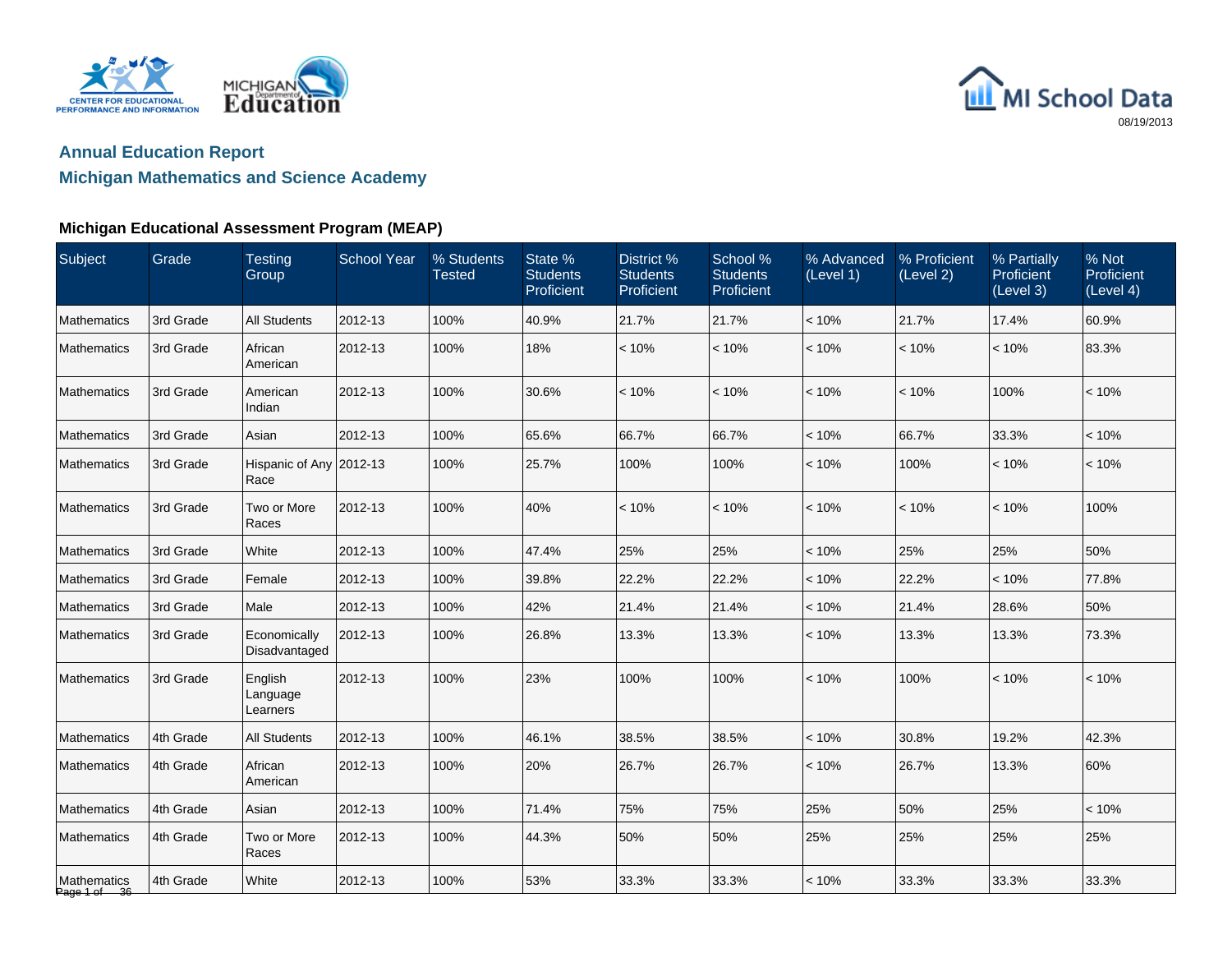



### **Michigan Mathematics and Science Academy**

| Subject     | Grade     | <b>Testing</b><br>Group         | <b>School Year</b> | % Students<br><b>Tested</b> | State %<br><b>Students</b><br>Proficient | District %<br><b>Students</b><br>Proficient | School %<br><b>Students</b><br>Proficient | % Advanced<br>(Level 1) | % Proficient<br>(Level 2) | % Partially<br>Proficient<br>(Level 3) | % Not<br>Proficient<br>(Level 4) |
|-------------|-----------|---------------------------------|--------------------|-----------------------------|------------------------------------------|---------------------------------------------|-------------------------------------------|-------------------------|---------------------------|----------------------------------------|----------------------------------|
| Mathematics | 4th Grade | Female                          | 2012-13            | 100%                        | 45.7%                                    | < 10%                                       | < 10%                                     | < 10%                   | < 10%                     | 36.4%                                  | 54.5%                            |
| Mathematics | 4th Grade | Male                            | 2012-13            | 100%                        | 46.4%                                    | 60%                                         | 60%                                       | 13.3%                   | 46.7%                     | < 10%                                  | 33.3%                            |
| Mathematics | 4th Grade | Economically<br>Disadvantaged   | 2012-13            | 100%                        | 31.1%                                    | 45%                                         | 45%                                       | 10%                     | 35%                       | 15%                                    | 40%                              |
| Mathematics | 5th Grade | <b>All Students</b>             | 2011-12            | 100%                        | 39.6%                                    | 28%                                         | 28%                                       | < 10%                   | 28%                       | 16%                                    | 56%                              |
| Mathematics | 5th Grade | <b>All Students</b>             | 2012-13            | 100%                        | 45.7%                                    | 36.4%                                       | 36.4%                                     | < 10%                   | 27.3%                     | 18.2%                                  | 45.5%                            |
| Mathematics | 5th Grade | African<br>American             | 2011-12            | 100%                        | 17%                                      | 26.3%                                       | 26.3%                                     | < 10%                   | 26.3%                     | 21.1%                                  | 52.6%                            |
| Mathematics | 5th Grade | African<br>American             | 2012-13            | 100%                        | 20.5%                                    | 20%                                         | 20%                                       | < 10%                   | 20%                       | 26.7%                                  | 53.3%                            |
| Mathematics | 5th Grade | Asian                           | 2012-13            | 100%                        | 74.7%                                    | 100%                                        | 100%                                      | < 10%                   | 100%                      | < 10%                                  | < 10%                            |
| Mathematics | 5th Grade | Hispanic of Any 2012-13<br>Race |                    | 100%                        | 31.7%                                    | < 10%                                       | < 10%                                     | < 10%                   | < 10%                     | < 10%                                  | 100%                             |
| Mathematics | 5th Grade | Two or More<br>Races            | 2012-13            | 100%                        | 42.7%                                    | 100%                                        | 100%                                      | < 10%                   | 100%                      | < 10%                                  | < 10%                            |
| Mathematics | 5th Grade | White                           | 2011-12            | 100%                        | 45.7%                                    | 33.3%                                       | 33.3%                                     | < 10%                   | 33.3%                     | < 10%                                  | 66.7%                            |
| Mathematics | 5th Grade | White                           | 2012-13            | 100%                        | 52.4%                                    | 75%                                         | 75%                                       | 50%                     | 25%                       | < 10%                                  | 25%                              |
| Mathematics | 5th Grade | Female                          | 2011-12            | 100%                        | 37.5%                                    | 18.8%                                       | 18.8%                                     | < 10%                   | 18.8%                     | 12.5%                                  | 68.8%                            |
| Mathematics | 5th Grade | Female                          | 2012-13            | 100%                        | 43.9%                                    | 27.3%                                       | 27.3%                                     | < 10%                   | 18.2%                     | 27.3%                                  | 45.5%                            |
| Mathematics | 5th Grade | Male                            | 2011-12            | 100%                        | 41.6%                                    | 44.4%                                       | 44.4%                                     | < 10%                   | 44.4%                     | 22.2%                                  | 33.3%                            |
| Mathematics | 5th Grade | Male                            | 2012-13            | 100%                        | 47.5%                                    | 45.5%                                       | 45.5%                                     | < 10%                   | 36.4%                     | < 10%                                  | 45.5%                            |
| Mathematics | 5th Grade | Economically<br>Disadvantaged   | 2011-12            | 100%                        | 24.9%                                    | 25%                                         | 25%                                       | < 10%                   | 25%                       | 20%                                    | 55%                              |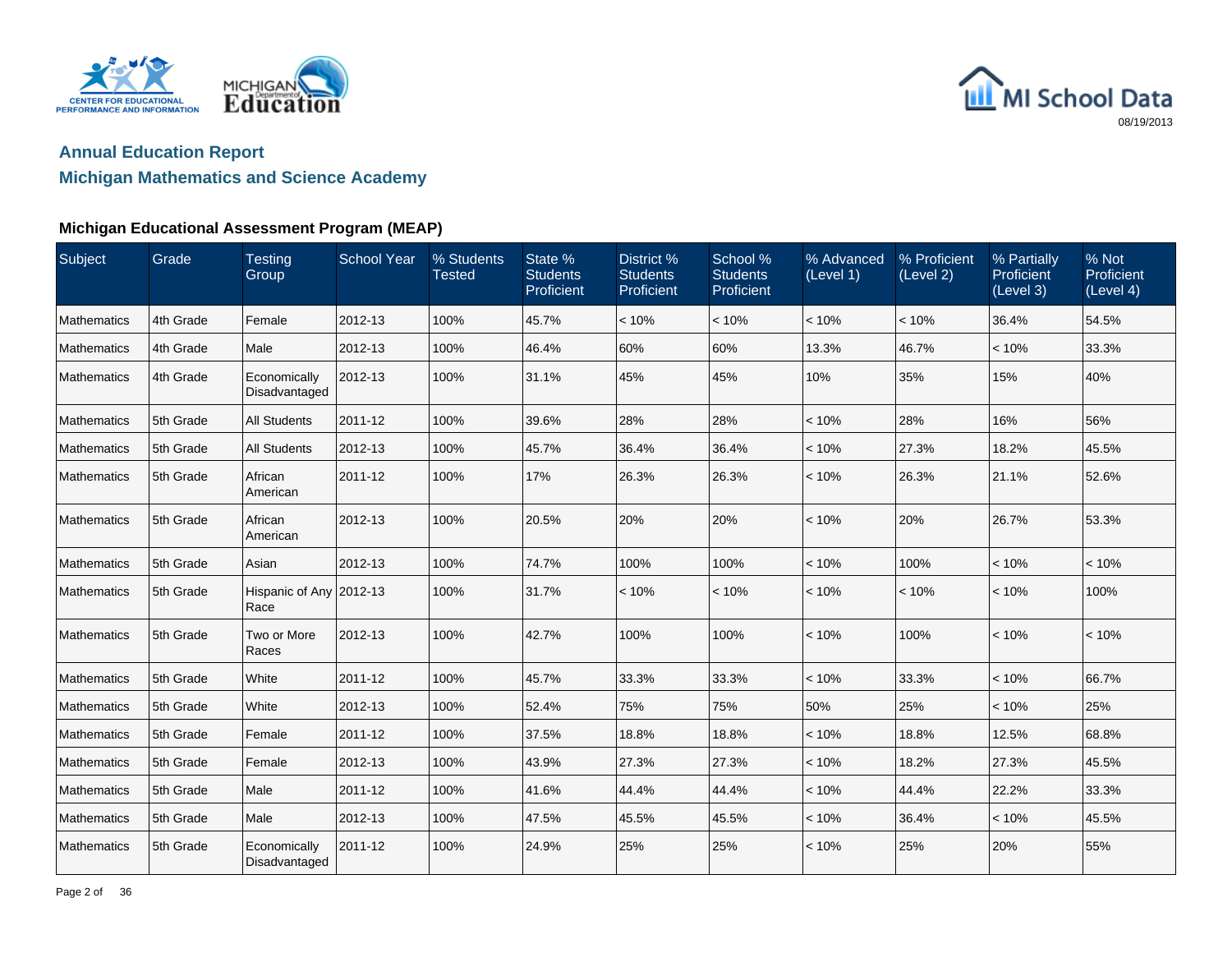



## **Michigan Mathematics and Science Academy**

| Subject            | Grade     | <b>Testing</b><br>Group                     | <b>School Year</b> | % Students<br><b>Tested</b> | State %<br><b>Students</b><br>Proficient | District %<br><b>Students</b><br>Proficient | School %<br><b>Students</b><br>Proficient | % Advanced<br>(Level 1) | % Proficient<br>(Level 2) | % Partially<br>Proficient<br>(Level 3) | % Not<br>Proficient<br>(Level 4) |
|--------------------|-----------|---------------------------------------------|--------------------|-----------------------------|------------------------------------------|---------------------------------------------|-------------------------------------------|-------------------------|---------------------------|----------------------------------------|----------------------------------|
| Mathematics        | 5th Grade | Economically<br>Disadvantaged               | 2012-13            | 100%                        | 30.3%                                    | 33.3%                                       | 33.3%                                     | < 10%                   | 26.7%                     | 13.3%                                  | 53.3%                            |
| Mathematics        | 5th Grade | <b>Students With</b><br><b>Disabilities</b> | 2011-12            | 100%                        | 16%                                      | < 10%                                       | < 10%                                     | < 10%                   | < 10%                     | < 10%                                  | 100%                             |
| Mathematics        | 6th Grade | <b>All Students</b>                         | 2011-12            | 100%                        | 37.1%                                    | 17.9%                                       | 17.9%                                     | < 10%                   | 17.9%                     | 17.9%                                  | 64.3%                            |
| Mathematics        | 6th Grade | All Students                                | 2012-13            | 100%                        | 40.2%                                    | 12.8%                                       | 12.8%                                     | < 10%                   | 12.8%                     | 12.8%                                  | 74.5%                            |
| Mathematics        | 6th Grade | African<br>American                         | 2011-12            | 100%                        | 15.4%                                    | 14.3%                                       | 14.3%                                     | < 10%                   | 14.3%                     | 19%                                    | 66.7%                            |
| Mathematics        | 6th Grade | African<br>American                         | 2012-13            | 100%                        | 15.9%                                    | < 10%                                       | < 10%                                     | < 10%                   | < 10%                     | 15.2%                                  | 75.8%                            |
| Mathematics        | 6th Grade | American<br>Indian                          | 2011-12            | 100%                        | 27.8%                                    | < 10%                                       | < 10%                                     | < 10%                   | < 10%                     | 100%                                   | < 10%                            |
| Mathematics        | 6th Grade | Asian                                       | 2012-13            | 100%                        | 70.8%                                    | 66.7%                                       | 66.7%                                     | < 10%                   | 66.7%                     | 33.3%                                  | < 10%                            |
| <b>Mathematics</b> | 6th Grade | Hispanic of Any 2011-12<br>Race             |                    | 100%                        | 22.8%                                    | 100%                                        | 100%                                      | < 10%                   | 100%                      | < 10%                                  | < 10%                            |
| Mathematics        | 6th Grade | Hispanic of Any 2012-13<br>Race             |                    | 100%                        | 26.3%                                    | < 10%                                       | < 10%                                     | < 10%                   | < 10%                     | < 10%                                  | 100%                             |
| Mathematics        | 6th Grade | Two or More<br>Races                        | 2012-13            | 100%                        | 36.1%                                    | < 10%                                       | < 10%                                     | < 10%                   | < 10%                     | < 10%                                  | 100%                             |
| Mathematics        | 6th Grade | White                                       | 2011-12            | 100%                        | 43%                                      | 20%                                         | 20%                                       | < 10%                   | 20%                       | < 10%                                  | 80%                              |
| Mathematics        | 6th Grade | White                                       | 2012-13            | 100%                        | 46.6%                                    | 14.3%                                       | 14.3%                                     | < 10%                   | 14.3%                     | < 10%                                  | 85.7%                            |
| Mathematics        | 6th Grade | Female                                      | 2011-12            | 100%                        | 36.8%                                    | 13.3%                                       | 13.3%                                     | < 10%                   | 13.3%                     | 20%                                    | 66.7%                            |
| Mathematics        | 6th Grade | Female                                      | 2012-13            | 100%                        | 38.8%                                    | 13%                                         | 13%                                       | < 10%                   | 13%                       | 17.4%                                  | 69.6%                            |
| Mathematics        | 6th Grade | Male                                        | 2011-12            | 100%                        | 37.4%                                    | 23.1%                                       | 23.1%                                     | < 10%                   | 23.1%                     | 15.4%                                  | 61.5%                            |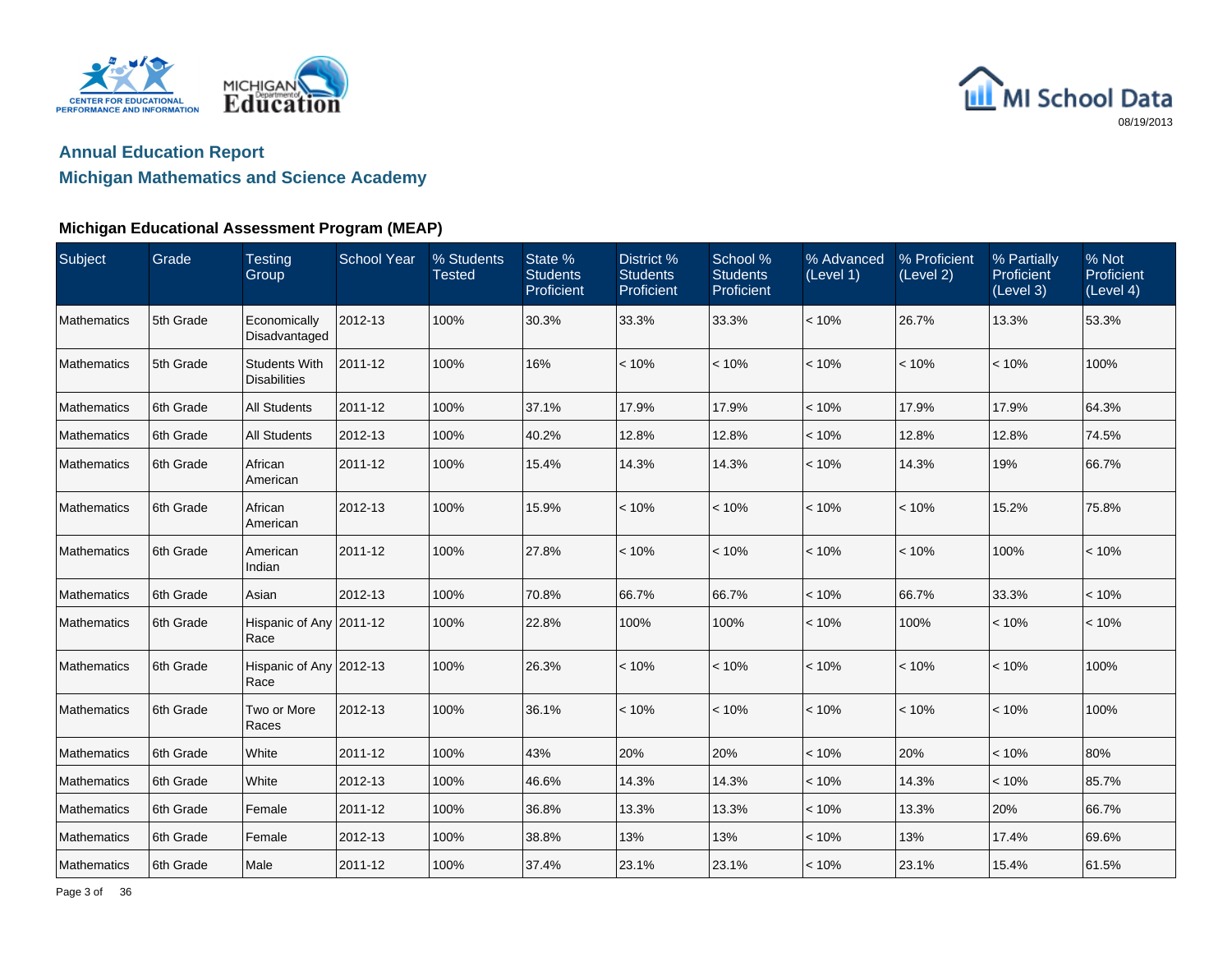



### **Michigan Mathematics and Science Academy**

| Subject     | Grade     | <b>Testing</b><br>Group                     | <b>School Year</b> | % Students<br><b>Tested</b> | State %<br><b>Students</b><br>Proficient | District %<br><b>Students</b><br>Proficient | School %<br><b>Students</b><br>Proficient | % Advanced<br>(Level 1) | % Proficient<br>(Level 2) | % Partially<br>Proficient<br>(Level 3) | % Not<br>Proficient<br>(Level 4) |
|-------------|-----------|---------------------------------------------|--------------------|-----------------------------|------------------------------------------|---------------------------------------------|-------------------------------------------|-------------------------|---------------------------|----------------------------------------|----------------------------------|
| Mathematics | 6th Grade | Male                                        | 2012-13            | 100%                        | 41.4%                                    | 12.5%                                       | 12.5%                                     | < 10%                   | 12.5%                     | < 10%                                  | 79.2%                            |
| Mathematics | 6th Grade | Economically<br>Disadvantaged               | 2011-12            | 100%                        | 22.5%                                    | 21.1%                                       | 21.1%                                     | < 10%                   | 21.1%                     | 15.8%                                  | 63.2%                            |
| Mathematics | 6th Grade | Economically<br>Disadvantaged               | 2012-13            | 100%                        | 24.6%                                    | < 10%                                       | < 10%                                     | < 10%                   | < 10%                     | 12.1%                                  | 78.8%                            |
| Mathematics | 6th Grade | English<br>Language<br>Learners             | 2012-13            | 100%                        | 18.2%                                    | < 10%                                       | < 10%                                     | < 10%                   | < 10%                     | 100%                                   | < 10%                            |
| Mathematics | 6th Grade | <b>Students With</b><br><b>Disabilities</b> | 2011-12            | 100%                        | 11%                                      | < 10%                                       | < 10%                                     | < 10%                   | < 10%                     | < 10%                                  | 100%                             |
| Mathematics | 6th Grade | <b>Students With</b><br><b>Disabilities</b> | 2012-13            | 100%                        | 13.2%                                    | < 10%                                       | < 10%                                     | < 10%                   | < 10%                     | 100%                                   | < 10%                            |
| Mathematics | 7th Grade | <b>All Students</b>                         | 2011-12            | 100%                        | 37.2%                                    | 13.7%                                       | 13.7%                                     | < 10%                   | 13.7%                     | 30.1%                                  | 56.2%                            |
| Mathematics | 7th Grade | <b>All Students</b>                         | 2012-13            | 100%                        | 38.1%                                    | 22.4%                                       | 22.4%                                     | < 10%                   | 20.4%                     | 16.3%                                  | 61.2%                            |
| Mathematics | 7th Grade | African<br>American                         | 2011-12            | 100%                        | 13.4%                                    | 10.9%                                       | 10.9%                                     | < 10%                   | 10.9%                     | 30.4%                                  | 58.7%                            |
| Mathematics | 7th Grade | African<br>American                         | 2012-13            | 100%                        | 15.4%                                    | 16.2%                                       | 16.2%                                     | < 10%                   | 16.2%                     | 18.9%                                  | 64.9%                            |
| Mathematics | 7th Grade | Asian                                       | 2011-12            | 100%                        | 68.9%                                    | < 10%                                       | < 10%                                     | < 10%                   | < 10%                     | 100%                                   | < 10%                            |
| Mathematics | 7th Grade | Asian                                       | 2012-13            | 100%                        | 70.4%                                    | 100%                                        | 100%                                      | < 10%                   | 100%                      | < 10%                                  | < 10%                            |
| Mathematics | 7th Grade | Hispanic of Any 2011-12<br>Race             |                    | 100%                        | 23.2%                                    | 66.7%                                       | 66.7%                                     | < 10%                   | 66.7%                     | 33.3%                                  | < 10%                            |
| Mathematics | 7th Grade | Two or More<br>Races                        | 2012-13            | 100%                        | 34.5%                                    | 100%                                        | 100%                                      | 33.3%                   | 66.7%                     | < 10%                                  | < 10%                            |
| Mathematics | 7th Grade | White                                       | 2011-12            | 100%                        | 43.6%                                    | 13.6%                                       | 13.6%                                     | < 10%                   | 13.6%                     | 22.7%                                  | 63.6%                            |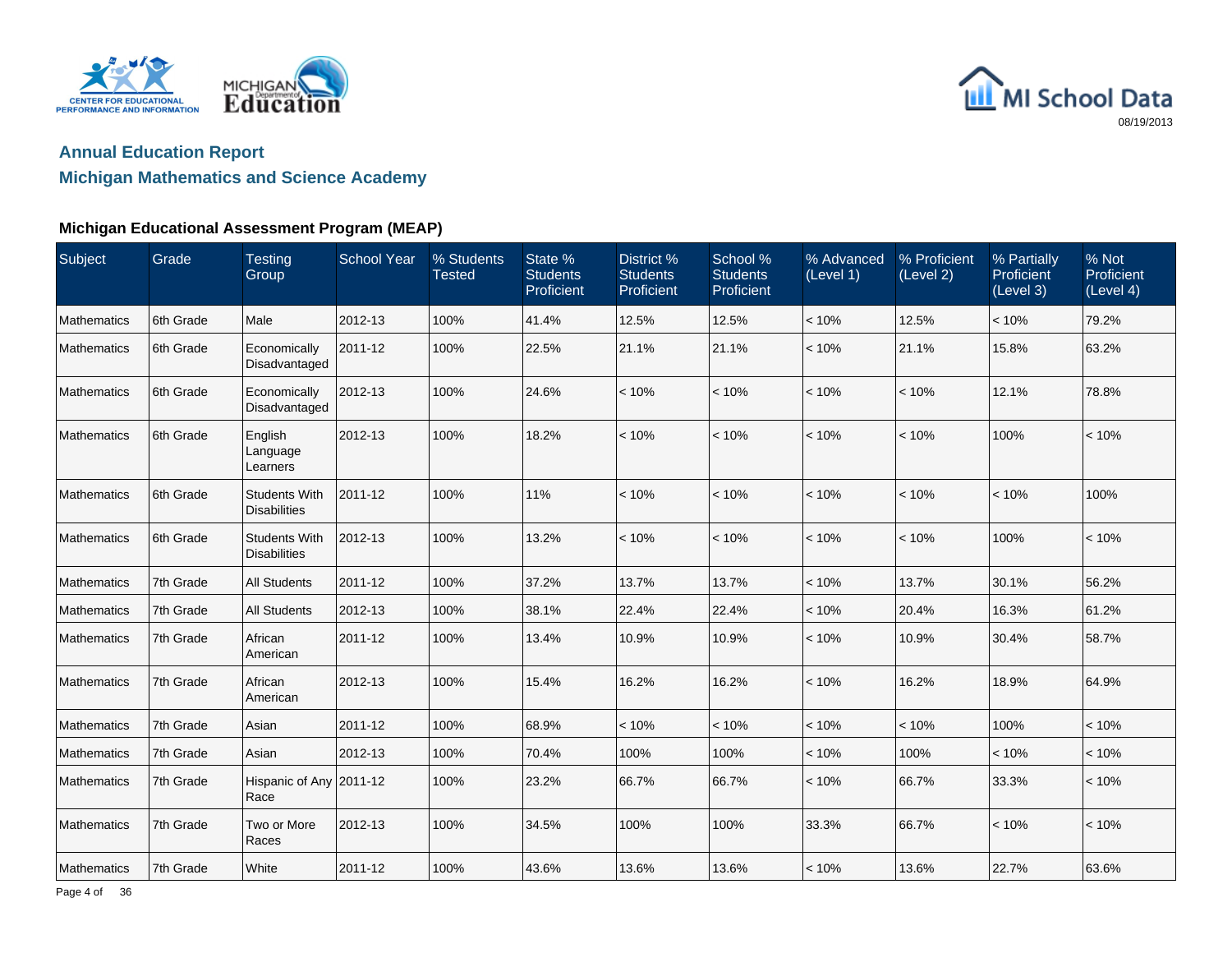



### **Michigan Mathematics and Science Academy**

| Subject     | Grade     | <b>Testing</b><br>Group                     | <b>School Year</b> | % Students<br><b>Tested</b> | State %<br><b>Students</b><br>Proficient | District %<br><b>Students</b><br>Proficient | School %<br><b>Students</b><br>Proficient | % Advanced<br>(Level 1) | % Proficient<br>(Level 2) | % Partially<br>Proficient<br>(Level 3) | % Not<br>Proficient<br>(Level 4) |
|-------------|-----------|---------------------------------------------|--------------------|-----------------------------|------------------------------------------|---------------------------------------------|-------------------------------------------|-------------------------|---------------------------|----------------------------------------|----------------------------------|
| Mathematics | 7th Grade | White                                       | 2012-13            | 100%                        | 44.2%                                    | < 10%                                       | < 10%                                     | < 10%                   | < 10%                     | 14.3%                                  | 85.7%                            |
| Mathematics | 7th Grade | Female                                      | 2011-12            | 100%                        | 38%                                      | 14.7%                                       | 14.7%                                     | < 10%                   | 14.7%                     | 26.5%                                  | 58.8%                            |
| Mathematics | 7th Grade | Female                                      | 2012-13            | 100%                        | 38.8%                                    | 21.2%                                       | 21.2%                                     | < 10%                   | 21.2%                     | 15.2%                                  | 63.6%                            |
| Mathematics | 7th Grade | Male                                        | 2011-12            | 100%                        | 36.5%                                    | 12.8%                                       | 12.8%                                     | < 10%                   | 12.8%                     | 33.3%                                  | 53.8%                            |
| Mathematics | 7th Grade | Male                                        | 2012-13            | 100%                        | 37.5%                                    | 25%                                         | 25%                                       | < 10%                   | 18.8%                     | 18.8%                                  | 56.3%                            |
| Mathematics | 7th Grade | Economically<br>Disadvantaged               | 2011-12            | 100%                        | 21.6%                                    | 10.5%                                       | 10.5%                                     | < 10%                   | 10.5%                     | 29.8%                                  | 59.6%                            |
| Mathematics | 7th Grade | Economically<br>Disadvantaged               | 2012-13            | 100%                        | 22.5%                                    | 21.6%                                       | 21.6%                                     | < 10%                   | 18.9%                     | 13.5%                                  | 64.9%                            |
| Mathematics | 7th Grade | <b>Students With</b><br><b>Disabilities</b> | 2011-12            | 100%                        | < 10%                                    | < 10%                                       | < 10%                                     | < 10%                   | < 10%                     | 50%                                    | 50%                              |
| Mathematics | 7th Grade | <b>Students With</b><br><b>Disabilities</b> | 2012-13            | 100%                        | < 10%                                    | < 10%                                       | < 10%                                     | < 10%                   | < 10%                     | < 10%                                  | 100%                             |
| Mathematics | 8th Grade | <b>All Students</b>                         | 2011-12            | 100%                        | 29.4%                                    | 27.3%                                       | 27.3%                                     | < 10%                   | 22.7%                     | 34.1%                                  | 38.6%                            |
| Mathematics | 8th Grade | <b>All Students</b>                         | 2012-13            | 100%                        | 34.5%                                    | 19.1%                                       | 19.1%                                     | < 10%                   | 16.2%                     | 19.1%                                  | 61.8%                            |
| Mathematics | 8th Grade | African<br>American                         | 2011-12            | 100%                        | < 10%                                    | 17.9%                                       | 17.9%                                     | < 10%                   | 17.9%                     | 32.1%                                  | 50%                              |
| Mathematics | 8th Grade | African<br>American                         | 2012-13            | 100%                        | 11.9%                                    | < 10%                                       | < 10%                                     | < 10%                   | < 10%                     | 21.7%                                  | 71.7%                            |
| Mathematics | 8th Grade | Asian                                       | 2011-12            | 100%                        | 61.9%                                    | 100%                                        | 100%                                      | < 10%                   | 100%                      | < 10%                                  | < 10%                            |
| Mathematics | 8th Grade | Hispanic of Any 2012-13<br>Race             |                    | 100%                        | 19.9%                                    | 50%                                         | 50%                                       | < 10%                   | 50%                       | < 10%                                  | 50%                              |
| Mathematics | 8th Grade | Two or More<br>Races                        | 2011-12            | 100%                        | 26.4%                                    | < 10%                                       | < 10%                                     | < 10%                   | < 10%                     | 100%                                   | < 10%                            |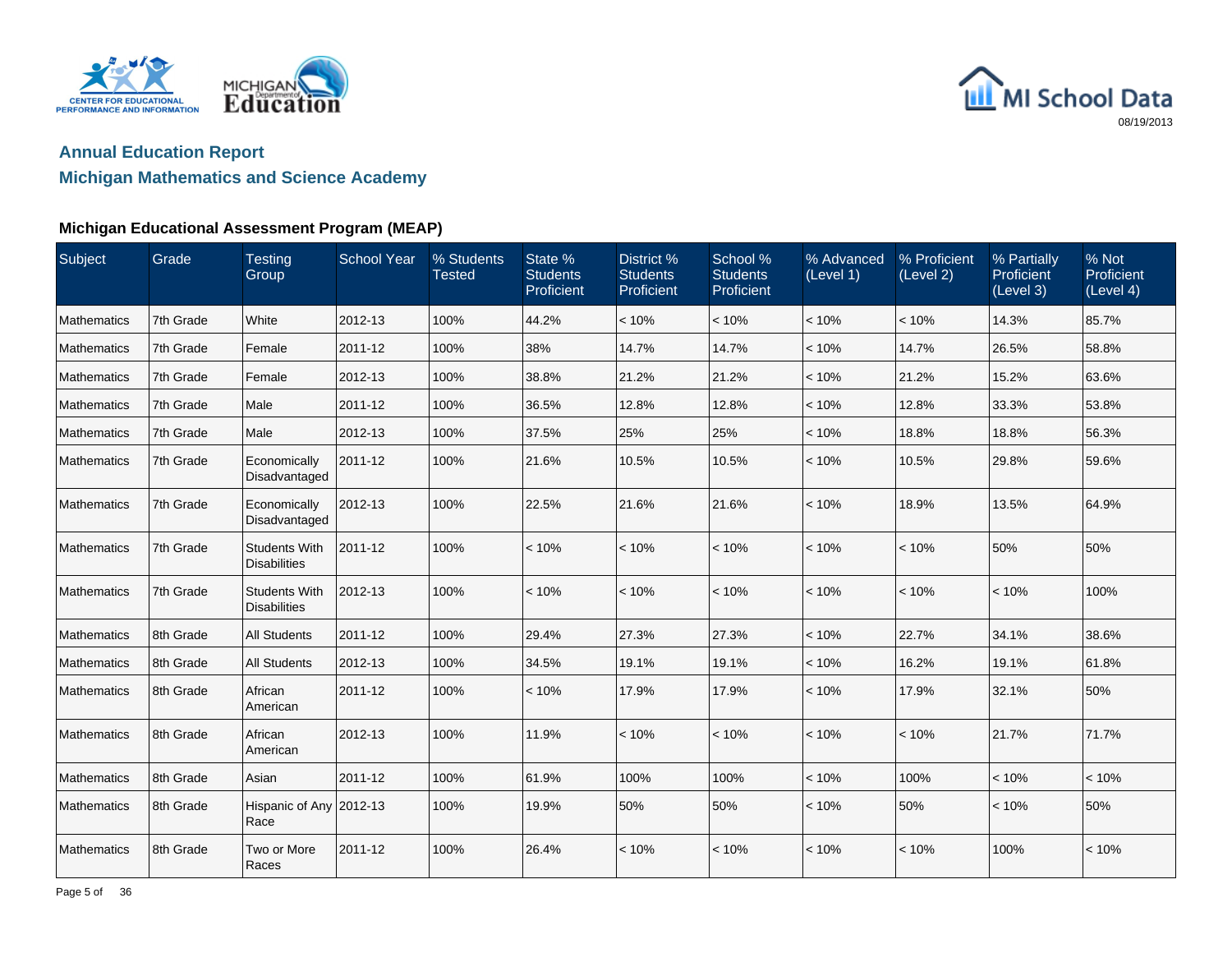



### **Michigan Mathematics and Science Academy**

| Subject     | Grade     | <b>Testing</b><br>Group                     | <b>School Year</b> | % Students<br><b>Tested</b> | State %<br><b>Students</b><br>Proficient | District %<br><b>Students</b><br>Proficient | School %<br><b>Students</b><br>Proficient | % Advanced<br>(Level 1) | % Proficient<br>(Level 2) | % Partially<br>Proficient<br>(Level 3) | % Not<br>Proficient<br>(Level 4) |
|-------------|-----------|---------------------------------------------|--------------------|-----------------------------|------------------------------------------|---------------------------------------------|-------------------------------------------|-------------------------|---------------------------|----------------------------------------|----------------------------------|
| Mathematics | 8th Grade | Two or More<br>Races                        | 2012-13            | 100%                        | 31.2%                                    | < 10%                                       | < 10%                                     | < 10%                   | < 10%                     | 50%                                    | 50%                              |
| Mathematics | 8th Grade | White                                       | 2011-12            | 100%                        | 34.6%                                    | 42.9%                                       | 42.9%                                     | 14.3%                   | 28.6%                     | 35.7%                                  | 21.4%                            |
| Mathematics | 8th Grade | White                                       | 2012-13            | 100%                        | 40.4%                                    | 50%                                         | 50%                                       | < 10%                   | 44.4%                     | 11.1%                                  | 38.9%                            |
| Mathematics | 8th Grade | Female                                      | 2011-12            | 100%                        | 28%                                      | 20.8%                                       | 20.8%                                     | < 10%                   | 20.8%                     | 37.5%                                  | 41.7%                            |
| Mathematics | 8th Grade | Female                                      | 2012-13            | 100%                        | 34.1%                                    | 20%                                         | 20%                                       | < 10%                   | 20%                       | 23.3%                                  | 56.7%                            |
| Mathematics | 8th Grade | Male                                        | 2011-12            | 100%                        | 30.7%                                    | 35%                                         | 35%                                       | 10%                     | 25%                       | 30%                                    | 35%                              |
| Mathematics | 8th Grade | Male                                        | 2012-13            | 100%                        | 34.9%                                    | 18.4%                                       | 18.4%                                     | < 10%                   | 13.2%                     | 15.8%                                  | 65.8%                            |
| Mathematics | 8th Grade | Economically<br>Disadvantaged               | 2011-12            | 100%                        | 15.3%                                    | 20.6%                                       | 20.6%                                     | < 10%                   | 17.6%                     | 32.4%                                  | 47.1%                            |
| Mathematics | 8th Grade | Economically<br>Disadvantaged               | 2012-13            | 100%                        | 18.7%                                    | 17.3%                                       | 17.3%                                     | < 10%                   | 13.5%                     | 17.3%                                  | 65.4%                            |
| Mathematics | 8th Grade | <b>Students With</b><br><b>Disabilities</b> | 2011-12            | 100%                        | < 10%                                    | 50%                                         | 50%                                       | < 10%                   | 50%                       | < 10%                                  | 50%                              |
| Mathematics | 8th Grade | <b>Students With</b><br><b>Disabilities</b> | 2012-13            | 100%                        | < 10%                                    | 40%                                         | 40%                                       | < 10%                   | 40%                       | < 10%                                  | 60%                              |
| Reading     | 3rd Grade | <b>All Students</b>                         | 2012-13            | 100%                        | 66.5%                                    | 43.5%                                       | 43.5%                                     | < 10%                   | 43.5%                     | 43.5%                                  | 13%                              |
| Reading     | 3rd Grade | African<br>American                         | 2012-13            | 100%                        | 44.8%                                    | 33.3%                                       | 33.3%                                     | < 10%                   | 33.3%                     | 50%                                    | 16.7%                            |
| Reading     | 3rd Grade | American<br>Indian                          | 2012-13            | 100%                        | 60.9%                                    | < 10%                                       | < 10%                                     | < 10%                   | < 10%                     | 100%                                   | < 10%                            |
| Reading     | 3rd Grade | Asian                                       | 2012-13            | 100%                        | 79%                                      | 100%                                        | 100%                                      | < 10%                   | 100%                      | < 10%                                  | < 10%                            |
| Reading     | 3rd Grade | Hispanic of Any 2012-13<br>Race             |                    | 100%                        | 53.5%                                    | 100%                                        | 100%                                      | < 10%                   | 100%                      | < 10%                                  | < 10%                            |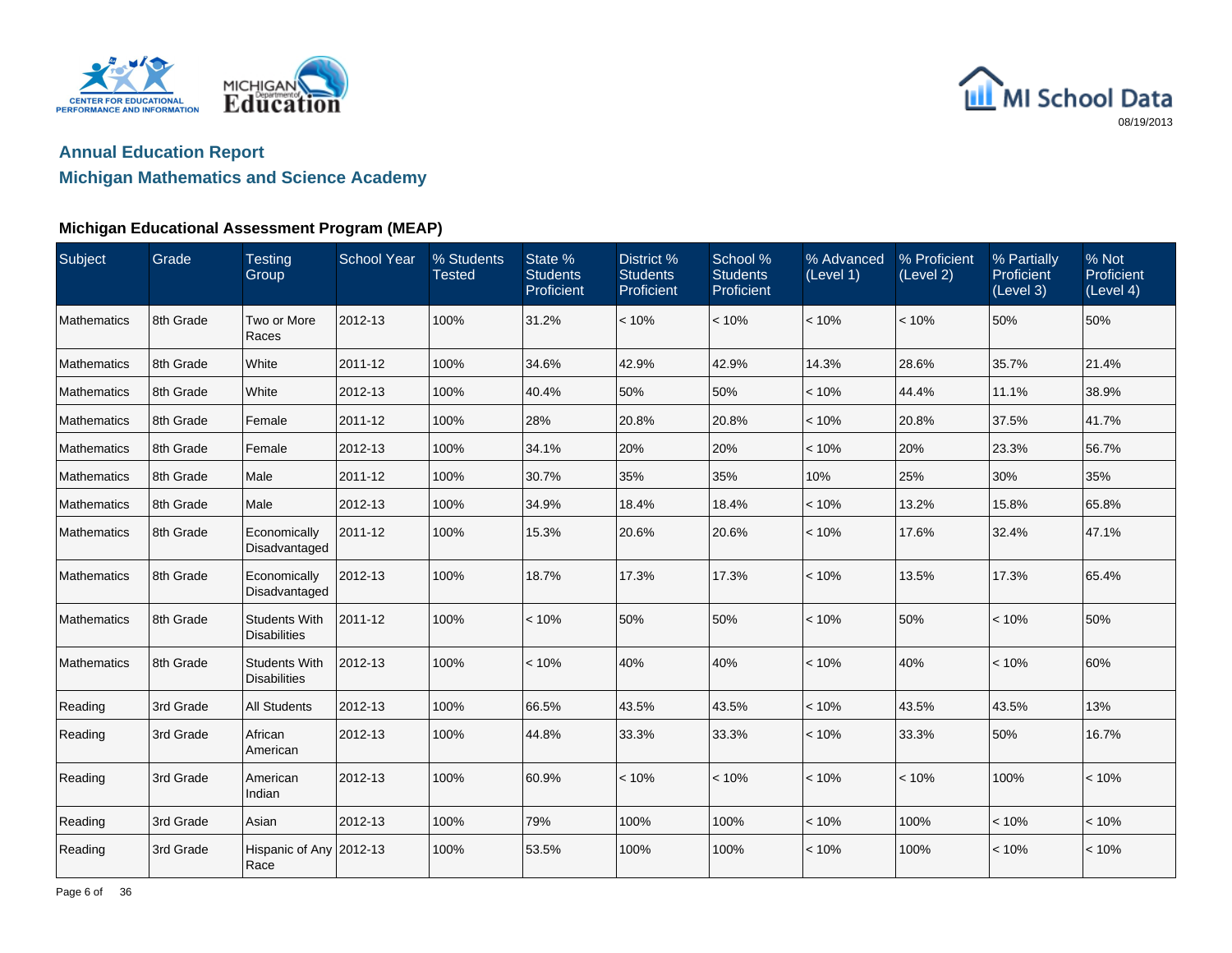



| Subject | Grade     | <b>Testing</b><br>Group         | <b>School Year</b> | % Students<br><b>Tested</b> | State %<br><b>Students</b><br>Proficient | District %<br><b>Students</b><br>Proficient | School %<br><b>Students</b><br>Proficient | % Advanced<br>(Level 1) | % Proficient<br>(Level 2) | % Partially<br>Proficient<br>(Level 3) | % Not<br>Proficient<br>(Level 4) |
|---------|-----------|---------------------------------|--------------------|-----------------------------|------------------------------------------|---------------------------------------------|-------------------------------------------|-------------------------|---------------------------|----------------------------------------|----------------------------------|
| Reading | 3rd Grade | Two or More<br>Races            | 2012-13            | 100%                        | 67.6%                                    | < 10%                                       | < 10%                                     | < 10%                   | < 10%                     | 50%                                    | 50%                              |
| Reading | 3rd Grade | White                           | 2012-13            | 100%                        | 73%                                      | 50%                                         | 50%                                       | < 10%                   | 50%                       | 50%                                    | < 10%                            |
| Reading | 3rd Grade | Female                          | 2012-13            | 100%                        | 70.2%                                    | 44.4%                                       | 44.4%                                     | < 10%                   | 44.4%                     | 55.6%                                  | < 10%                            |
| Reading | 3rd Grade | Male                            | 2012-13            | 100%                        | 63%                                      | 42.9%                                       | 42.9%                                     | < 10%                   | 42.9%                     | 35.7%                                  | 21.4%                            |
| Reading | 3rd Grade | Economically<br>Disadvantaged   | 2012-13            | 100%                        | 53.8%                                    | 26.7%                                       | 26.7%                                     | < 10%                   | 26.7%                     | 53.3%                                  | 20%                              |
| Reading | 3rd Grade | English<br>Language<br>Learners | 2012-13            | 100%                        | 41.5%                                    | 100%                                        | 100%                                      | < 10%                   | 100%                      | < 10%                                  | < 10%                            |
| Reading | 4th Grade | <b>All Students</b>             | 2012-13            | 100%                        | 68.1%                                    | 76.9%                                       | 76.9%                                     | < 10%                   | 76.9%                     | 23.1%                                  | < 10%                            |
| Reading | 4th Grade | African<br>American             | 2012-13            | 100%                        | 43%                                      | 60%                                         | 60%                                       | < 10%                   | 60%                       | 40%                                    | < 10%                            |
| Reading | 4th Grade | Asian                           | 2012-13            | 100%                        | 79.2%                                    | 100%                                        | 100%                                      | < 10%                   | 100%                      | < 10%                                  | < 10%                            |
| Reading | 4th Grade | Two or More<br>Races            | 2012-13            | 100%                        | 68.7%                                    | 100%                                        | 100%                                      | < 10%                   | 100%                      | < 10%                                  | < 10%                            |
| Reading | 4th Grade | White                           | 2012-13            | 100%                        | 75.1%                                    | 100%                                        | 100%                                      | < 10%                   | 100%                      | < 10%                                  | < 10%                            |
| Reading | 4th Grade | Female                          | 2012-13            | 100%                        | 71.1%                                    | 72.7%                                       | 72.7%                                     | < 10%                   | 72.7%                     | 27.3%                                  | < 10%                            |
| Reading | 4th Grade | Male                            | 2012-13            | 100%                        | 65.1%                                    | 80%                                         | 80%                                       | < 10%                   | 80%                       | 20%                                    | < 10%                            |
| Reading | 4th Grade | Economically<br>Disadvantaged   | 2012-13            | 100%                        | 55.1%                                    | 75%                                         | 75%                                       | < 10%                   | 75%                       | 25%                                    | < 10%                            |
| Reading | 5th Grade | <b>All Students</b>             | 2011-12            | 100%                        | 68.8%                                    | 68%                                         | 68%                                       | < 10%                   | 60%                       | 20%                                    | 12%                              |
| Reading | 5th Grade | <b>All Students</b>             | 2012-13            | 100%                        | 70.4%                                    | 36.4%                                       | 36.4%                                     | < 10%                   | 27.3%                     | 40.9%                                  | 22.7%                            |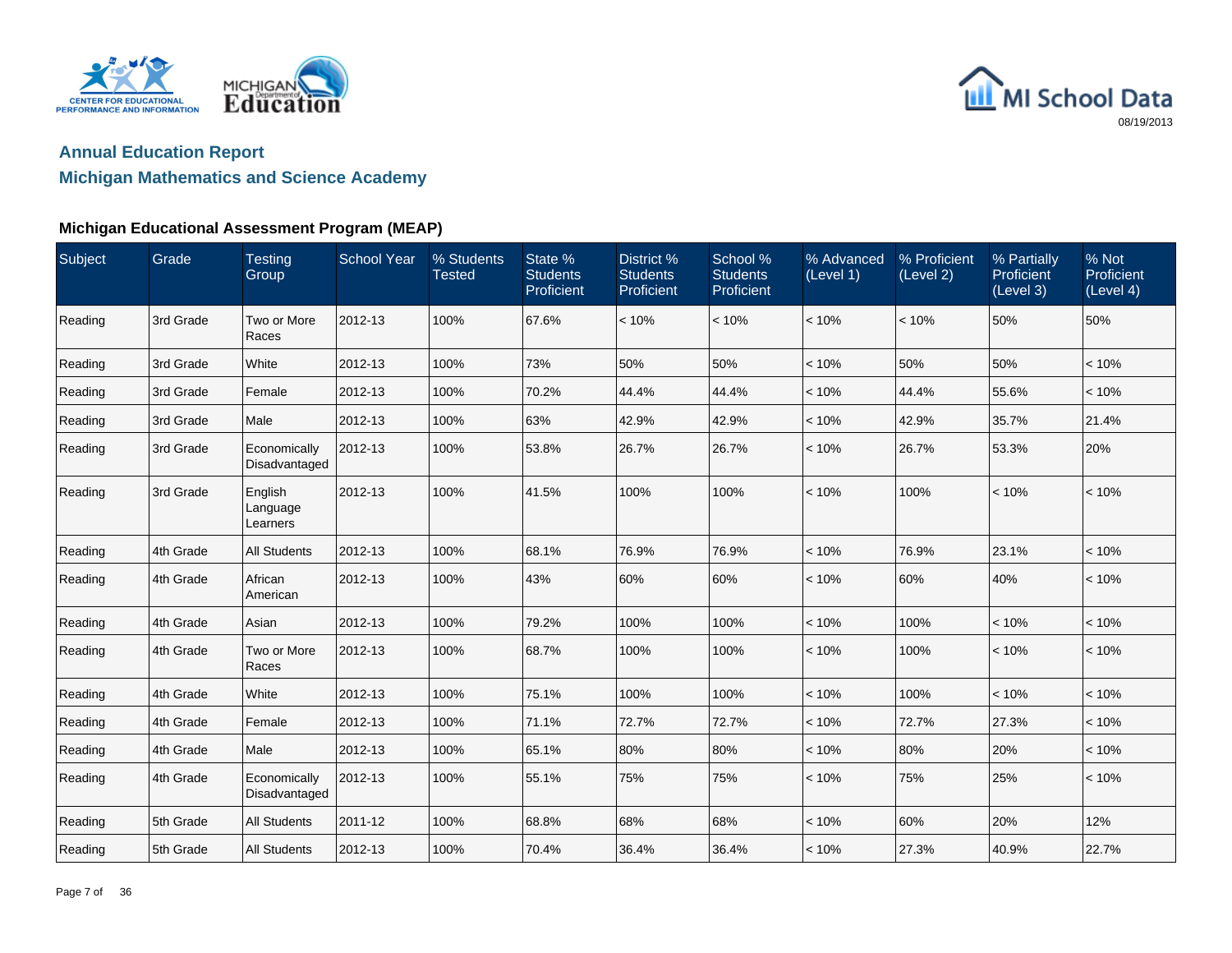



| Subject | Grade     | <b>Testing</b><br>Group                     | <b>School Year</b> | % Students<br><b>Tested</b> | State %<br><b>Students</b><br>Proficient | District %<br><b>Students</b><br>Proficient | School %<br><b>Students</b><br>Proficient | % Advanced<br>(Level 1) | % Proficient<br>(Level 2) | % Partially<br>Proficient<br>(Level 3) | % Not<br>Proficient<br>(Level 4) |
|---------|-----------|---------------------------------------------|--------------------|-----------------------------|------------------------------------------|---------------------------------------------|-------------------------------------------|-------------------------|---------------------------|----------------------------------------|----------------------------------|
| Reading | 5th Grade | African<br>American                         | 2011-12            | 100%                        | 48.3%                                    | 68.4%                                       | 68.4%                                     | < 10%                   | 63.2%                     | 26.3%                                  | < 10%                            |
| Reading | 5th Grade | African<br>American                         | 2012-13            | 100%                        | 47.8%                                    | 40%                                         | 40%                                       | < 10%                   | 40%                       | 33.3%                                  | 26.7%                            |
| Reading | 5th Grade | Asian                                       | 2012-13            | 100%                        | 81.5%                                    | < 10%                                       | < 10%                                     | < 10%                   | < 10%                     | 100%                                   | < 10%                            |
| Reading | 5th Grade | Hispanic of Any 2012-13<br>Race             |                    | 100%                        | 58.1%                                    | < 10%                                       | < 10%                                     | < 10%                   | < 10%                     | 100%                                   | < 10%                            |
| Reading | 5th Grade | Two or More<br>Races                        | 2012-13            | 100%                        | 70.4%                                    | < 10%                                       | < 10%                                     | < 10%                   | < 10%                     | 100%                                   | < 10%                            |
| Reading | 5th Grade | White                                       | 2011-12            | 100%                        | 74.8%                                    | 66.7%                                       | 66.7%                                     | 16.7%                   | 50%                       | < 10%                                  | 33.3%                            |
| Reading | 5th Grade | White                                       | 2012-13            | 100%                        | 76.9%                                    | 50%                                         | 50%                                       | 50%                     | < 10%                     | 25%                                    | 25%                              |
| Reading | 5th Grade | Female                                      | 2011-12            | 100%                        | 71.7%                                    | 68.8%                                       | 68.8%                                     | < 10%                   | 62.5%                     | 18.8%                                  | 12.5%                            |
| Reading | 5th Grade | Female                                      | 2012-13            | 100%                        | 74.1%                                    | 36.4%                                       | 36.4%                                     | < 10%                   | 27.3%                     | 36.4%                                  | 27.3%                            |
| Reading | 5th Grade | Male                                        | 2011-12            | 100%                        | 65.9%                                    | 66.7%                                       | 66.7%                                     | 11.1%                   | 55.6%                     | 22.2%                                  | 11.1%                            |
| Reading | 5th Grade | Male                                        | 2012-13            | 100%                        | 66.8%                                    | 36.4%                                       | 36.4%                                     | < 10%                   | 27.3%                     | 45.5%                                  | 18.2%                            |
| Reading | 5th Grade | Economically<br>Disadvantaged               | 2011-12            | 100%                        | 56.1%                                    | 65%                                         | 65%                                       | 10%                     | 55%                       | 25%                                    | 10%                              |
| Reading | 5th Grade | Economically<br>Disadvantaged               | 2012-13            | 100%                        | 57.9%                                    | 40%                                         | 40%                                       | < 10%                   | 33.3%                     | 26.7%                                  | 33.3%                            |
| Reading | 5th Grade | <b>Students With</b><br><b>Disabilities</b> | 2011-12            | 100%                        | 34.2%                                    | 100%                                        | 100%                                      | < 10%                   | 100%                      | < 10%                                  | < 10%                            |
| Reading | 6th Grade | <b>All Students</b>                         | 2011-12            | 100%                        | 67%                                      | 64.3%                                       | 64.3%                                     | < 10%                   | 60.7%                     | 17.9%                                  | 17.9%                            |
| Reading | 6th Grade | <b>All Students</b>                         | 2012-13            | 100%                        | 68.2%                                    | 47.9%                                       | 47.9%                                     | < 10%                   | 43.8%                     | 27.1%                                  | 25%                              |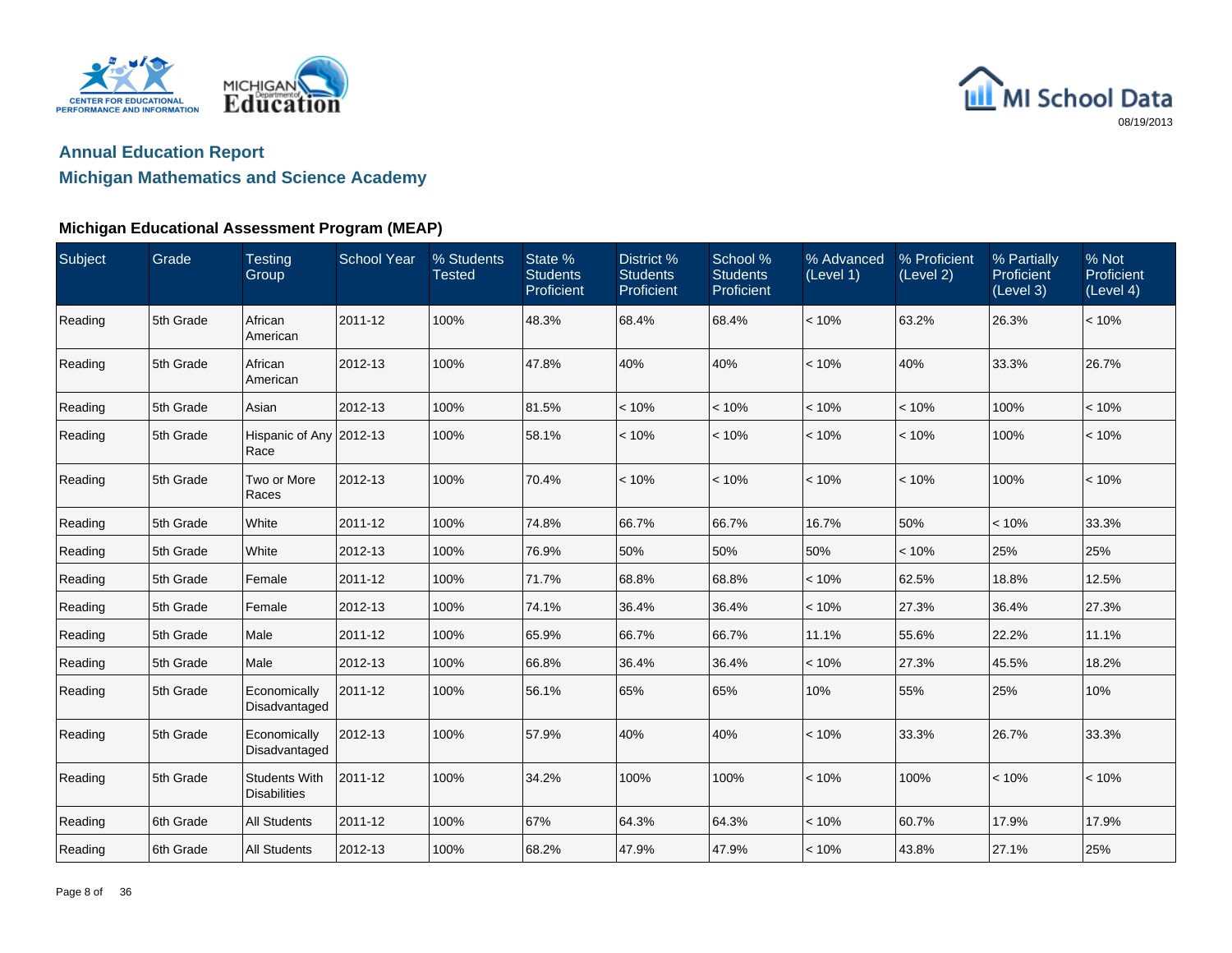



| Subject | Grade     | <b>Testing</b><br>Group         | <b>School Year</b> | % Students<br><b>Tested</b> | State %<br><b>Students</b><br>Proficient | District %<br><b>Students</b><br>Proficient | School %<br><b>Students</b><br>Proficient | % Advanced<br>(Level 1) | % Proficient<br>(Level 2) | % Partially<br>Proficient<br>(Level 3) | % Not<br>Proficient<br>(Level 4) |
|---------|-----------|---------------------------------|--------------------|-----------------------------|------------------------------------------|---------------------------------------------|-------------------------------------------|-------------------------|---------------------------|----------------------------------------|----------------------------------|
| Reading | 6th Grade | African<br>American             | 2011-12            | 100%                        | 43.8%                                    | 57.1%                                       | 57.1%                                     | < 10%                   | 52.4%                     | 19%                                    | 23.8%                            |
| Reading | 6th Grade | African<br>American             | 2012-13            | 100%                        | 46.4%                                    | 45.5%                                       | 45.5%                                     | < 10%                   | 39.4%                     | 21.2%                                  | 33.3%                            |
| Reading | 6th Grade | American<br>Indian              | 2011-12            | 100%                        | 61.6%                                    | 100%                                        | 100%                                      | < 10%                   | 100%                      | < 10%                                  | < 10%                            |
| Reading | 6th Grade | Asian                           | 2012-13            | 100%                        | 82.3%                                    | 66.7%                                       | 66.7%                                     | < 10%                   | 66.7%                     | 33.3%                                  | < 10%                            |
| Reading | 6th Grade | Hispanic of Any 2011-12<br>Race |                    | 100%                        | 52.6%                                    | < 10%                                       | < 10%                                     | < 10%                   | < 10%                     | 100%                                   | < 10%                            |
| Reading | 6th Grade | Hispanic of Any 2012-13<br>Race |                    | 100%                        | 57.6%                                    | 100%                                        | 100%                                      | < 10%                   | 100%                      | < 10%                                  | < 10%                            |
| Reading | 6th Grade | Two or More<br>Races            | 2012-13            | 100%                        | 67%                                      | 33.3%                                       | 33.3%                                     | < 10%                   | 33.3%                     | 66.7%                                  | < 10%                            |
| Reading | 6th Grade | White                           | 2011-12            | 100%                        | 74.1%                                    | 100%                                        | 100%                                      | < 10%                   | 100%                      | < 10%                                  | < 10%                            |
| Reading | 6th Grade | White                           | 2012-13            | 100%                        | 74.3%                                    | 50%                                         | 50%                                       | < 10%                   | 50%                       | 37.5%                                  | 12.5%                            |
| Reading | 6th Grade | Female                          | 2011-12            | 100%                        | 70.2%                                    | 66.7%                                       | 66.7%                                     | < 10%                   | 66.7%                     | 26.7%                                  | < 10%                            |
| Reading | 6th Grade | Female                          | 2012-13            | 100%                        | 71.2%                                    | 54.2%                                       | 54.2%                                     | < 10%                   | 50%                       | 29.2%                                  | 16.7%                            |
| Reading | 6th Grade | Male                            | 2011-12            | 100%                        | 63.8%                                    | 61.5%                                       | 61.5%                                     | < 10%                   | 53.8%                     | < 10%                                  | 30.8%                            |
| Reading | 6th Grade | Male                            | 2012-13            | 100%                        | 65.4%                                    | 41.7%                                       | 41.7%                                     | < 10%                   | 37.5%                     | 25%                                    | 33.3%                            |
| Reading | 6th Grade | Economically<br>Disadvantaged   | 2011-12            | 100%                        | 53.6%                                    | 63.2%                                       | 63.2%                                     | < 10%                   | 57.9%                     | 15.8%                                  | 21.1%                            |
| Reading | 6th Grade | Economically<br>Disadvantaged   | 2012-13            | 100%                        | 56.4%                                    | 41.2%                                       | 41.2%                                     | < 10%                   | 38.2%                     | 26.5%                                  | 32.4%                            |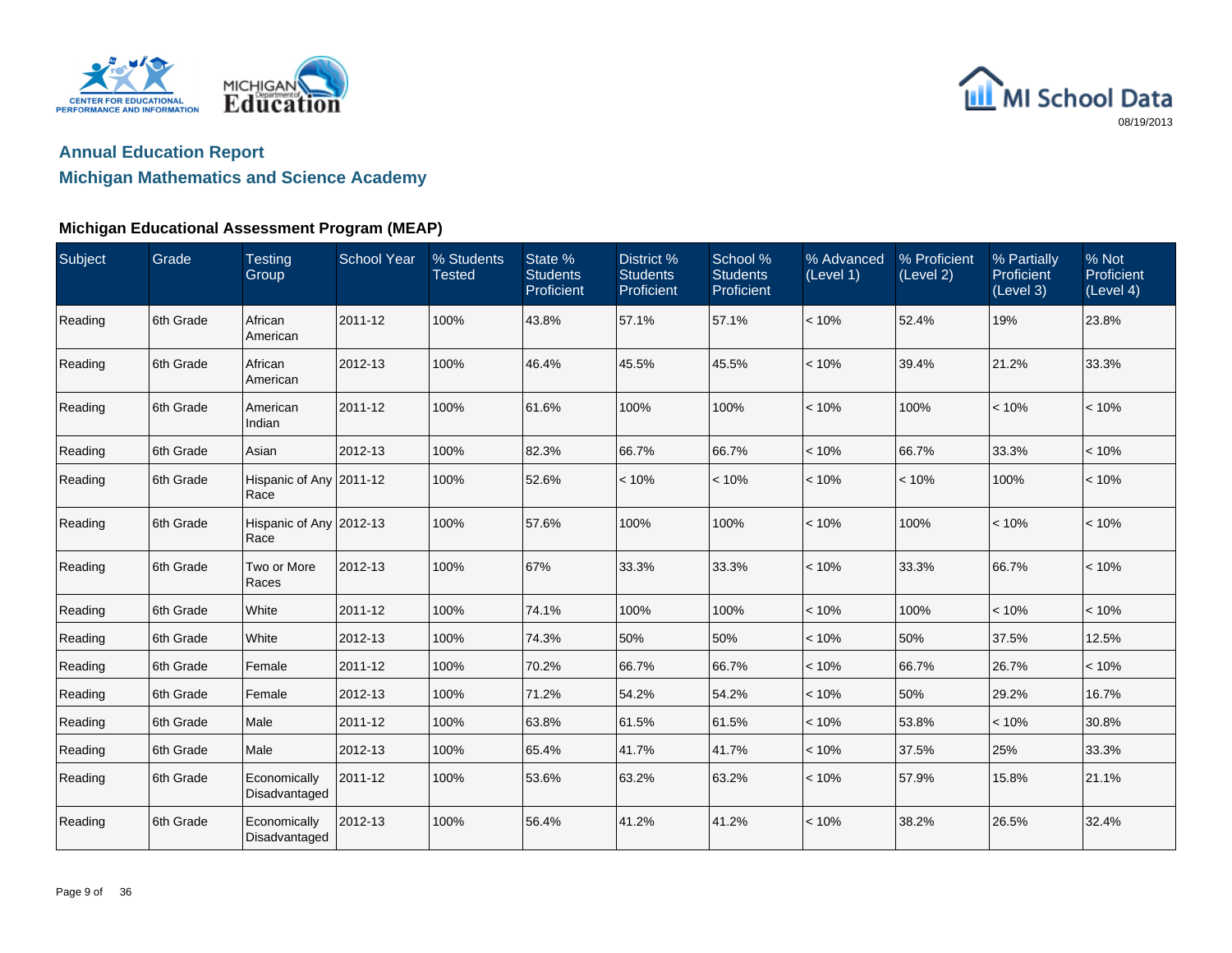



| Subject | Grade     | <b>Testing</b><br>Group                     | <b>School Year</b> | % Students<br><b>Tested</b> | State %<br><b>Students</b><br><b>Proficient</b> | District %<br><b>Students</b><br>Proficient | School %<br><b>Students</b><br>Proficient | % Advanced<br>(Level 1) | % Proficient<br>(Level 2) | % Partially<br>Proficient<br>(Level 3) | % Not<br>Proficient<br>(Level 4) |
|---------|-----------|---------------------------------------------|--------------------|-----------------------------|-------------------------------------------------|---------------------------------------------|-------------------------------------------|-------------------------|---------------------------|----------------------------------------|----------------------------------|
| Reading | 6th Grade | English<br>Language<br>Learners             | 2012-13            | 100%                        | 36.7%                                           | < 10%                                       | < 10%                                     | < 10%                   | < 10%                     | 100%                                   | < 10%                            |
| Reading | 6th Grade | <b>Students With</b><br><b>Disabilities</b> | 2011-12            | 100%                        | 28.9%                                           | < 10%                                       | < 10%                                     | < 10%                   | < 10%                     | < 10%                                  | 100%                             |
| Reading | 6th Grade | <b>Students With</b><br><b>Disabilities</b> | 2012-13            | 100%                        | 32.8%                                           | < 10%                                       | < 10%                                     | < 10%                   | < 10%                     | 100%                                   | < 10%                            |
| Reading | 7th Grade | <b>All Students</b>                         | 2011-12            | 100%                        | 59.7%                                           | 45.2%                                       | 45.2%                                     | < 10%                   | 39.7%                     | 24.7%                                  | 30.1%                            |
| Reading | 7th Grade | <b>All Students</b>                         | 2012-13            | 100%                        | 62%                                             | 53.1%                                       | 53.1%                                     | < 10%                   | 46.9%                     | 18.4%                                  | 28.6%                            |
| Reading | 7th Grade | African<br>American                         | 2011-12            | 100%                        | 34.7%                                           | 39.1%                                       | 39.1%                                     | < 10%                   | 32.6%                     | 26.1%                                  | 34.8%                            |
| Reading | 7th Grade | African<br>American                         | 2012-13            | 100%                        | 36.8%                                           | 45.9%                                       | 45.9%                                     | < 10%                   | 45.9%                     | 18.9%                                  | 35.1%                            |
| Reading | 7th Grade | Asian                                       | 2011-12            | 100%                        | 75.9%                                           | 100%                                        | 100%                                      | < 10%                   | 100%                      | < 10%                                  | < 10%                            |
| Reading | 7th Grade | Asian                                       | 2012-13            | 100%                        | 75.4%                                           | 50%                                         | 50%                                       | 50%                     | < 10%                     | 50%                                    | < 10%                            |
| Reading | 7th Grade | Hispanic of Any 2011-12<br>Race             |                    | 100%                        | 46%                                             | 100%                                        | 100%                                      | 33.3%                   | 66.7%                     | < 10%                                  | < 10%                            |
| Reading | 7th Grade | Two or More<br>Races                        | 2012-13            | 100%                        | 61.8%                                           | 100%                                        | 100%                                      | 66.7%                   | 33.3%                     | < 10%                                  | < 10%                            |
| Reading | 7th Grade | White                                       | 2011-12            | 100%                        | 66.9%                                           | 45.5%                                       | 45.5%                                     | < 10%                   | 45.5%                     | 27.3%                                  | 27.3%                            |
| Reading | 7th Grade | White                                       | 2012-13            | 100%                        | 69.5%                                           | 71.4%                                       | 71.4%                                     | < 10%                   | 71.4%                     | 14.3%                                  | 14.3%                            |
| Reading | 7th Grade | Female                                      | 2011-12            | 100%                        | 63.9%                                           | 55.9%                                       | 55.9%                                     | < 10%                   | 50%                       | 23.5%                                  | 20.6%                            |
| Reading | 7th Grade | Female                                      | 2012-13            | 100%                        | 65.3%                                           | 54.5%                                       | 54.5%                                     | < 10%                   | 51.5%                     | 15.2%                                  | 30.3%                            |
| Reading | 7th Grade | Male                                        | 2011-12            | 100%                        | 55.6%                                           | 35.9%                                       | 35.9%                                     | < 10%                   | 30.8%                     | 25.6%                                  | 38.5%                            |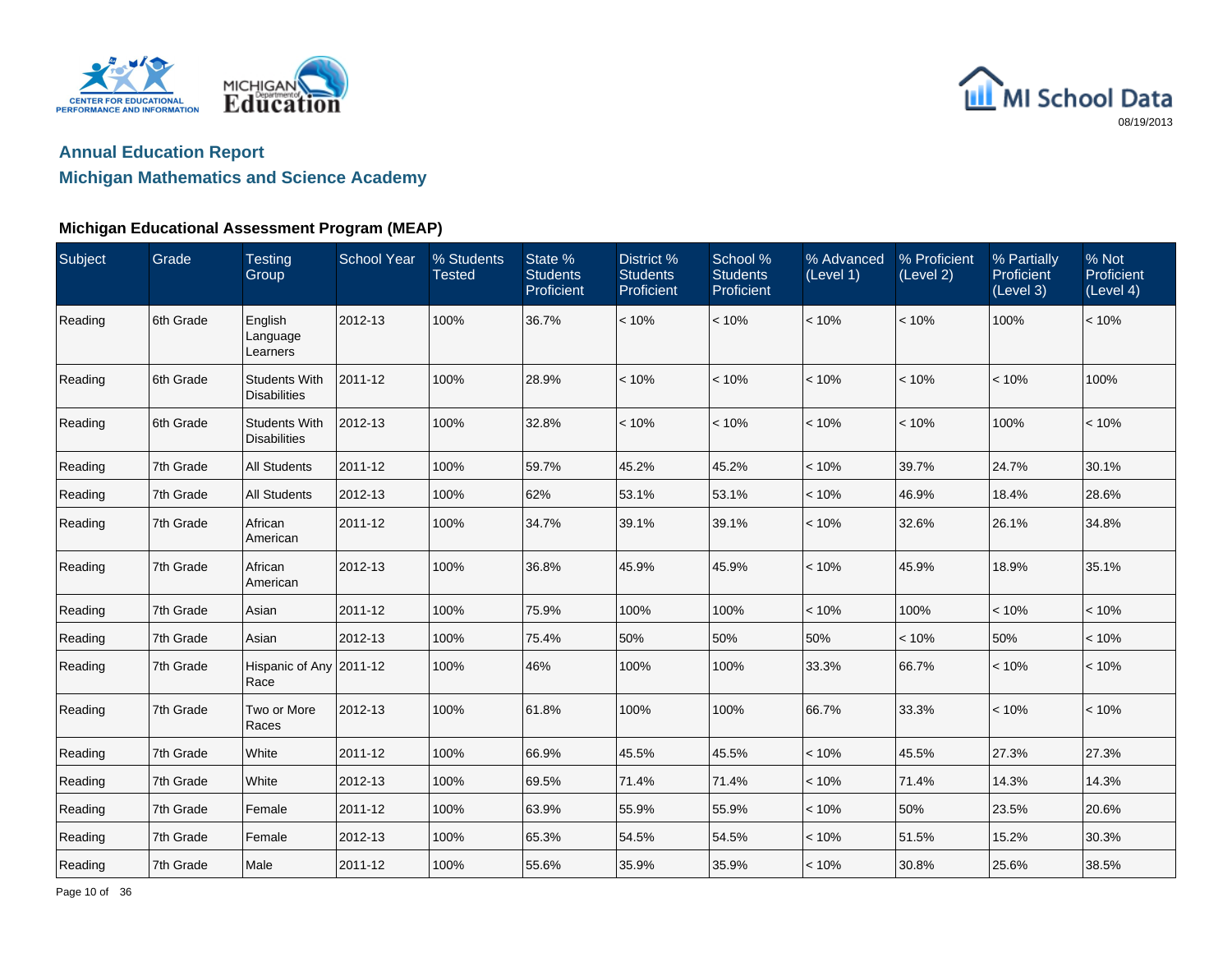



## **Michigan Mathematics and Science Academy**

| Subject                  | Grade     | <b>Testing</b><br>Group                     | <b>School Year</b> | % Students<br><b>Tested</b> | State %<br><b>Students</b><br>Proficient | <b>District %</b><br><b>Students</b><br>Proficient | School %<br><b>Students</b><br>Proficient | % Advanced<br>(Level 1) | % Proficient<br>(Level 2) | % Partially<br>Proficient<br>(Level 3) | % Not<br>Proficient<br>(Level 4) |
|--------------------------|-----------|---------------------------------------------|--------------------|-----------------------------|------------------------------------------|----------------------------------------------------|-------------------------------------------|-------------------------|---------------------------|----------------------------------------|----------------------------------|
| Reading                  | 7th Grade | Male                                        | 2012-13            | 100%                        | 58.8%                                    | 50%                                                | 50%                                       | 12.5%                   | 37.5%                     | 25%                                    | 25%                              |
| Reading                  | 7th Grade | Economically<br>Disadvantaged               | 2011-12            | 100%                        | 44.5%                                    | 42.1%                                              | 42.1%                                     | < 10%                   | 38.6%                     | 22.8%                                  | 35.1%                            |
| Reading                  | 7th Grade | Economically<br>Disadvantaged               | 2012-13            | 100%                        | 47.4%                                    | 48.6%                                              | 48.6%                                     | < 10%                   | 40.5%                     | 18.9%                                  | 32.4%                            |
| Reading                  | 7th Grade | <b>Students With</b><br><b>Disabilities</b> | 2011-12            | 100%                        | 19%                                      | < 10%                                              | < 10%                                     | < 10%                   | < 10%                     | 50%                                    | 50%                              |
| Reading                  | 7th Grade | <b>Students With</b><br><b>Disabilities</b> | 2012-13            | 100%                        | 23%                                      | < 10%                                              | < 10%                                     | < 10%                   | < 10%                     | < 10%                                  | 100%                             |
| Reading                  | 8th Grade | <b>All Students</b>                         | 2011-12            | 100%                        | 60.5%                                    | 67.4%                                              | 67.4%                                     | < 10%                   | 58.1%                     | 32.6%                                  | < 10%                            |
| Reading                  | 8th Grade | <b>All Students</b>                         | 2012-13            | 100%                        | 65.7%                                    | 49.3%                                              | 49.3%                                     | < 10%                   | 46.4%                     | 36.2%                                  | 14.5%                            |
| Reading                  | 8th Grade | African<br>American                         | 2011-12            | 100%                        | 39.4%                                    | 57.1%                                              | 57.1%                                     | < 10%                   | 50%                       | 42.9%                                  | < 10%                            |
| Reading                  | 8th Grade | African<br>American                         | 2012-13            | 100%                        | 45.2%                                    | 41.3%                                              | 41.3%                                     | < 10%                   | 41.3%                     | 43.5%                                  | 15.2%                            |
| Reading                  | 8th Grade | Asian                                       | 2011-12            | 100%                        | 76%                                      | 100%                                               | 100%                                      | < 10%                   | 100%                      | < 10%                                  | < 10%                            |
| Reading                  | 8th Grade | Hispanic of Any 2012-13<br>Race             |                    | 100%                        | 56.5%                                    | 100%                                               | 100%                                      | < 10%                   | 100%                      | < 10%                                  | < 10%                            |
| Reading                  | 8th Grade | Two or More<br>Races                        | 2011-12            | 100%                        | 59.8%                                    | 100%                                               | 100%                                      | < 10%                   | 100%                      | < 10%                                  | < 10%                            |
| Reading                  | 8th Grade | Two or More<br>Races                        | 2012-13            | 100%                        | 65.6%                                    | 33.3%                                              | 33.3%                                     | < 10%                   | 33.3%                     | 33.3%                                  | 33.3%                            |
| Reading                  | 8th Grade | White                                       | 2011-12            | 100%                        | 66.5%                                    | 84.6%                                              | 84.6%                                     | 15.4%                   | 69.2%                     | 15.4%                                  | < 10%                            |
| Reading                  | 8th Grade | White                                       | 2012-13            | 100%                        | 71.2%                                    | 66.7%                                              | 66.7%                                     | 11.1%                   | 55.6%                     | 22.2%                                  | 11.1%                            |
| Reading<br>Page 11 of 36 | 8th Grade | Female                                      | 2011-12            | 100%                        | 65.3%                                    | 70.8%                                              | 70.8%                                     | 12.5%                   | 58.3%                     | 29.2%                                  | < 10%                            |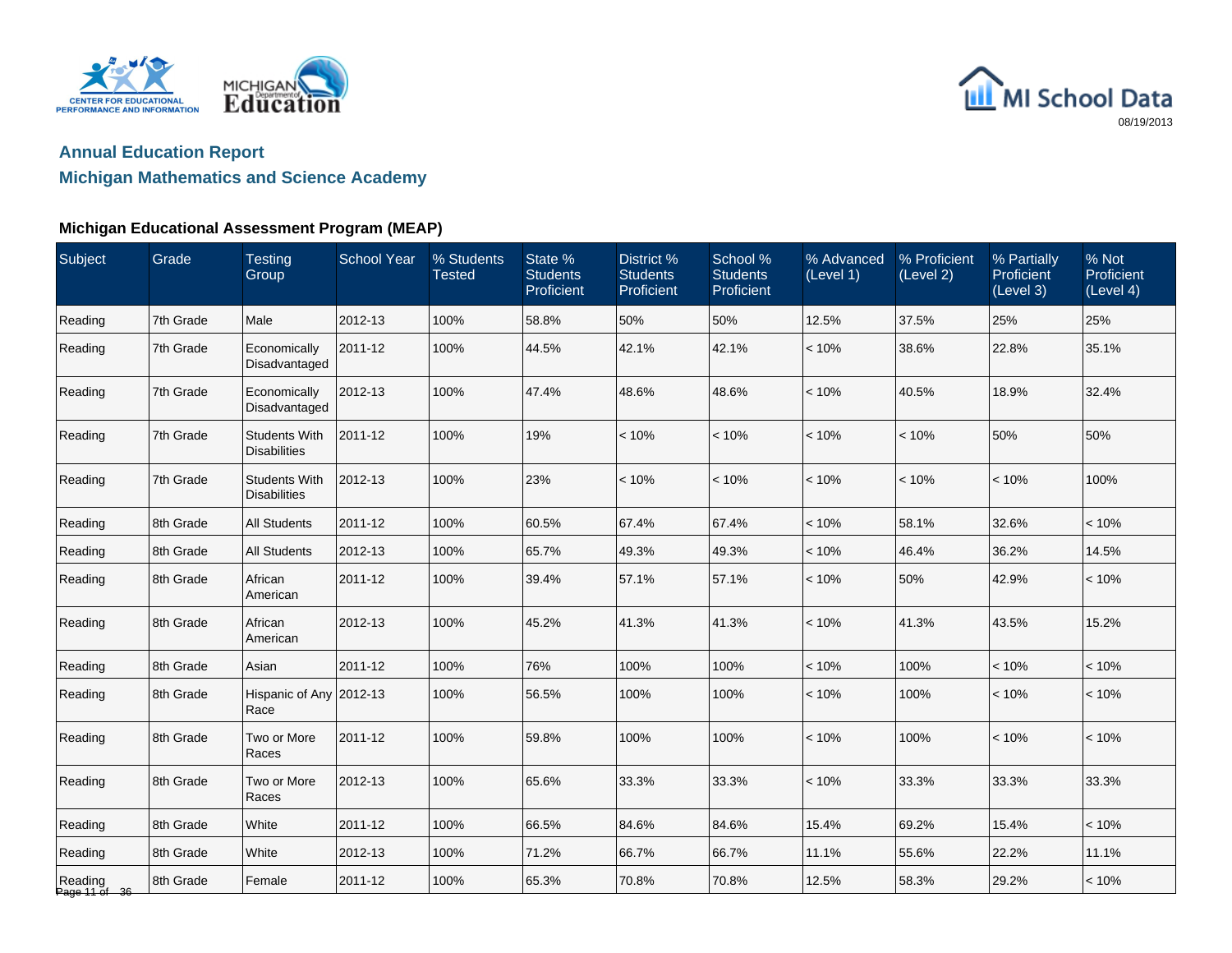



### **Michigan Mathematics and Science Academy**

| Subject | Grade     | <b>Testing</b><br>Group                     | <b>School Year</b> | % Students<br><b>Tested</b> | State %<br><b>Students</b><br>Proficient | District %<br><b>Students</b><br>Proficient | School %<br><b>Students</b><br>Proficient | % Advanced<br>(Level 1) | % Proficient<br>(Level 2) | % Partially<br>Proficient<br>(Level 3) | % Not<br>Proficient<br>(Level 4) |
|---------|-----------|---------------------------------------------|--------------------|-----------------------------|------------------------------------------|---------------------------------------------|-------------------------------------------|-------------------------|---------------------------|----------------------------------------|----------------------------------|
| Reading | 8th Grade | Female                                      | 2012-13            | 100%                        | 70.1%                                    | 60%                                         | 60%                                       | < 10%                   | 60%                       | 26.7%                                  | 13.3%                            |
| Reading | 8th Grade | Male                                        | 2011-12            | 100%                        | 55.9%                                    | 63.2%                                       | 63.2%                                     | < 10%                   | 57.9%                     | 36.8%                                  | < 10%                            |
| Reading | 8th Grade | Male                                        | 2012-13            | 100%                        | 61.5%                                    | 41%                                         | 41%                                       | < 10%                   | 35.9%                     | 43.6%                                  | 15.4%                            |
| Reading | 8th Grade | Economically<br>Disadvantaged               | 2011-12            | 100%                        | 46.7%                                    | 61.8%                                       | 61.8%                                     | < 10%                   | 55.9%                     | 38.2%                                  | < 10%                            |
| Reading | 8th Grade | Economically<br>Disadvantaged               | 2012-13            | 100%                        | 53%                                      | 47.2%                                       | 47.2%                                     | < 10%                   | 45.3%                     | 37.7%                                  | 15.1%                            |
| Reading | 8th Grade | <b>Students With</b><br><b>Disabilities</b> | 2011-12            | 100%                        | 20.3%                                    | 50%                                         | 50%                                       | < 10%                   | 50%                       | 50%                                    | < 10%                            |
| Reading | 8th Grade | <b>Students With</b><br><b>Disabilities</b> | 2012-13            | 100%                        | 26.4%                                    | 60%                                         | 60%                                       | < 10%                   | 60%                       | < 10%                                  | 40%                              |
| Science | 5th Grade | <b>All Students</b>                         | 2011-12            | 100%                        | 15.3%                                    | < 10%                                       | < 10%                                     | < 10%                   | < 10%                     | 28%                                    | 68%                              |
| Science | 5th Grade | <b>All Students</b>                         | 2012-13            | 100%                        | 13.1%                                    | < 10%                                       | < 10%                                     | < 10%                   | < 10%                     | 13%                                    | 78.3%                            |
| Science | 5th Grade | African<br>American                         | 2011-12            | 100%                        | < 10%                                    | < 10%                                       | < 10%                                     | < 10%                   | < 10%                     | 31.6%                                  | 63.2%                            |
| Science | 5th Grade | African<br>American                         | 2012-13            | 100%                        | < 10%                                    | < 10%                                       | < 10%                                     | < 10%                   | < 10%                     | 18.8%                                  | 81.3%                            |
| Science | 5th Grade | Asian                                       | 2012-13            | 100%                        | 26.6%                                    | < 10%                                       | < 10%                                     | < 10%                   | < 10%                     | < 10%                                  | 100%                             |
| Science | 5th Grade | Hispanic of Any 2012-13<br>Race             |                    | 100%                        | < 10%                                    | < 10%                                       | < 10%                                     | < 10%                   | < 10%                     | < 10%                                  | 100%                             |
| Science | 5th Grade | Two or More<br>Races                        | 2012-13            | 100%                        | 12.2%                                    | < 10%                                       | < 10%                                     | < 10%                   | < 10%                     | < 10%                                  | 100%                             |
| Science | 5th Grade | White                                       | 2011-12            | 100%                        | 18.9%                                    | < 10%                                       | < 10%                                     | < 10%                   | < 10%                     | 16.7%                                  | 83.3%                            |
| Science | 5th Grade | White                                       | 2012-13            | 100%                        | 16%                                      | 50%                                         | 50%                                       | 25%                     | 25%                       | < 10%                                  | 50%                              |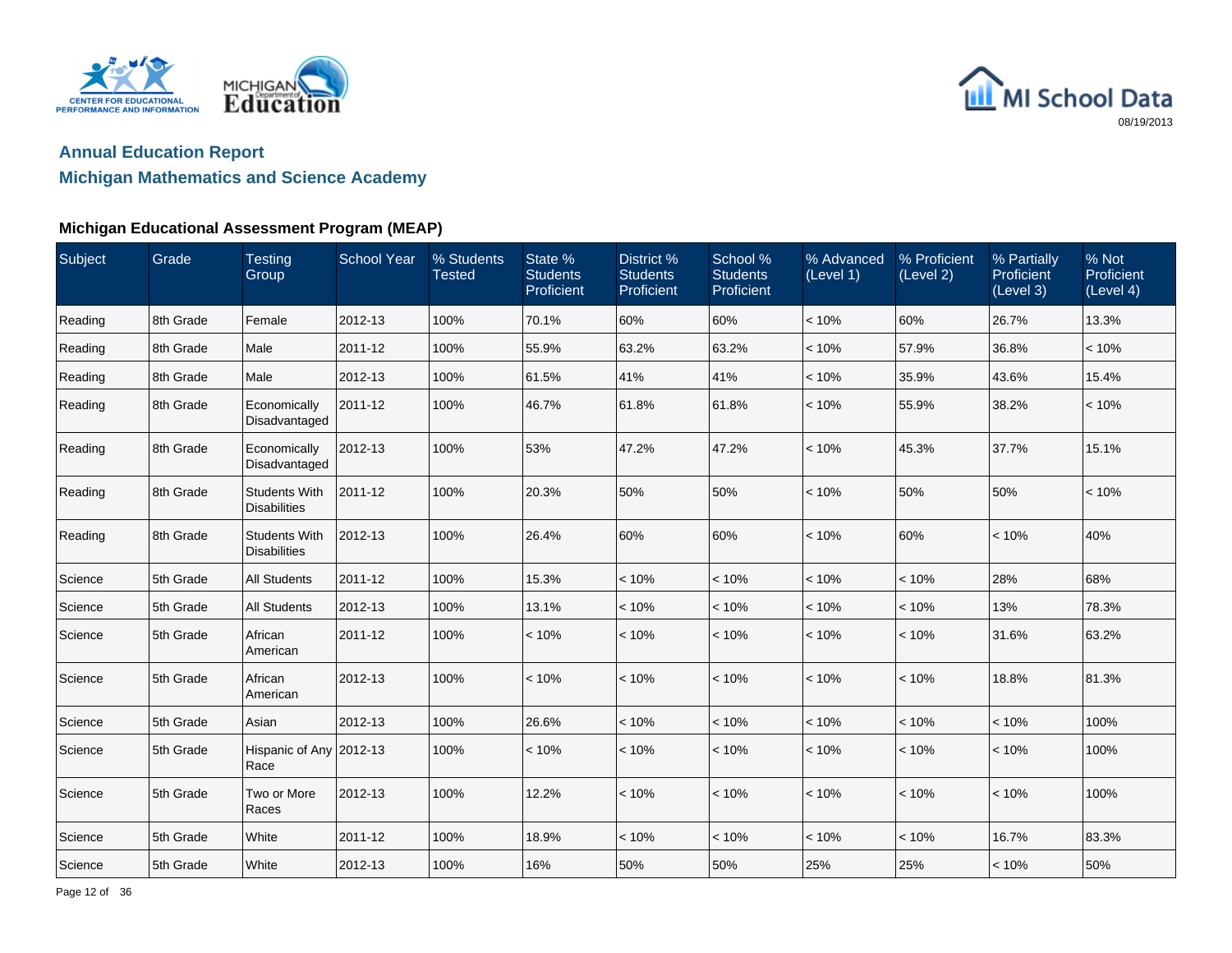



## **Michigan Mathematics and Science Academy**

| Subject                  | Grade     | <b>Testing</b><br>Group                     | <b>School Year</b> | % Students<br><b>Tested</b> | State %<br><b>Students</b><br>Proficient | District %<br><b>Students</b><br>Proficient | School %<br><b>Students</b><br>Proficient | % Advanced<br>(Level 1) | % Proficient<br>(Level 2) | % Partially<br>Proficient<br>(Level 3) | % Not<br>Proficient<br>(Level 4) |
|--------------------------|-----------|---------------------------------------------|--------------------|-----------------------------|------------------------------------------|---------------------------------------------|-------------------------------------------|-------------------------|---------------------------|----------------------------------------|----------------------------------|
| Science                  | 5th Grade | Female                                      | 2011-12            | 100%                        | 13.6%                                    | < 10%                                       | < 10%                                     | < 10%                   | < 10%                     | 18.8%                                  | 75%                              |
| Science                  | 5th Grade | Female                                      | 2012-13            | 100%                        | 11.6%                                    | < 10%                                       | < 10%                                     | < 10%                   | < 10%                     | < 10%                                  | 83.3%                            |
| Science                  | 5th Grade | Male                                        | 2011-12            | 100%                        | 17%                                      | < 10%                                       | < 10%                                     | < 10%                   | < 10%                     | 44.4%                                  | 55.6%                            |
| Science                  | 5th Grade | Male                                        | 2012-13            | 100%                        | 14.5%                                    | < 10%                                       | < 10%                                     | < 10%                   | < 10%                     | 18.2%                                  | 72.7%                            |
| Science                  | 5th Grade | Economically<br>Disadvantaged               | 2011-12            | 100%                        | < 10%                                    | < 10%                                       | < 10%                                     | < 10%                   | < 10%                     | 35%                                    | 60%                              |
| Science                  | 5th Grade | Economically<br>Disadvantaged               | 2012-13            | 100%                        | < 10%                                    | < 10%                                       | < 10%                                     | < 10%                   | < 10%                     | 13.3%                                  | 80%                              |
| Science                  | 5th Grade | <b>Students With</b><br><b>Disabilities</b> | 2011-12            | 100%                        | < 10%                                    | < 10%                                       | < 10%                                     | < 10%                   | < 10%                     | < 10%                                  | 100%                             |
| Science                  | 5th Grade | <b>Students With</b><br><b>Disabilities</b> | 2012-13            | 100%                        | < 10%                                    | < 10%                                       | < 10%                                     | < 10%                   | < 10%                     | < 10%                                  | 100%                             |
| Science                  | 8th Grade | <b>All Students</b>                         | 2011-12            | 100%                        | 16.5%                                    | 20.5%                                       | 20.5%                                     | < 10%                   | 15.9%                     | 18.2%                                  | 61.4%                            |
| Science                  | 8th Grade | <b>All Students</b>                         | 2012-13            | 100%                        | 15.9%                                    | < 10%                                       | < 10%                                     | < 10%                   | < 10%                     | 20.6%                                  | 73.5%                            |
| Science                  | 8th Grade | African<br>American                         | 2011-12            | 100%                        | < 10%                                    | 10.7%                                       | 10.7%                                     | < 10%                   | 10.7%                     | 14.3%                                  | 75%                              |
| Science                  | 8th Grade | African<br>American                         | 2012-13            | 100%                        | < 10%                                    | < 10%                                       | < 10%                                     | < 10%                   | < 10%                     | 15.2%                                  | 82.6%                            |
| Science                  | 8th Grade | Asian                                       | 2011-12            | 100%                        | 33.9%                                    | < 10%                                       | < 10%                                     | < 10%                   | < 10%                     | 100%                                   | < 10%                            |
| Science                  | 8th Grade | Hispanic of Any 2012-13<br>Race             |                    | 100%                        | $< 10\%$                                 | < 10%                                       | < 10%                                     | < 10%                   | < 10%                     | 50%                                    | 50%                              |
| Science                  | 8th Grade | Two or More<br>Races                        | 2011-12            | 100%                        | 14.7%                                    | < 10%                                       | < 10%                                     | < 10%                   | < 10%                     | 100%                                   | < 10%                            |
| Science<br>Page 13 of 36 | 8th Grade | Two or More<br>Races                        | 2012-13            | 100%                        | 15.3%                                    | < 10%                                       | < 10%                                     | < 10%                   | < 10%                     | 50%                                    | 50%                              |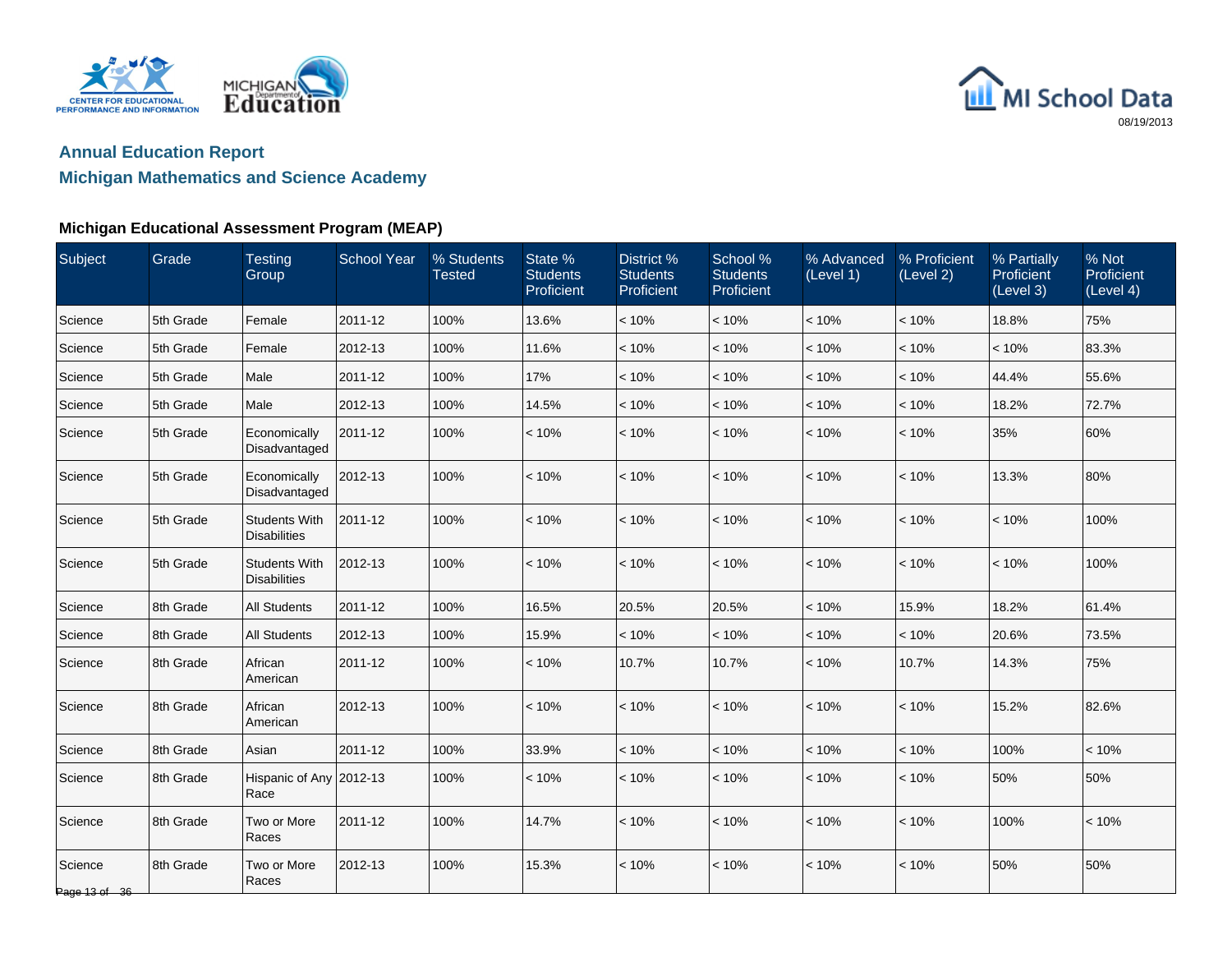



### **Michigan Mathematics and Science Academy**

| Subject | <b>Grade</b> | <b>Testing</b><br>Group                     | <b>School Year</b> | % Students<br>Tested | State %<br><b>Students</b><br>Proficient | District %<br><b>Students</b><br>Proficient | School %<br><b>Students</b><br><b>Proficient</b> | % Advanced<br>(Level 1) | % Proficient<br>(Level 2) | % Partially<br>Proficient<br>(Level 3) | % Not<br>Proficient<br>(Level 4) |
|---------|--------------|---------------------------------------------|--------------------|----------------------|------------------------------------------|---------------------------------------------|--------------------------------------------------|-------------------------|---------------------------|----------------------------------------|----------------------------------|
| Science | 8th Grade    | White                                       | 2011-12            | 100%                 | 20.1%                                    | 42.9%                                       | 42.9%                                            | 14.3%                   | 28.6%                     | 14.3%                                  | 42.9%                            |
| Science | 8th Grade    | White                                       | 2012-13            | 100%                 | 19.3%                                    | 16.7%                                       | 16.7%                                            | < 10%                   | 11.1%                     | 27.8%                                  | 55.6%                            |
| Science | 8th Grade    | Female                                      | 2011-12            | 100%                 | 13.8%                                    | 12.5%                                       | 12.5%                                            | < 10%                   | < 10%                     | 25%                                    | 62.5%                            |
| Science | 8th Grade    | Female                                      | 2012-13            | 100%                 | 13.7%                                    | < 10%                                       | $< 10\%$                                         | $< 10\%$                | < 10%                     | 20%                                    | 80%                              |
| Science | 8th Grade    | Male                                        | 2011-12            | 100%                 | 19%                                      | 30%                                         | 30%                                              | < 10%                   | 25%                       | 10%                                    | 60%                              |
| Science | 8th Grade    | Male                                        | 2012-13            | 100%                 | 18%                                      | 10.5%                                       | 10.5%                                            | < 10%                   | $ $ < 10%                 | 21.1%                                  | 68.4%                            |
| Science | 8th Grade    | Economically<br>Disadvantaged               | 2011-12            | 100%                 | < 10%                                    | 11.8%                                       | 11.8%                                            | < 10%                   | < 10%                     | 14.7%                                  | 73.5%                            |
| Science | 8th Grade    | Economically<br>Disadvantaged               | 2012-13            | 100%                 | < 10%                                    | < 10%                                       | < 10%                                            | < 10%                   | < 10%                     | 21.2%                                  | 75%                              |
| Science | 8th Grade    | <b>Students With</b><br><b>Disabilities</b> | 2011-12            | 100%                 | < 10%                                    | 50%                                         | 50%                                              | < 10%                   | 50%                       | < 10%                                  | 50%                              |
| Science | 8th Grade    | <b>Students With</b><br><b>Disabilities</b> | 2012-13            | 100%                 | < 10%                                    | 40%                                         | 40%                                              | < 10%                   | 40%                       | 20%                                    | 40%                              |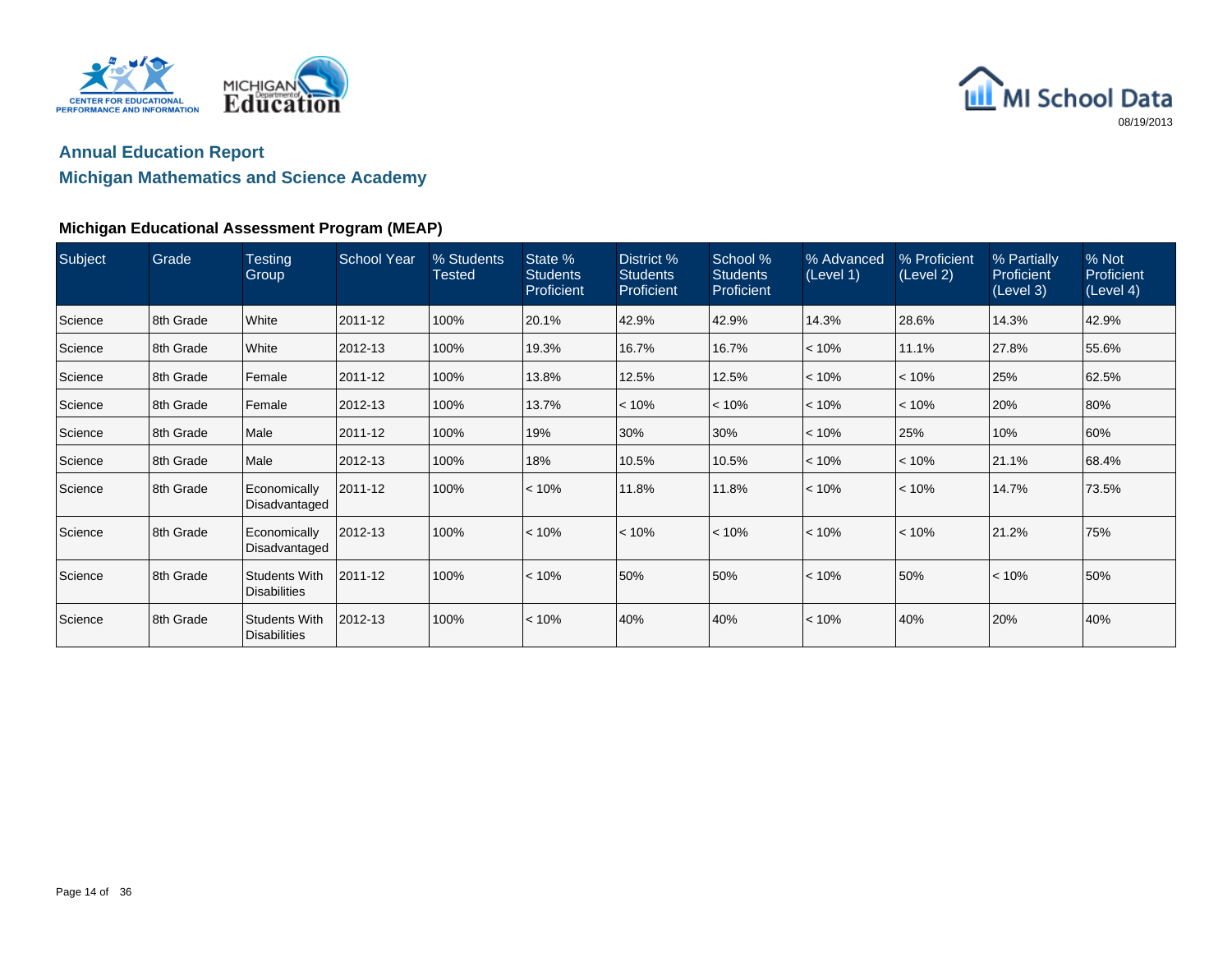



#### **Michigan Merit Examination (MME)**

| Subject                  | Grade      | <b>Testing</b><br>Group                     | <b>School Year</b> | % Students<br><b>Tested</b> | State %<br><b>Students</b><br><b>Proficient</b> | District %<br><b>Students</b><br><b>Proficient</b> | School %<br><b>Students</b><br>Proficient | % Advanced<br>(Level 1) | % Proficient<br>(Level 2) | % Partially<br>Proficient<br>(Level 3) | % Not<br>Proficient<br>(Level 4) |
|--------------------------|------------|---------------------------------------------|--------------------|-----------------------------|-------------------------------------------------|----------------------------------------------------|-------------------------------------------|-------------------------|---------------------------|----------------------------------------|----------------------------------|
| <b>Mathematics</b>       | 11th Grade | <b>All Students</b>                         | 2012-13            | 100%                        | 28.6%                                           | < 10%                                              | < 10%                                     | < 10%                   | < 10%                     | 41.7%                                  | 58.3%                            |
| Mathematics              | 11th Grade | African<br>American                         | 2012-13            | 100%                        | < 10%                                           | < 10%                                              | < 10%                                     | < 10%                   | < 10%                     | 42.9%                                  | 57.1%                            |
| Mathematics              | 11th Grade | White                                       | 2012-13            | 100%                        | 33.3%                                           | < 10%                                              | < 10%                                     | < 10%                   | < 10%                     | 33.3%                                  | 66.7%                            |
| Mathematics              | 11th Grade | Female                                      | 2012-13            | 100%                        | 27%                                             | < 10%                                              | < 10%                                     | < 10%                   | < 10%                     | 50%                                    | 50%                              |
| Mathematics              | 11th Grade | Male                                        | 2012-13            | 100%                        | 30.3%                                           | < 10%                                              | < 10%                                     | < 10%                   | < 10%                     | 35.7%                                  | 64.3%                            |
| <b>Mathematics</b>       | 11th Grade | Economically<br>Disadvantaged               | 2012-13            | 100%                        | 13%                                             | < 10%                                              | < 10%                                     | < 10%                   | < 10%                     | 44.4%                                  | 55.6%                            |
| Mathematics              | 11th Grade | <b>Students With</b><br><b>Disabilities</b> | 2012-13            | 100%                        | < 10%                                           | < 10%                                              | < 10%                                     | < 10%                   | < 10%                     | < 10%                                  | 100%                             |
| Reading                  | 11th Grade | <b>All Students</b>                         | 2012-13            | 100%                        | 53.5%                                           | 33.3%                                              | 33.3%                                     | < 10%                   | 33.3%                     | 50%                                    | 16.7%                            |
| Reading                  | 11th Grade | African<br>American                         | 2012-13            | 100%                        | 28.9%                                           | 33.3%                                              | 33.3%                                     | < 10%                   | 33.3%                     | 52.4%                                  | 14.3%                            |
| Reading                  | 11th Grade | White                                       | 2012-13            | 100%                        | 59.1%                                           | 33.3%                                              | 33.3%                                     | < 10%                   | 33.3%                     | 33.3%                                  | 33.3%                            |
| Reading                  | 11th Grade | Female                                      | 2012-13            | 100%                        | 56%                                             | 50%                                                | 50%                                       | $< 10\%$                | 50%                       | 40%                                    | 10%                              |
| Reading                  | 11th Grade | Male                                        | 2012-13            | 100%                        | 51%                                             | 21.4%                                              | 21.4%                                     | < 10%                   | 21.4%                     | 57.1%                                  | 21.4%                            |
| Reading                  | 11th Grade | Economically<br>Disadvantaged               | 2012-13            | 100%                        | 37.9%                                           | 38.9%                                              | 38.9%                                     | < 10%                   | 38.9%                     | 44.4%                                  | 16.7%                            |
| Reading                  | 11th Grade | <b>Students With</b><br><b>Disabilities</b> | 2012-13            | 100%                        | 19%                                             | < 10%                                              | < 10%                                     | < 10%                   | < 10%                     | 33.3%                                  | 66.7%                            |
| Science                  | 11th Grade | <b>All Students</b>                         | 2012-13            | 100%                        | 25.7%                                           | < 10%                                              | < 10%                                     | < 10%                   | < 10%                     | 16.7%                                  | 79.2%                            |
| Science                  | 11th Grade | African<br>American                         | 2012-13            | 100%                        | < 10%                                           | < 10%                                              | < 10%                                     | < 10%                   | < 10%                     | 19%                                    | 81%                              |
| Science<br>Page 15 of 36 | 11th Grade | White                                       | 2012-13            | 100%                        | 30.4%                                           | 33.3%                                              | 33.3%                                     | < 10%                   | 33.3%                     | < 10%                                  | 66.7%                            |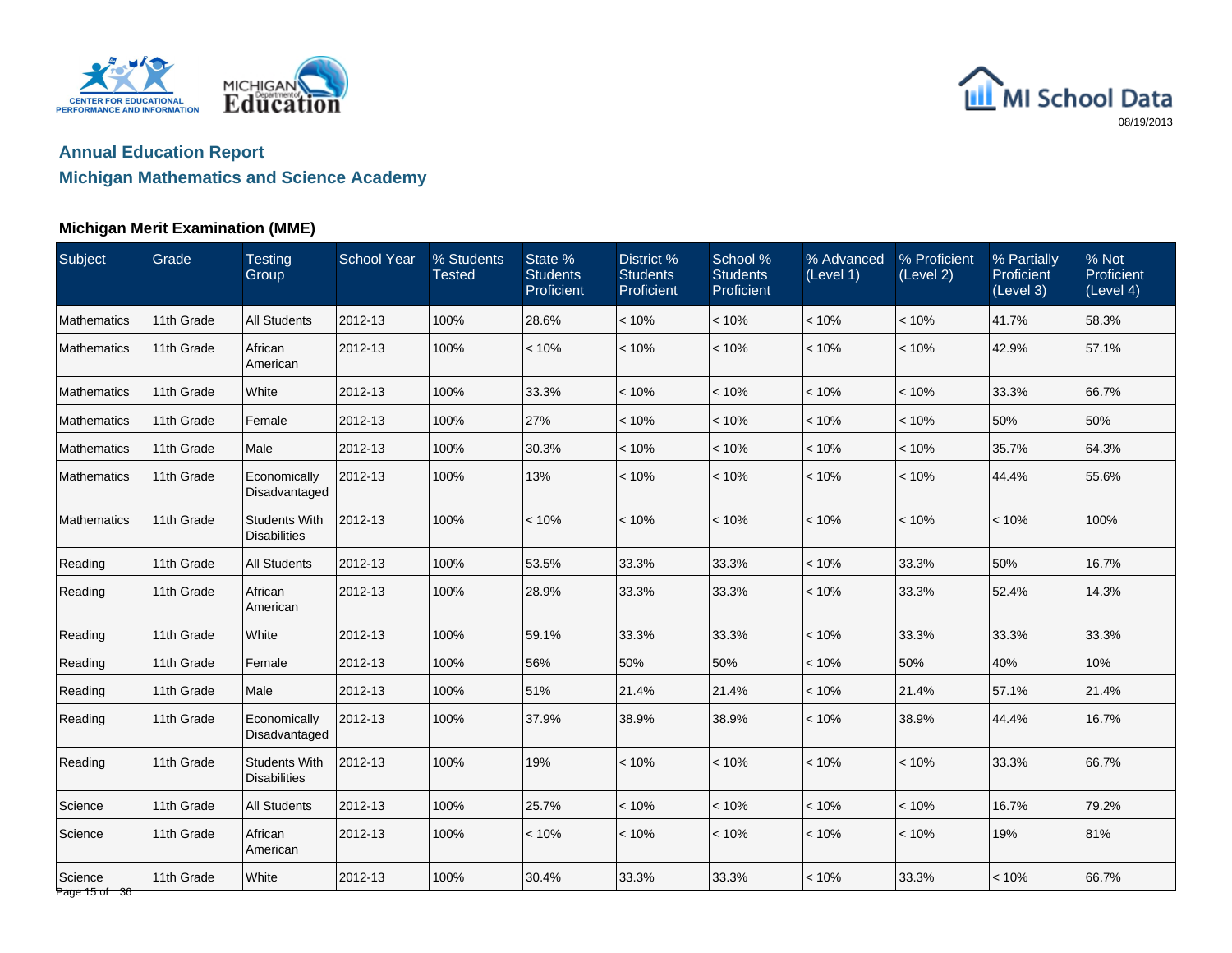



#### **Michigan Merit Examination (MME)**

| Subject | Grade       | <b>Testing</b><br>Group                | School Year | % Students<br>Tested | State %<br><b>Students</b><br>Proficient | District %<br><b>Students</b><br>Proficient | School %<br><b>Students</b><br><b>Proficient</b> | % Advanced<br>(Level 1) | % Proficient<br>(Level 2) | % Partially<br>Proficient<br>(Level 3) | % Not<br>Proficient<br>(Level 4) |
|---------|-------------|----------------------------------------|-------------|----------------------|------------------------------------------|---------------------------------------------|--------------------------------------------------|-------------------------|---------------------------|----------------------------------------|----------------------------------|
| Science | 11th Grade  | Female                                 | 2012-13     | 100%                 | 22.5%                                    | 10%                                         | 10%                                              | $< 10\%$                | 10%                       | 30%                                    | 60%                              |
| Science | 11th Grade  | <b>Male</b>                            | 2012-13     | 100%                 | 28.9%                                    | $ $ < 10%                                   | < 10%                                            | < 10%                   | $< 10\%$                  | $ $ < 10%                              | 92.9%                            |
| Science | 11th Grade  | Economically<br><b>I</b> Disadvantaged | 2012-13     | 100%                 | 11.5%                                    | $ $ < 10%                                   | $ $ < 10%                                        | $< 10\%$                | $< 10\%$                  | 11.1%                                  | 83.3%                            |
| Science | 111th Grade | Students With<br>Disabilities          | 2012-13     | 100%                 | $< 10\%$                                 | $< 10\%$                                    | < 10%                                            | $< 10\%$                | $ $ < 10%                 | 33.3%                                  | 66.7%                            |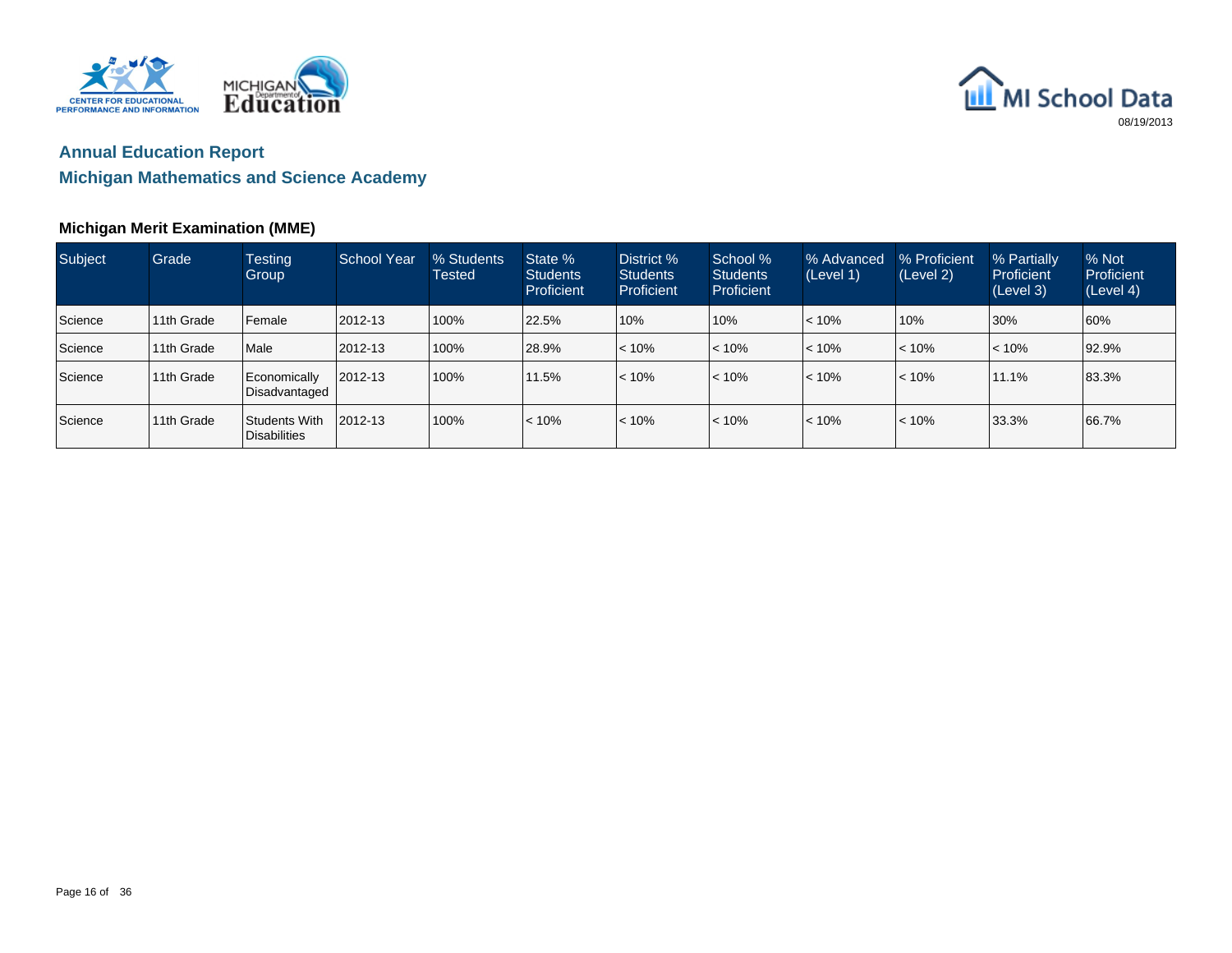



### **Michigan Mathematics and Science Academy**

#### **Michigan Educational Assessment Program Access (MEAP - Access)**

| Subject            | Grade      | <b>Testing Group</b>         | <b>School Year</b> | % Students<br><b>Tested</b> | State %<br><b>Students</b><br>Proficient | District %<br><b>Students</b><br>Proficient | School %<br><b>Students</b><br>Proficient | % Exceeded | % Met       | $\frac{9}{6}$<br>wProgressing |
|--------------------|------------|------------------------------|--------------------|-----------------------------|------------------------------------------|---------------------------------------------|-------------------------------------------|------------|-------------|-------------------------------|
| <b>Mathematics</b> | 15th Grade | <b>All Students</b>          | 2012-13            | 100%                        | 58.5%                                    | 100%                                        | 100%                                      | < 10%      | 100%        | < 10%                         |
| <b>Mathematics</b> | 15th Grade | l African American l 2012-13 |                    | 100%                        | 47.4%                                    | 100%                                        | 100%                                      | $ $ < 10%  | 100%        | < 10%                         |
| <b>Mathematics</b> | 5th Grade  | l Female                     | 2012-13            | 100%                        | 55.1%                                    | 100%                                        | 100%                                      | < 10%      | 100%        | < 10%                         |
| Reading            | 15th Grade | <b>All Students</b>          | $12012 - 13$       | 100%                        | 59.8%                                    | $ $ < 10%                                   | $ $ < 10%                                 | $ $ < 10%  | $\leq 10\%$ | 100%                          |
| Reading            | 5th Grade  | l African American l 2012-13 |                    | 100%                        | 50.4%                                    | $ $ < 10%                                   | $ $ < 10%                                 | < 10%      | $\leq 10\%$ | 100%                          |
| Reading            | 5th Grade  | Female                       | 2012-13            | 100%                        | 64.2%                                    | $ $ < 10%                                   | $ $ < 10%                                 | $ $ < 10%  | $ $ < 10%   | 100%                          |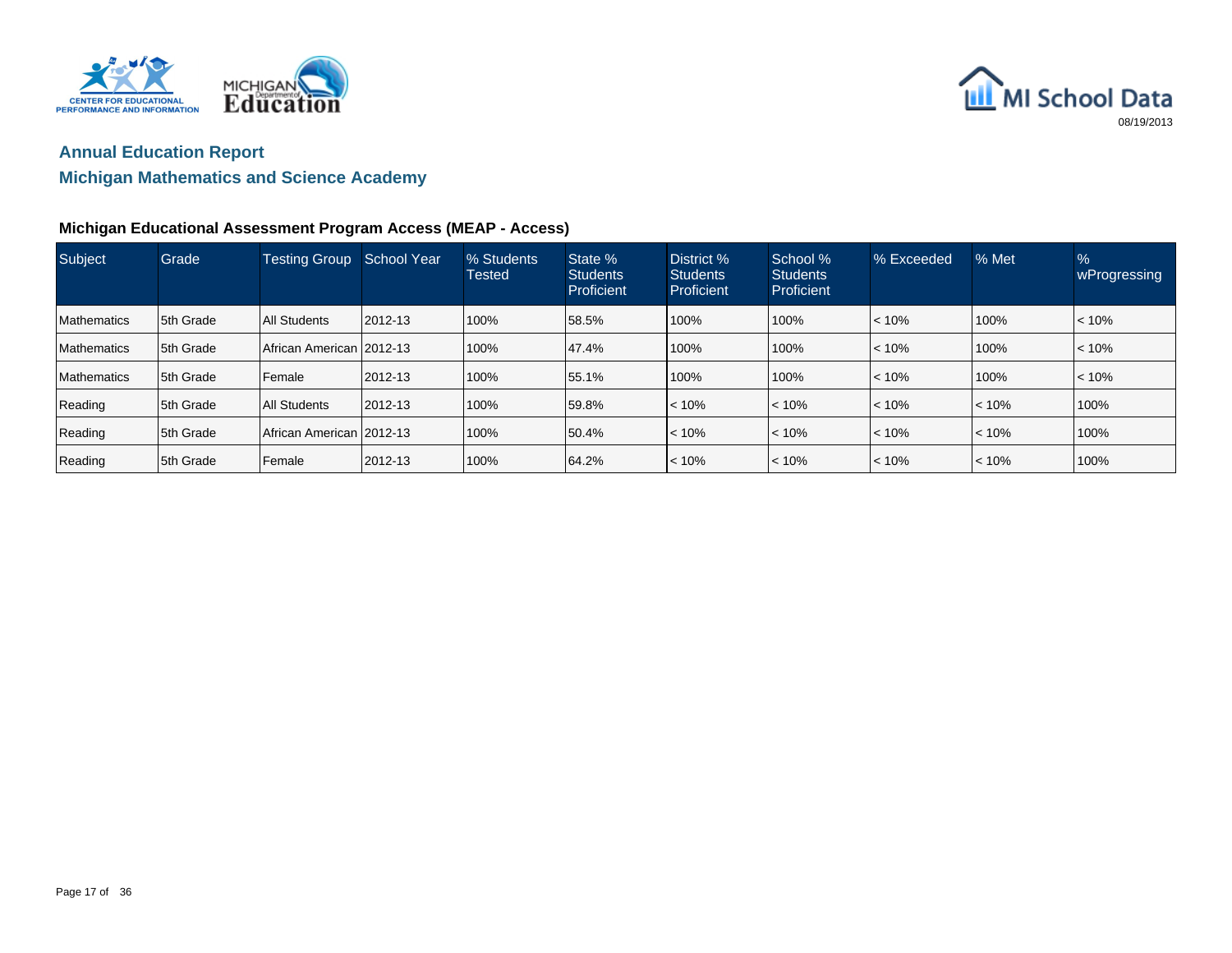

### **Annual Education Report**

### **Michigan Mathematics and Science Academy**

#### **MI-Access Functional Independence**

| Subject            | Grade | Testing Group School Year | % Students<br><b>Tested</b> | State %<br><b>Students</b><br>Proficient | District %<br><b>Students</b><br><b>Proficient</b> | School %<br><b>Students</b><br>Proficient | % Surpassed<br>(Level 1) | % Attained<br>(Level 2) | % Emerging<br>(Level 3) |
|--------------------|-------|---------------------------|-----------------------------|------------------------------------------|----------------------------------------------------|-------------------------------------------|--------------------------|-------------------------|-------------------------|
| No Data to Display |       |                           |                             |                                          |                                                    |                                           |                          |                         |                         |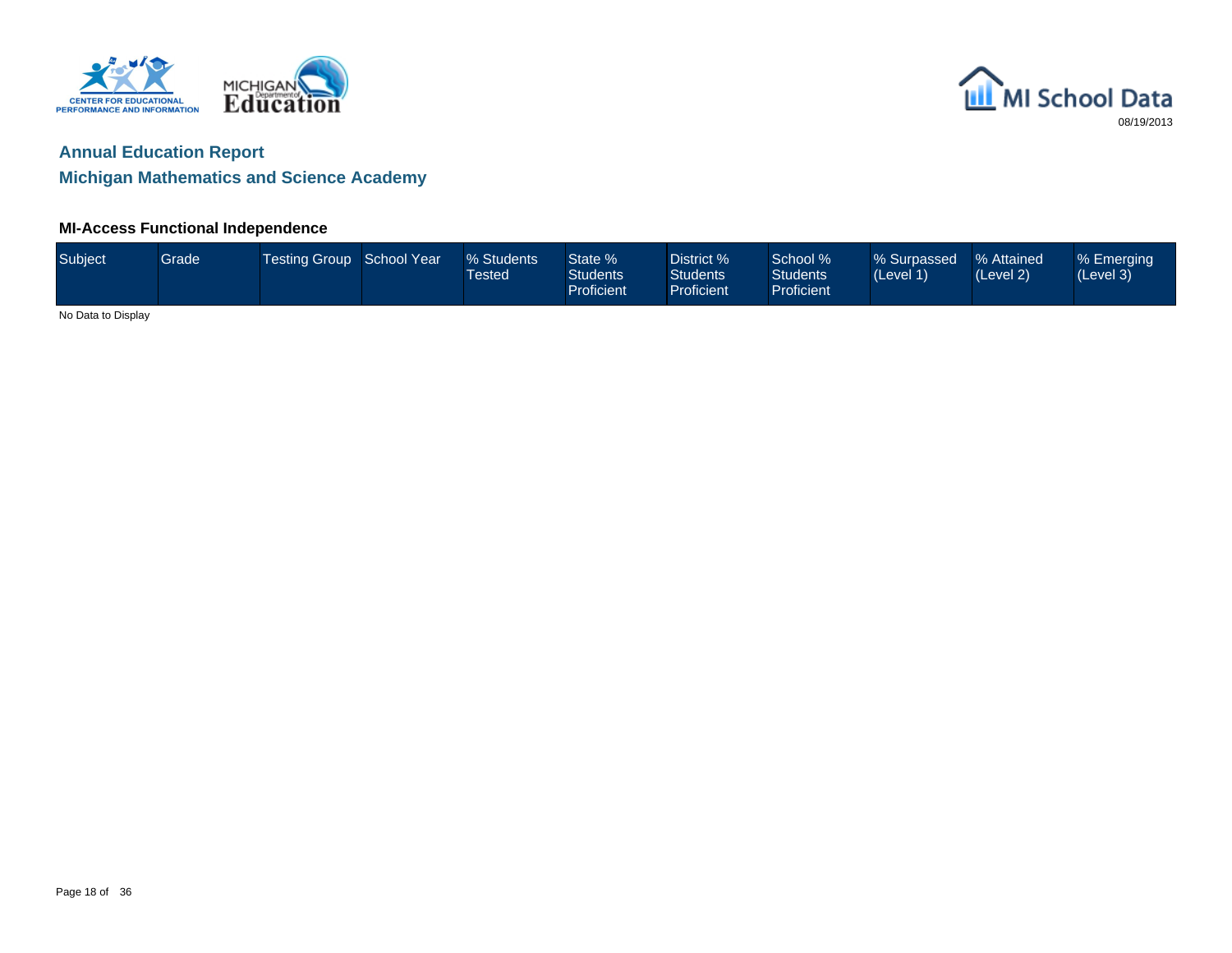

### **Annual Education Report**

**Michigan Mathematics and Science Academy**

#### **MI-Access Supported Independence**

| Subject            | Grade | Testing Group School Year | % Students<br><b>Tested</b> | State %<br><b>Students</b><br><b>Proficient</b> | District %<br><b>Students</b><br>Proficient | School %<br><b>Students</b><br>Proficient | % Surpassed<br>(Level 1) | % Attained<br>(Level 2) | % Emerging<br>(Level 3) |
|--------------------|-------|---------------------------|-----------------------------|-------------------------------------------------|---------------------------------------------|-------------------------------------------|--------------------------|-------------------------|-------------------------|
| No Data to Display |       |                           |                             |                                                 |                                             |                                           |                          |                         |                         |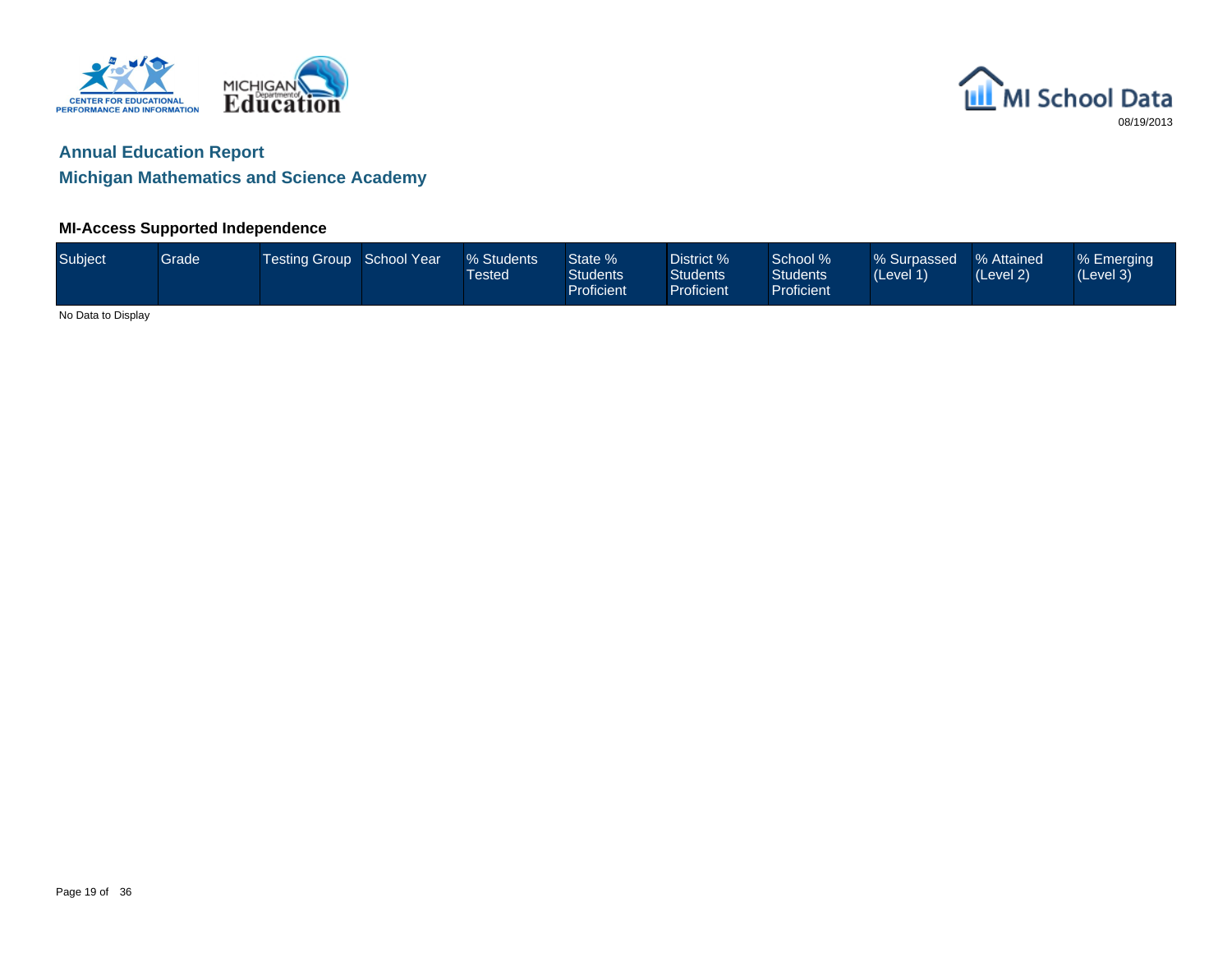

## **Annual Education Report**

### **Michigan Mathematics and Science Academy**

#### **MI-Access Participation**

| Subject            | Grade | Testing Group School Year | % Students<br>Tested | State %<br><b>Students</b><br><b>Proficient</b> | District %<br><b>Students</b><br>Proficient | School %<br><b>Students</b><br>Proficient | % Surpassed<br>(Level 1) | ■% Attained<br>(Level 2) | % Emerging<br>(Level 3) |
|--------------------|-------|---------------------------|----------------------|-------------------------------------------------|---------------------------------------------|-------------------------------------------|--------------------------|--------------------------|-------------------------|
| No Data to Display |       |                           |                      |                                                 |                                             |                                           |                          |                          |                         |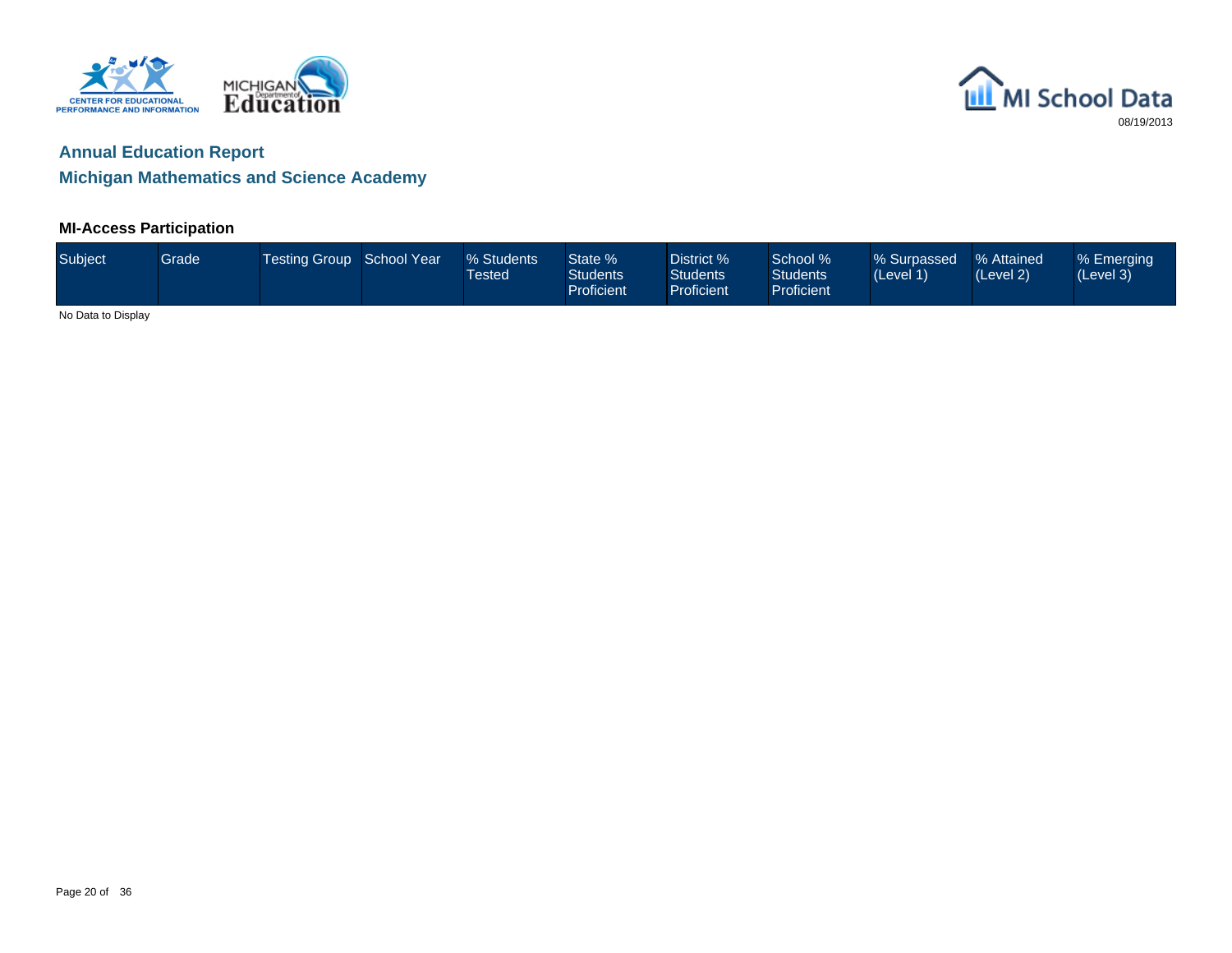





| <b>Testing Group</b>                         | Location        | Subject            | % Tested Total(Goal<br>95%) | % Proficient for<br>Accountability* |
|----------------------------------------------|-----------------|--------------------|-----------------------------|-------------------------------------|
| <b>All Students</b>                          | Statewide       | <b>Mathematics</b> | 98.7%                       | 58.2%                               |
| Bottom 30%                                   | Statewide       | <b>Mathematics</b> |                             | $< 30\%$                            |
| African American                             | Statewide       | <b>Mathematics</b> | 96.9%                       | 32.7%                               |
| American Indian                              | Statewide       | <b>Mathematics</b> | 98.5%                       | 48.4%                               |
| Asian                                        | Statewide       | <b>Mathematics</b> | 99.4%                       | 81.5%                               |
| Hispanic of Any Race                         | Statewide       | <b>Mathematics</b> | 98.6%                       | 45.9%                               |
| Native Hawaiian or Other<br>Pacific Islander | Statewide       | <b>Mathematics</b> | 97.4%                       | 64.9%                               |
| Two or More Races                            | Statewide       | <b>Mathematics</b> | 99.2%                       | 55.9%                               |
| White                                        | Statewide       | <b>Mathematics</b> | 99.2%                       | 64.4%                               |
| Economically Disadvantaged                   | Statewide       | <b>Mathematics</b> | 98.2%                       | 43.7%                               |
| English Language Learners                    | Statewide       | <b>Mathematics</b> | 98.9%                       | 36.9%                               |
| <b>Students With Disabilities</b>            | Statewide       | <b>Mathematics</b> | 97.8%                       | 32.5%                               |
| <b>All Students</b>                          | <b>District</b> | <b>Mathematics</b> | 99.6%                       | 35.7%                               |
| Bottom 30%                                   | District        | <b>Mathematics</b> |                             | $< 30\%$                            |
| African American                             | <b>District</b> | <b>Mathematics</b> | 100%                        | 31.8%                               |
| American Indian                              | District        | <b>Mathematics</b> | 100%                        |                                     |
| Asian                                        | <b>District</b> | <b>Mathematics</b> | 100%                        | 66.7%                               |
| Hispanic of Any Race                         | District        | <b>Mathematics</b> | 100%                        | 33.3%                               |
| Native Hawaiian or Other<br>Pacific Islander | <b>District</b> | <b>Mathematics</b> |                             |                                     |
| Two or More Races                            | <b>District</b> | <b>Mathematics</b> | 100%                        | 33.3%                               |
| White                                        | <b>District</b> | <b>Mathematics</b> | 97.9%                       | 43.8%                               |
| Economically Disadvantaged   District        |                 | <b>Mathematics</b> | 99.5%                       | 34.4%                               |
| English Language Learners                    | <b>District</b> | Mathematics        | 150%                        | $< 30\%$                            |
| <b>Students With Disabilities</b>            | <b>District</b> | Mathematics        | 100%                        | $< 30\%$                            |
| All Students                                 | School          | Mathematics        | 99.6%                       | 35.7%                               |
| Bottom 30%                                   | School          | Mathematics        |                             | $< 30\%$                            |
| African American                             | School          | Mathematics        | 100%                        | 31.8%                               |
| American Indian                              | School          | Mathematics        | 100%                        |                                     |
| Asian                                        | School          | Mathematics        | 100%                        | 66.7%                               |
| Hispanic of Any Race                         | School          | Mathematics        | 100%                        | 33.3%                               |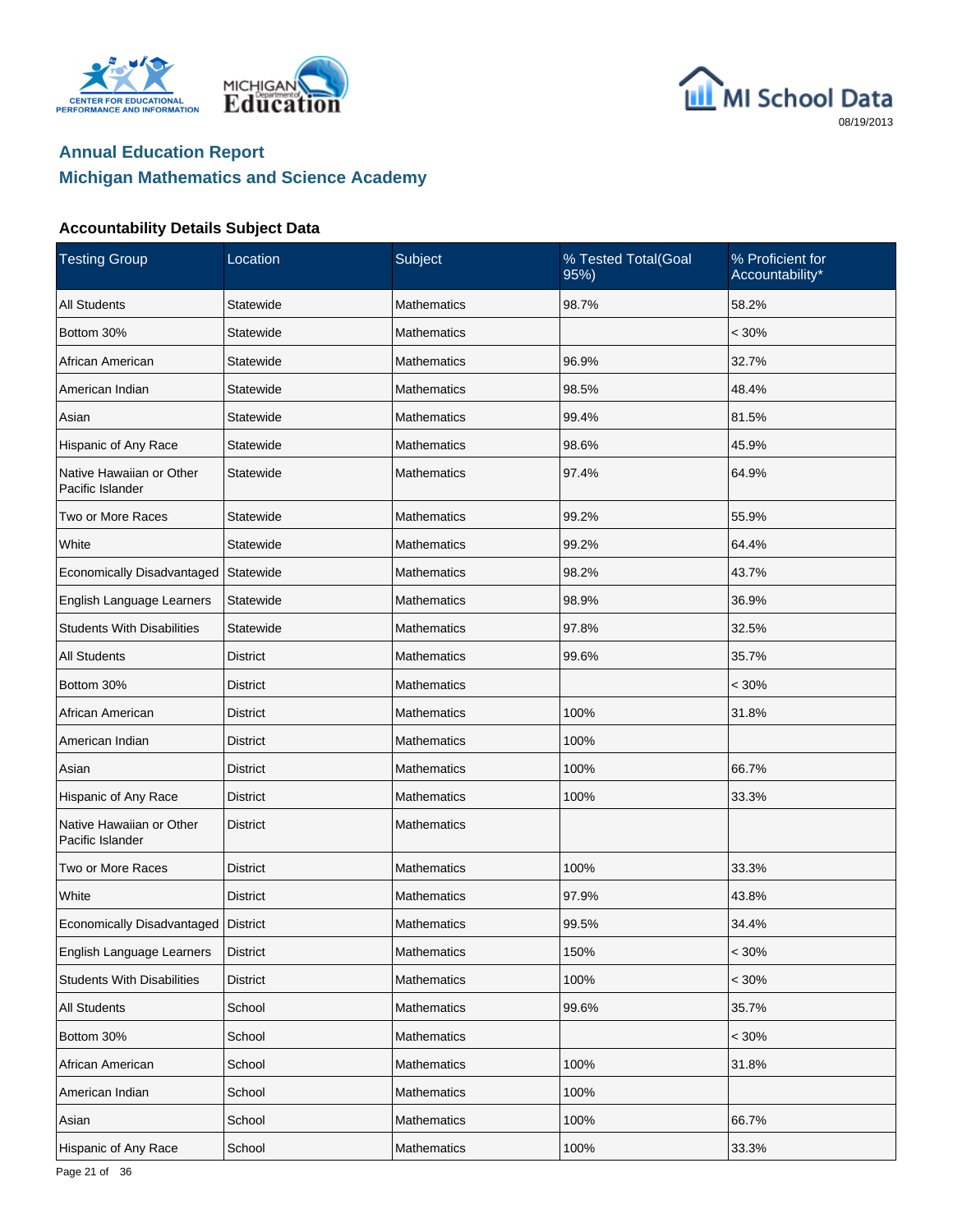





| <b>Testing Group</b>                         | Location        | Subject            | % Tested Total(Goal<br>95%) | % Proficient for<br>Accountability* |
|----------------------------------------------|-----------------|--------------------|-----------------------------|-------------------------------------|
| Two or More Races                            | School          | <b>Mathematics</b> | 100%                        | 33.3%                               |
| White                                        | School          | <b>Mathematics</b> | 97.9%                       | 43.8%                               |
| <b>Economically Disadvantaged</b>            | School          | <b>Mathematics</b> | 99.5%                       | 34.4%                               |
| English Language Learners                    | School          | <b>Mathematics</b> | 150%                        | $< 30\%$                            |
| <b>Students With Disabilities</b>            | School          | Mathematics        | 100%                        | $< 30\%$                            |
| <b>All Students</b>                          | Statewide       | Reading            | 99%                         | 83.1%                               |
| Bottom 30%                                   | Statewide       | Reading            |                             | 51.3%                               |
| African American                             | Statewide       | Reading            | 97.3%                       | 67.9%                               |
| American Indian                              | Statewide       | Reading            | 98.8%                       | 79.7%                               |
| Asian                                        | Statewide       | Reading            | 100.3%                      | 90.1%                               |
| Hispanic of Any Race                         | Statewide       | Reading            | 99.2%                       | 77%                                 |
| Native Hawaiian or Other<br>Pacific Islander | Statewide       | Reading            | 97.4%                       | 85.7%                               |
| Two or More Races                            | Statewide       | Reading            | 99.4%                       | 83.6%                               |
| White                                        | Statewide       | Reading            | 99.4%                       | 86.9%                               |
| Economically Disadvantaged                   | Statewide       | Reading            | 98.6%                       | 74.8%                               |
| English Language Learners                    | Statewide       | Reading            | 100.5%                      | 62.4%                               |
| <b>Students With Disabilities</b>            | Statewide       | Reading            | 98.1%                       | 51.8%                               |
| <b>All Students</b>                          | <b>District</b> | Reading            | 100.4%                      | 82.5%                               |
| Bottom 30%                                   | <b>District</b> | Reading            |                             | 44.7%                               |
| African American                             | <b>District</b> | Reading            | 100%                        | 78.8%                               |
| American Indian                              | <b>District</b> | Reading            | 100%                        |                                     |
| Asian                                        | District        | Reading            | 100%                        | 100%                                |
| Hispanic of Any Race                         | <b>District</b> | Reading            | 100%                        | 100%                                |
| Native Hawaiian or Other<br>Pacific Islander | <b>District</b> | Reading            |                             |                                     |
| Two or More Races                            | <b>District</b> | Reading            | 106.3%                      | 66.7%                               |
| White                                        | District        | Reading            | 100%                        | 90.6%                               |
| Economically Disadvantaged                   | <b>District</b> | Reading            | 100.5%                      | 81.7%                               |
| English Language Learners                    | <b>District</b> | Reading            | 150%                        | 100%                                |
| <b>Students With Disabilities</b>            | <b>District</b> | Reading            | 100%                        | 62.5%                               |
| <b>All Students</b>                          | School          | Reading            | 100.4%                      | 82.5%                               |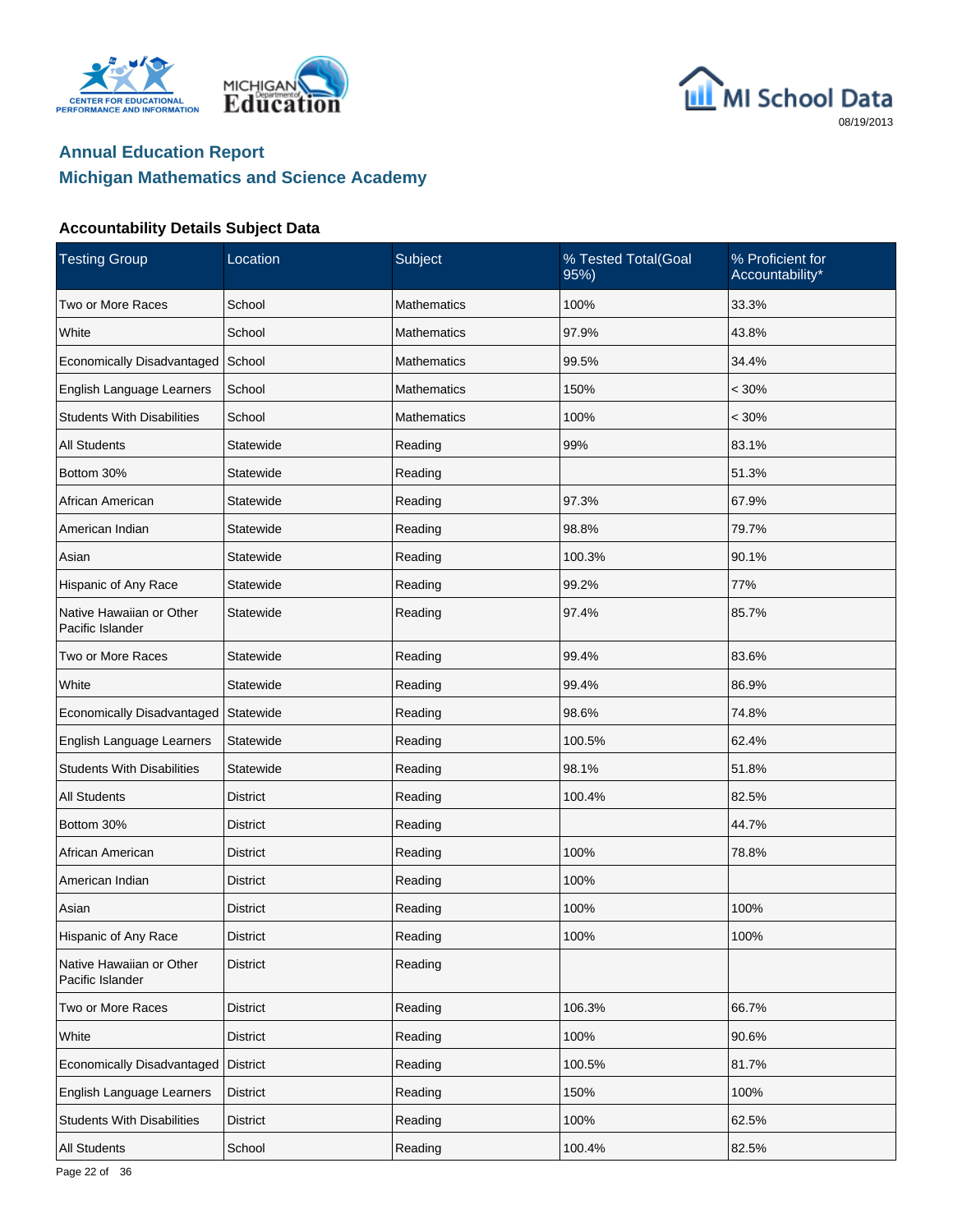





| <b>Testing Group</b>                         | Location        | Subject | % Tested Total(Goal<br>95%) | % Proficient for<br>Accountability* |
|----------------------------------------------|-----------------|---------|-----------------------------|-------------------------------------|
| Bottom 30%                                   | School          | Reading |                             | 44.7%                               |
| African American                             | School          | Reading | 100%                        | 78.8%                               |
| American Indian                              | School          | Reading | 100%                        |                                     |
| Asian                                        | School          | Reading | 100%                        | 100%                                |
| Hispanic of Any Race                         | School          | Reading | 100%                        | 100%                                |
| Two or More Races                            | School          | Reading | 106.3%                      | 66.7%                               |
| White                                        | School          | Reading | 100%                        | 90.6%                               |
| Economically Disadvantaged School            |                 | Reading | 100.5%                      | 81.7%                               |
| English Language Learners                    | School          | Reading | 150%                        | 100%                                |
| <b>Students With Disabilities</b>            | School          | Reading | 100%                        | 62.5%                               |
| <b>All Students</b>                          | Statewide       | Science | 97.9%                       | 38.6%                               |
| Bottom 30%                                   | Statewide       | Science |                             | $< 30\%$                            |
| African American                             | Statewide       | Science | 94.8%                       | $< 30\%$                            |
| American Indian                              | Statewide       | Science | 97.5%                       | $< 30\%$                            |
| Asian                                        | Statewide       | Science | 99.1%                       | 57.4%                               |
| Hispanic of Any Race                         | Statewide       | Science | 97.9%                       | $< 30\%$                            |
| Native Hawaiian or Other<br>Pacific Islander | Statewide       | Science | 93.7%                       | 49.2%                               |
| Two or More Races                            | Statewide       | Science | 98.7%                       | 35.7%                               |
| White                                        | Statewide       | Science | 98.7%                       | 45%                                 |
| Economically Disadvantaged                   | Statewide       | Science | 97%                         | $< 30\%$                            |
| English Language Learners                    | Statewide       | Science | 98%                         | $< 30\%$                            |
| <b>Students With Disabilities</b>            | Statewide       | Science | 96.5%                       | $< 30\%$                            |
| <b>All Students</b>                          | District        | Science | 100%                        | $< 30\%$                            |
| Bottom 30%                                   | District        | Science |                             | $< 30\%$                            |
| African American                             | <b>District</b> | Science | 100%                        | $< 30\%$                            |
| American Indian                              | <b>District</b> | Science |                             |                                     |
| Asian                                        | <b>District</b> | Science | 100%                        | 33.3%                               |
| Hispanic of Any Race                         | <b>District</b> | Science | 100%                        | 33.3%                               |
| Native Hawaiian or Other<br>Pacific Islander | <b>District</b> | Science |                             |                                     |
| Two or More Races                            | <b>District</b> | Science | 100%                        | 50%                                 |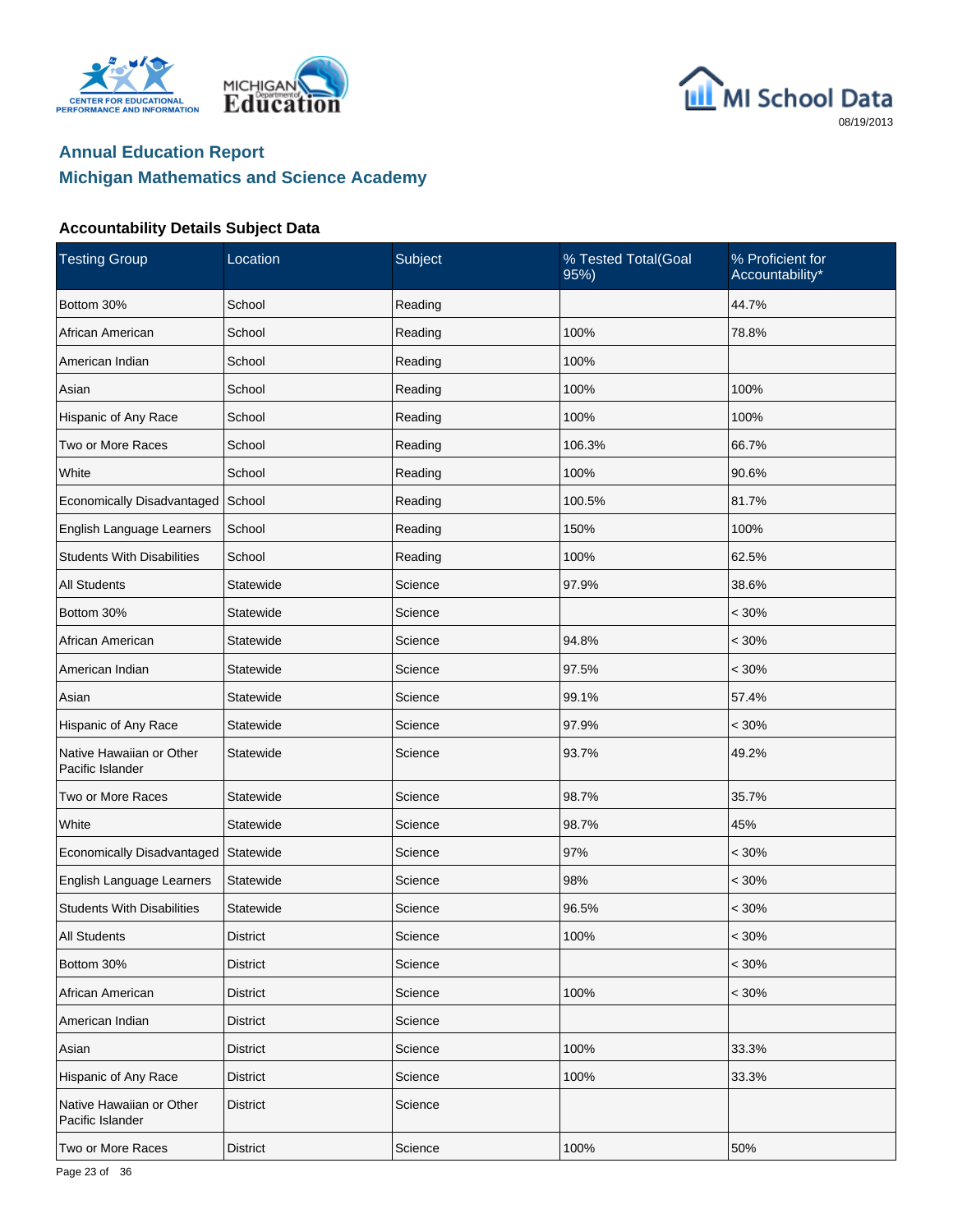





| <b>Testing Group</b>                         | Location        | Subject               | % Tested Total(Goal<br>95%) | % Proficient for<br>Accountability* |
|----------------------------------------------|-----------------|-----------------------|-----------------------------|-------------------------------------|
| White                                        | <b>District</b> | Science               | 100%                        | $< 30\%$                            |
| Economically Disadvantaged                   | <b>District</b> | Science               | 100%                        | $< 30\%$                            |
| English Language Learners                    | <b>District</b> | Science               | $< 30\%$                    | $< 30\%$                            |
| <b>Students With Disabilities</b>            | <b>District</b> | Science               | 100%                        | 37.5%                               |
| <b>All Students</b>                          | School          | Science               | 100%                        | $< 30\%$                            |
| Bottom 30%                                   | School          | Science               |                             | $< 30\%$                            |
| African American                             | School          | Science               | 100%                        | $< 30\%$                            |
| Asian                                        | School          | Science               | 100%                        | 33.3%                               |
| Hispanic of Any Race                         | School          | Science               | 100%                        | 33.3%                               |
| Two or More Races                            | School          | Science               | 100%                        | 50%                                 |
| White                                        | School          | Science               | 100%                        | $< 30\%$                            |
| Economically Disadvantaged                   | School          | Science               | 100%                        | $< 30\%$                            |
| English Language Learners                    | School          | Science               | $< 30\%$                    | $< 30\%$                            |
| <b>Students With Disabilities</b>            | School          | Science               | 100%                        | 37.5%                               |
| <b>All Students</b>                          | Statewide       | <b>Social Studies</b> | 96.7%                       | 57.5%                               |
| Bottom 30%                                   | Statewide       | <b>Social Studies</b> |                             | $< 30\%$                            |
| African American                             | Statewide       | <b>Social Studies</b> | 92.4%                       | $< 30\%$                            |
| American Indian                              | Statewide       | <b>Social Studies</b> | 95.9%                       | 52.3%                               |
| Asian                                        | Statewide       | <b>Social Studies</b> | 99%                         | 73.6%                               |
| Hispanic of Any Race                         | Statewide       | <b>Social Studies</b> | 96.1%                       | 43%                                 |
| Native Hawaiian or Other<br>Pacific Islander | Statewide       | <b>Social Studies</b> | 93.2%                       | 59.7%                               |
| Two or More Races                            | Statewide       | <b>Social Studies</b> | 97.6%                       | 53.5%                               |
| White                                        | Statewide       | Social Studies        | 98%                         | 64.7%                               |
| Economically Disadvantaged                   | Statewide       | Social Studies        | 95.1%                       | 40.3%                               |
| <b>English Language Learners</b>             | Statewide       | <b>Social Studies</b> | 96.4%                       | $< 30\%$                            |
| <b>Students With Disabilities</b>            | Statewide       | <b>Social Studies</b> | 91.9%                       | $< 30\%$                            |
| All Students                                 | <b>District</b> | Social Studies        | 97.7%                       | 39.2%                               |
| Bottom 30%                                   | <b>District</b> | Social Studies        |                             | $< 30\%$                            |
| African American                             | <b>District</b> | <b>Social Studies</b> | 98%                         | $< 30\%$                            |
| American Indian                              | <b>District</b> | Social Studies        |                             |                                     |
| Asian<br>Page 24 of 36                       | District        | Social Studies        | 100%                        | 100%                                |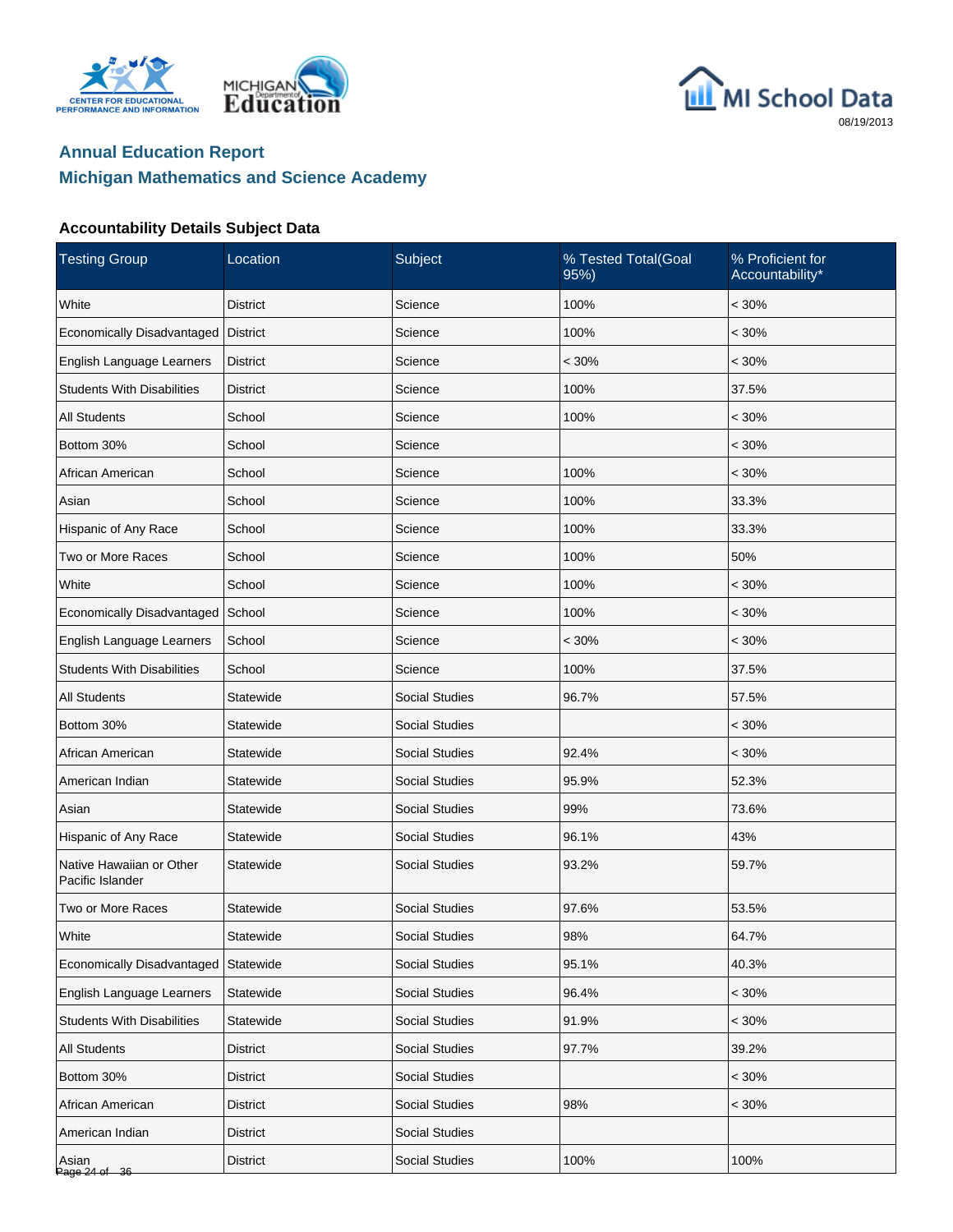





| <b>Testing Group</b>                         | Location        | Subject               | % Tested Total(Goal<br>95%) | % Proficient for<br>Accountability* |
|----------------------------------------------|-----------------|-----------------------|-----------------------------|-------------------------------------|
| Hispanic of Any Race                         | District        | <b>Social Studies</b> | 100%                        |                                     |
| Native Hawaiian or Other<br>Pacific Islander | District        | <b>Social Studies</b> |                             |                                     |
| Two or More Races                            | District        | <b>Social Studies</b> | 100%                        | 100%                                |
| White                                        | District        | <b>Social Studies</b> | 96%                         | 66.7%                               |
| Economically Disadvantaged                   | <b>District</b> | <b>Social Studies</b> | 97%                         | 41.1%                               |
| English Language Learners                    | <b>District</b> | <b>Social Studies</b> | 100%                        | $< 30\%$                            |
| <b>Students With Disabilities</b>            | District        | <b>Social Studies</b> | 100%                        | $< 30\%$                            |
| All Students                                 | School          | <b>Social Studies</b> | 97.7%                       | 39.2%                               |
| Bottom 30%                                   | School          | <b>Social Studies</b> |                             | $< 30\%$                            |
| African American                             | School          | <b>Social Studies</b> | 98%                         | $< 30\%$                            |
| Asian                                        | School          | <b>Social Studies</b> | 100%                        | 100%                                |
| Hispanic of Any Race                         | School          | <b>Social Studies</b> | 100%                        |                                     |
| Two or More Races                            | School          | <b>Social Studies</b> | 100%                        | 100%                                |
| White                                        | School          | <b>Social Studies</b> | 96%                         | 66.7%                               |
| Economically Disadvantaged                   | School          | <b>Social Studies</b> | 97%                         | 41.1%                               |
| English Language Learners                    | School          | <b>Social Studies</b> | 100%                        | $< 30\%$                            |
| <b>Students With Disabilities</b>            | School          | <b>Social Studies</b> | 100%                        | $< 30\%$                            |
| All Students                                 | Statewide       | Writing               | 98.2%                       | 69.4%                               |
| Bottom 30%                                   | Statewide       | Writing               |                             | $< 30\%$                            |
| African American                             | Statewide       | Writing               | 95.6%                       | 48.8%                               |
| American Indian                              | Statewide       | Writing               | 97.7%                       | 61.6%                               |
| Asian                                        | Statewide       | Writing               | 98.9%                       | 82.9%                               |
| Hispanic of Any Race                         | Statewide       | Writing               | 98%                         | 59.7%                               |
| Native Hawaiian or Other<br>Pacific Islander | Statewide       | Writing               | 94.5%                       | 74.4%                               |
| Two or More Races                            | Statewide       | Writing               | 98.9%                       | 68.5%                               |
| White                                        | Statewide       | Writing               | 98.9%                       | 74.3%                               |
| Economically Disadvantaged                   | Statewide       | Writing               | 97.3%                       | 55.7%                               |
| English Language Learners                    | Statewide       | Writing               | 97.3%                       | 42.1%                               |
| <b>Students With Disabilities</b>            | Statewide       | Writing               | 96.6%                       | $< 30\%$                            |
| All Students                                 | <b>District</b> | Writing               | 100%                        | 59.5%                               |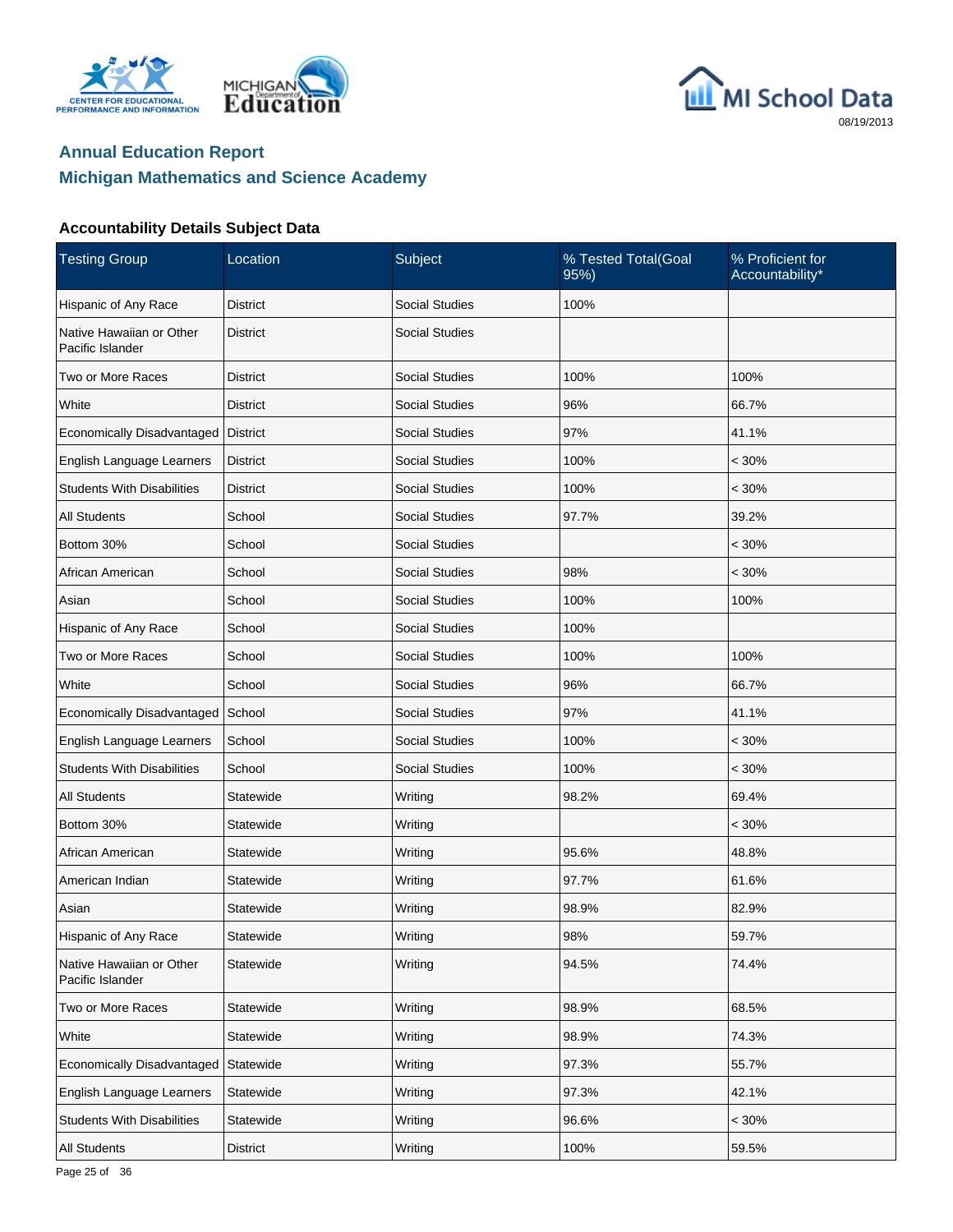





| <b>Testing Group</b>                         | Location        | Subject | % Tested Total(Goal<br>95%) | % Proficient for<br>Accountability* |
|----------------------------------------------|-----------------|---------|-----------------------------|-------------------------------------|
| Bottom 30%                                   | <b>District</b> | Writing |                             | $< 30\%$                            |
| African American                             | <b>District</b> | Writing | 100%                        | 60.6%                               |
| American Indian                              | <b>District</b> | Writing |                             |                                     |
| Asian                                        | <b>District</b> | Writing | 100%                        |                                     |
| Hispanic of Any Race                         | <b>District</b> | Writing |                             |                                     |
| Native Hawaiian or Other<br>Pacific Islander | <b>District</b> | Writing |                             |                                     |
| Two or More Races                            | <b>District</b> | Writing | 100%                        |                                     |
| White                                        | <b>District</b> | Writing | 100%                        | 55.6%                               |
| Economically Disadvantaged                   | <b>District</b> | Writing | 100%                        | 64.5%                               |
| English Language Learners                    | <b>District</b> | Writing |                             |                                     |
| <b>Students With Disabilities</b>            | <b>District</b> | Writing | 100%                        | $< 30\%$                            |
| <b>All Students</b>                          | School          | Writing | 100%                        | 59.5%                               |
| Bottom 30%                                   | School          | Writing |                             | $< 30\%$                            |
| African American                             | School          | Writing | 100%                        | 60.6%                               |
| Asian                                        | School          | Writing | 100%                        |                                     |
| Two or More Races                            | School          | Writing | 100%                        |                                     |
| White                                        | School          | Writing | 100%                        | 55.6%                               |
| Economically Disadvantaged                   | School          | Writing | 100%                        | 64.5%                               |
| <b>Students With Disabilities</b>            | School          | Writing | 100%                        | $< 30\%$                            |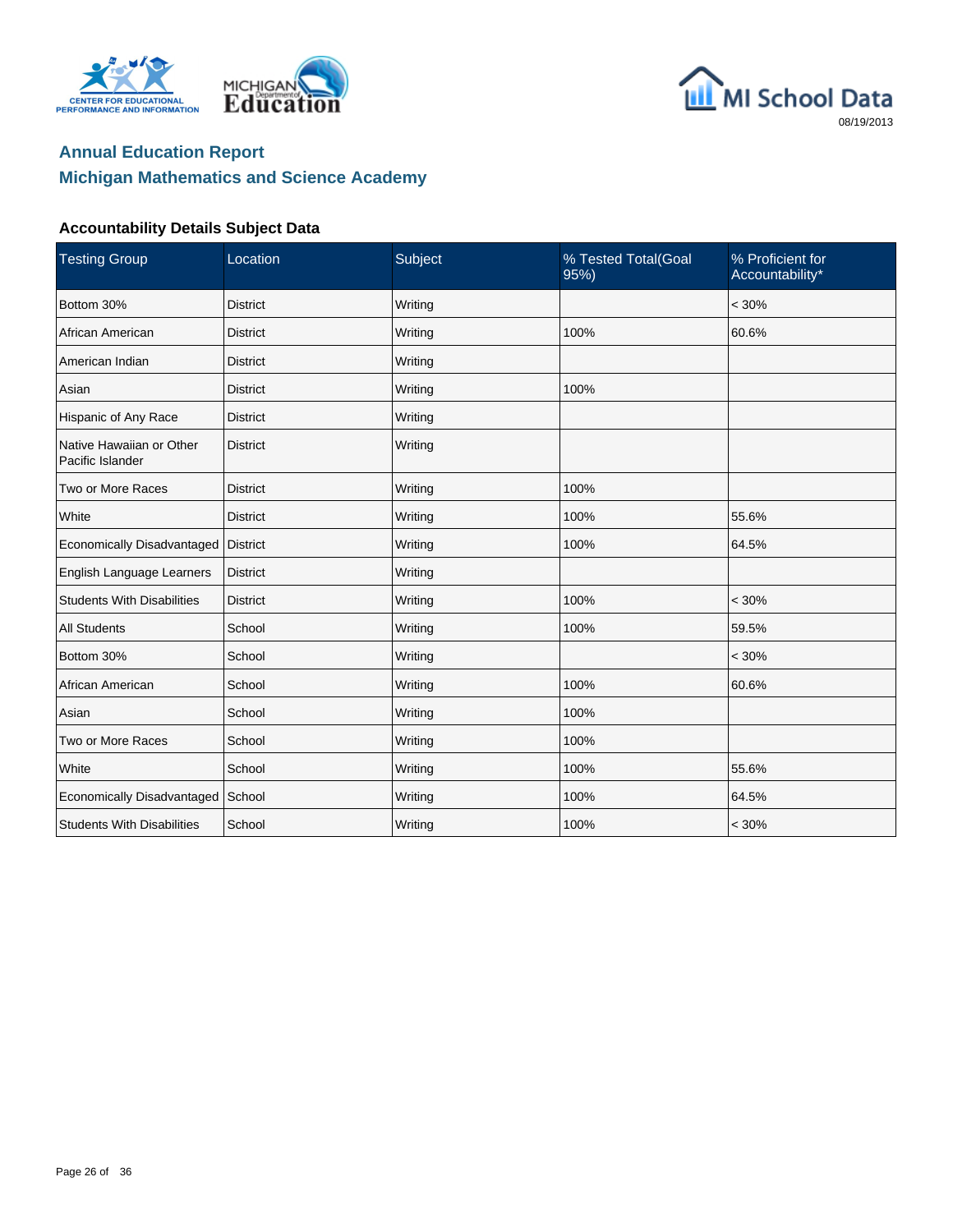





#### **Accountability Details Graduation Data**

| <b>Testing Group</b>                      | Location  | Accountability Scorecard Completion Rate<br>(High Schools only)<br>(Goal 80%) |
|-------------------------------------------|-----------|-------------------------------------------------------------------------------|
| <b>All Students</b>                       | Statewide | 76.2%                                                                         |
| African American                          | Statewide | 59.9%                                                                         |
| American Indian                           | Statewide | 66.4%                                                                         |
| Asian                                     | Statewide | 87.4%                                                                         |
| Hispanic of Any Race                      | Statewide | 64.3%                                                                         |
| Migrant                                   | Statewide | 68.3%                                                                         |
| Native Hawaiian or Other Pacific Islander | Statewide | 73.2%                                                                         |
| Two or More Races                         | Statewide | 73.5%                                                                         |
| White                                     | Statewide | 81.5%                                                                         |
| Female                                    | Statewide | 80.8%                                                                         |
| Male                                      | Statewide | 72%                                                                           |
| Economically Disadvantaged                | Statewide | 64%                                                                           |
| English Language Learners                 | Statewide | 63.1%                                                                         |
| <b>Students With Disabilities</b>         | Statewide | 53.5%                                                                         |
| Homeless                                  | Statewide | 53.8%                                                                         |

\* All data based on students enrolled for a full academic year.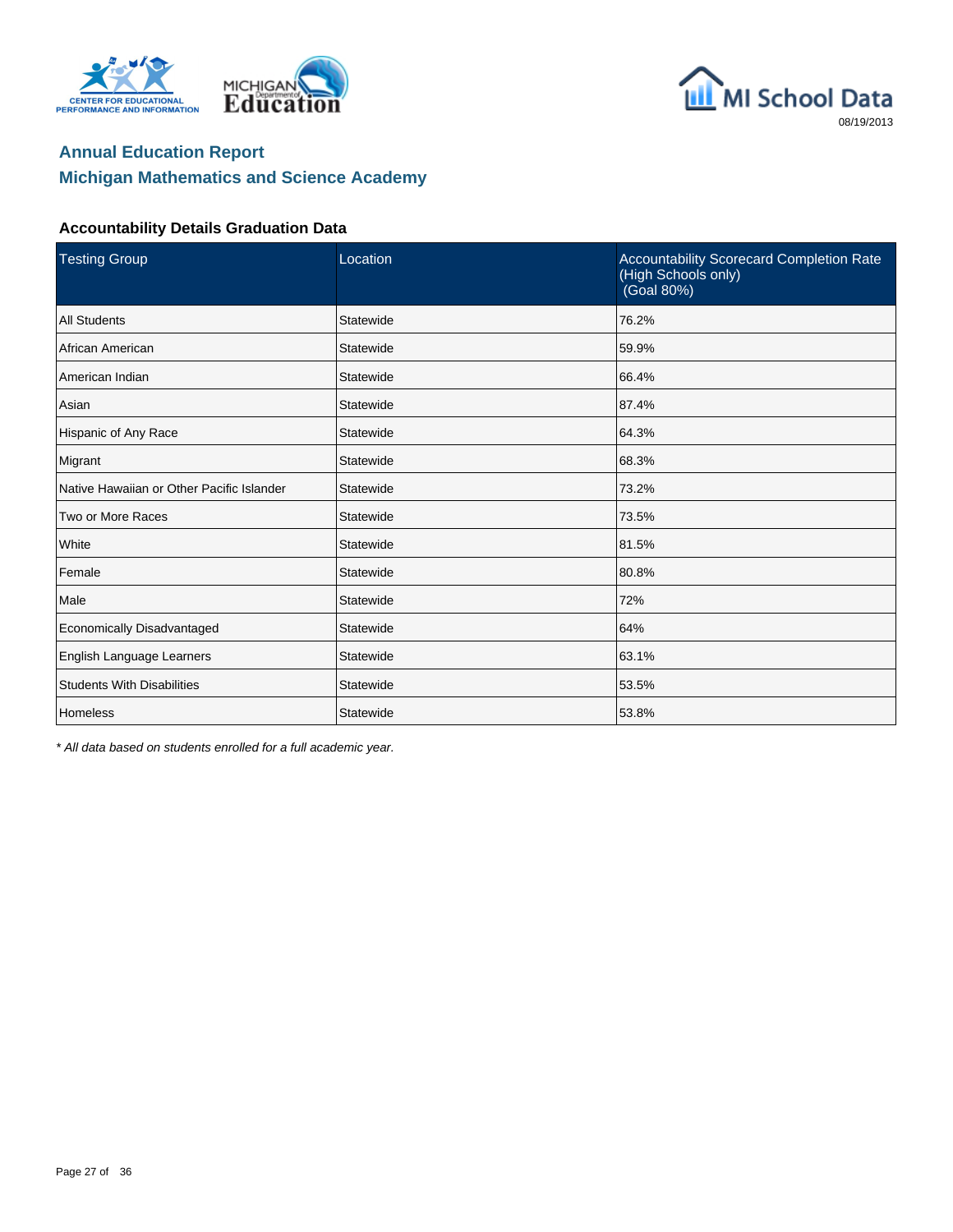





#### **Accountability Details Attendance Data**

| <b>Testing Group</b> | Location        | Attendance Rate<br>(Goal 90%) |
|----------------------|-----------------|-------------------------------|
| <b>All Students</b>  | Statewide       | 94%                           |
| <b>All Students</b>  | <b>District</b> | 97%                           |
| <b>All Students</b>  | School          | 97%                           |

\* All data based on students enrolled for a full academic year.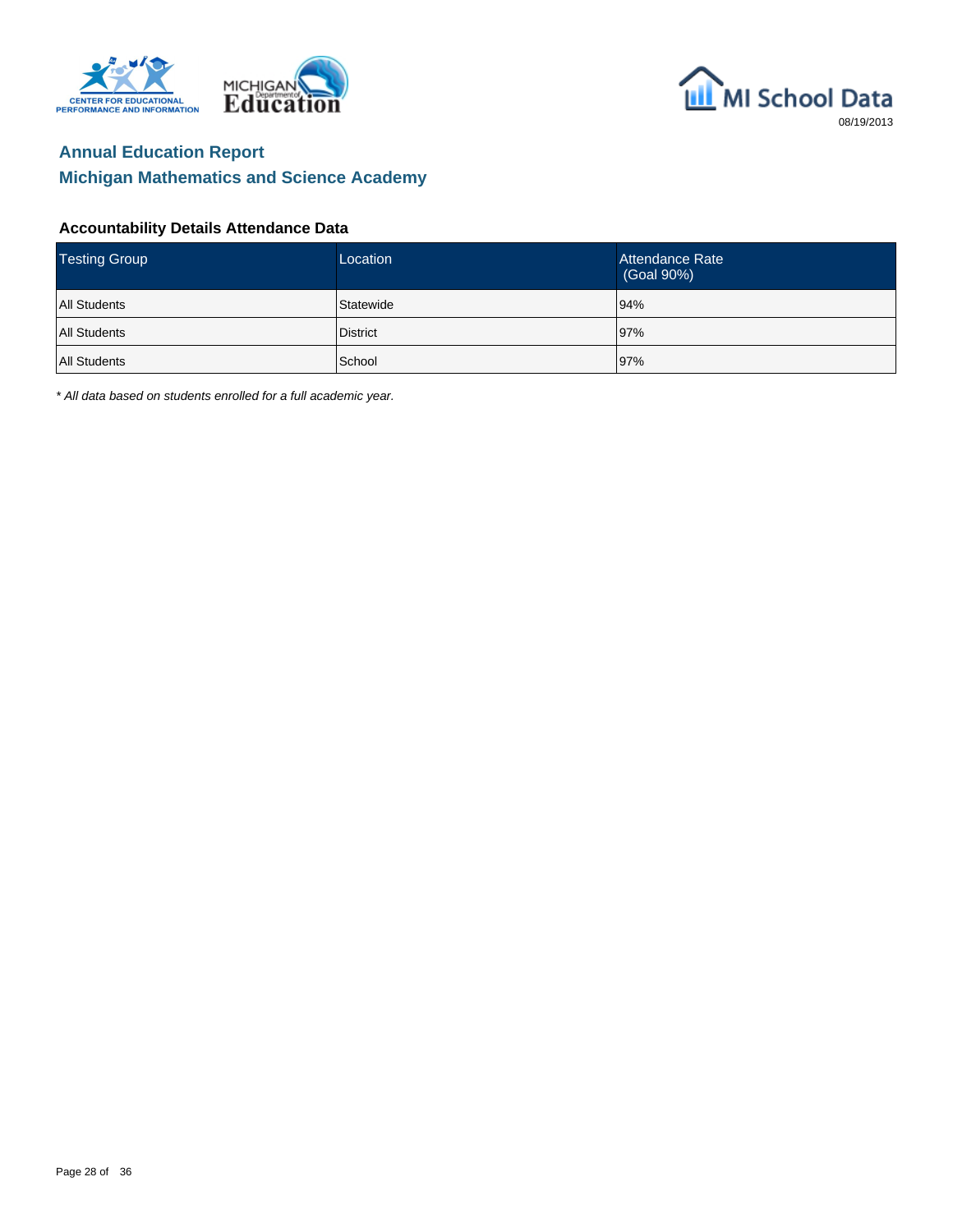

## **Annual Education Report**

### **Michigan Mathematics and Science Academy**

#### **Accountability Status District Data**

| <b>District</b><br><b>Name</b> | <b>Reading</b><br><b>Status</b> | Reading<br>Score | Writina<br><b>Status</b> | <b>Writing</b><br>Score | Math Status Math Score |  | Science<br><b>Status</b> | Science<br>Score | Social <sup>1</sup><br><b>Studies</b><br><b>Status</b> | Social<br>Studies<br>Score | <b>Verall</b><br><b>Status</b> | <b>Overall</b><br>Score |
|--------------------------------|---------------------------------|------------------|--------------------------|-------------------------|------------------------|--|--------------------------|------------------|--------------------------------------------------------|----------------------------|--------------------------------|-------------------------|
|                                | No Dota to Dianley              |                  |                          |                         |                        |  |                          |                  |                                                        |                            |                                |                         |

No Data to Display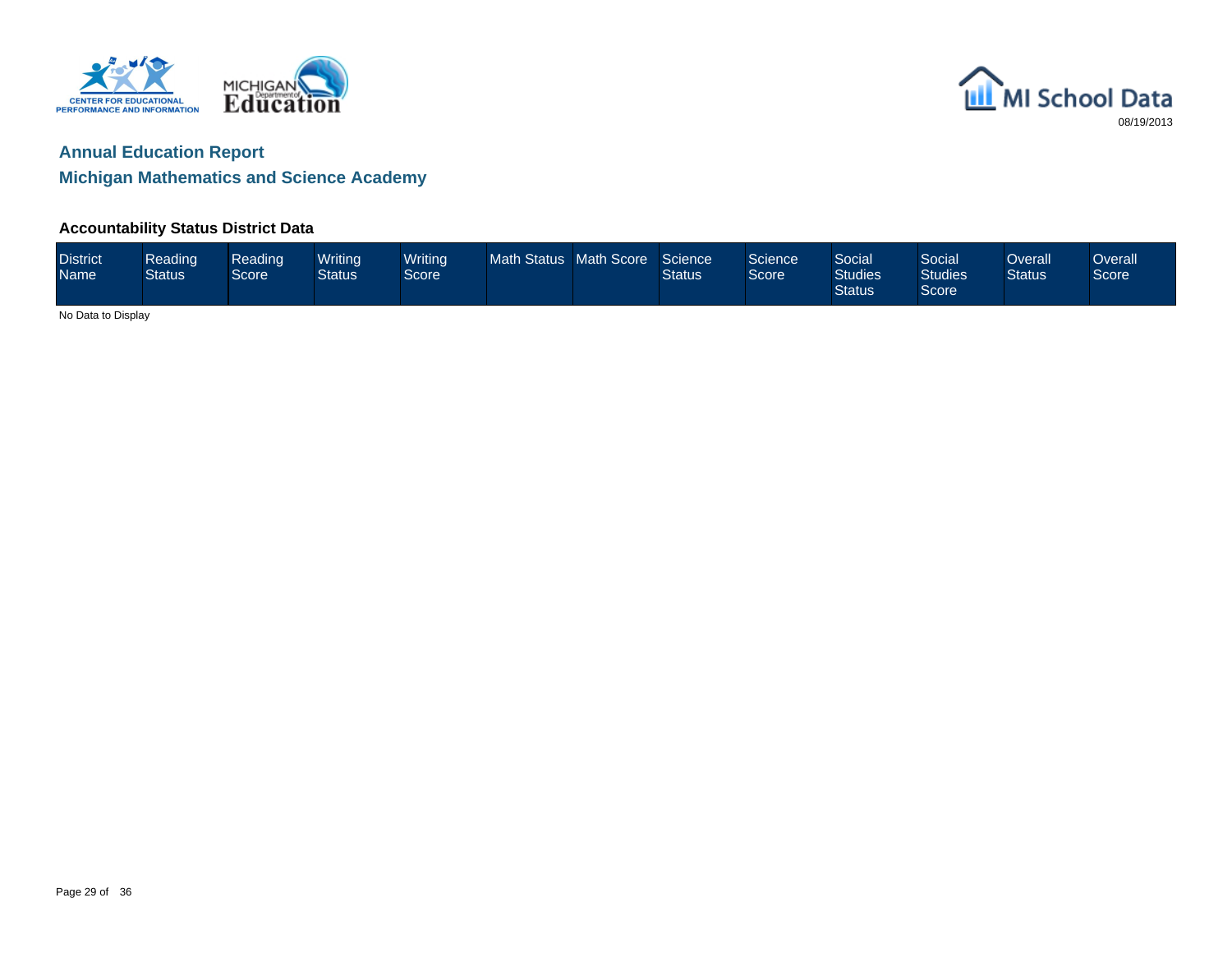



#### **Accountability Status School Data**

| <b>District</b><br><b>Name</b>          | School<br><b>Name</b>                                                | Title 1<br><b>Status</b> | Reading<br><b>Status</b> | Reading<br>Score | Writing<br>Status | Writing<br>Score | <b>Math</b><br><b>Status</b> | <b>Math</b><br>Score | Science<br><b>Status</b> | Science<br>Score | Social<br><b>Studies</b><br><b>Status</b> | Social<br><b>Studies</b><br>Score | Overall<br><b>Status</b> | Overall<br>Score |
|-----------------------------------------|----------------------------------------------------------------------|--------------------------|--------------------------|------------------|-------------------|------------------|------------------------------|----------------------|--------------------------|------------------|-------------------------------------------|-----------------------------------|--------------------------|------------------|
| Michigan<br>s and<br>Science<br>Academy | Michigan<br>Mathematic   Mathematic  <br>s and<br>Science<br>Academy |                          | l Green                  | 12               | Green             | 2                | Green                        | 12                   | Red                      | 10               | Green                                     |                                   | Yellow                   | 34               |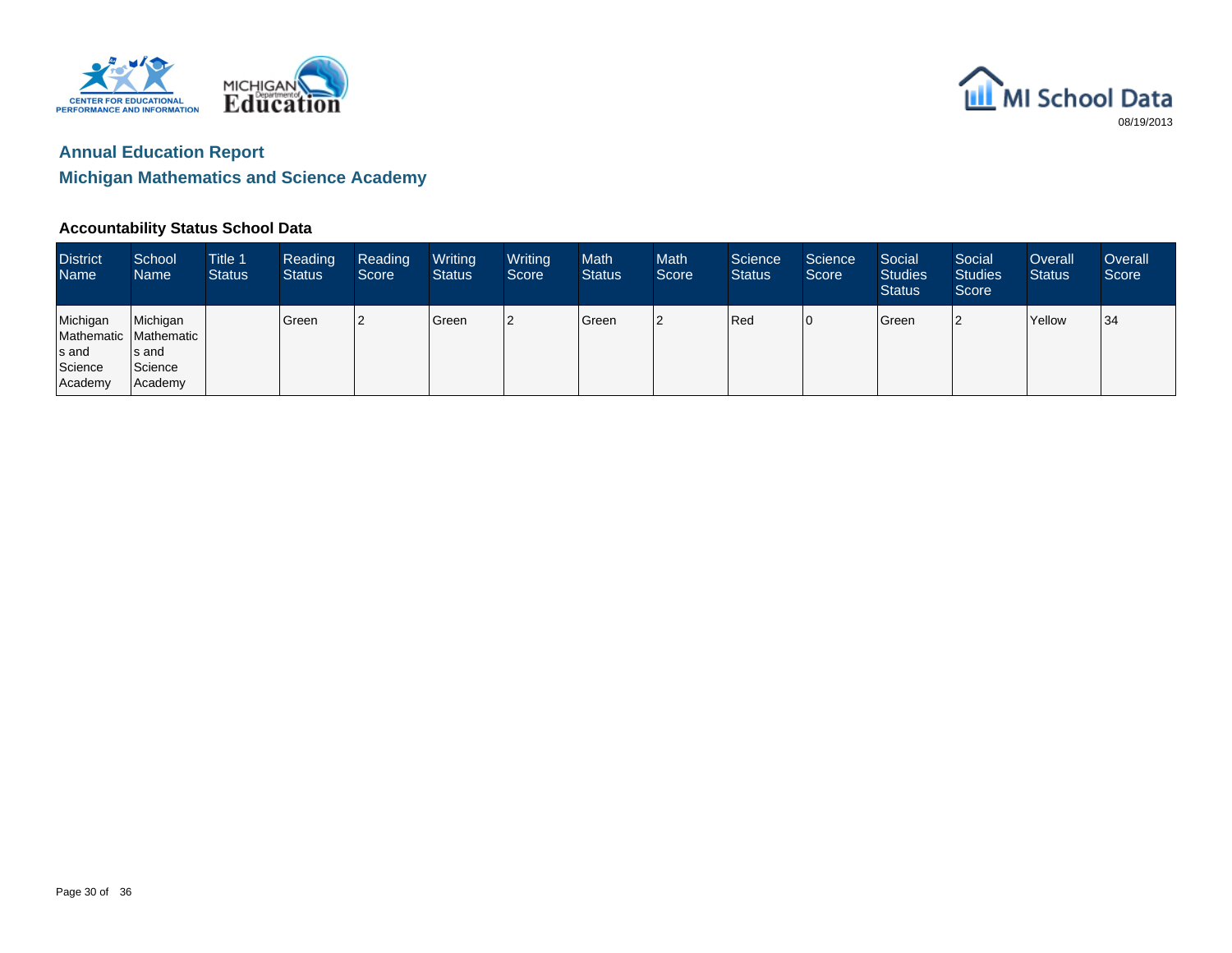





#### **Teacher Quality - Qualification**

|                                                                                                             | Other | <b>B.A.</b> | MA. | <b>\P.H.D.</b> |
|-------------------------------------------------------------------------------------------------------------|-------|-------------|-----|----------------|
| Professional Qualifications of 0<br>All Public Elementary and<br>Secondary School Teachers<br>in the School |       | <b>26</b>   |     |                |

Professional Qualifications are defined by the State and may include information such as the degrees of public school teachers (e.g., percentage of teachers with Bachelors Degrees or Masters Degrees) or the percentage of fully certified teachers

#### **Teacher Quality - Class**

|                                                                                                                              | School Aggregate | <b>High-Poverty Schools</b> | <b>Low-Poverty Schools</b> |
|------------------------------------------------------------------------------------------------------------------------------|------------------|-----------------------------|----------------------------|
| Percentage of Core Academic<br>Subject Elementary and Secondary<br>School Classes not Taught by Highly<br>Qualified Teachers | $0.0\%$          | $0.0\%$                     | $0.0\%$                    |

#### **Teacher Quality - Provisional**

|                                                                                                             | <b>Certification Percent</b> |
|-------------------------------------------------------------------------------------------------------------|------------------------------|
| Percentage of Public Elementary and Secondary School Teachers in the<br>School with Emergency Certification | 12.9%                        |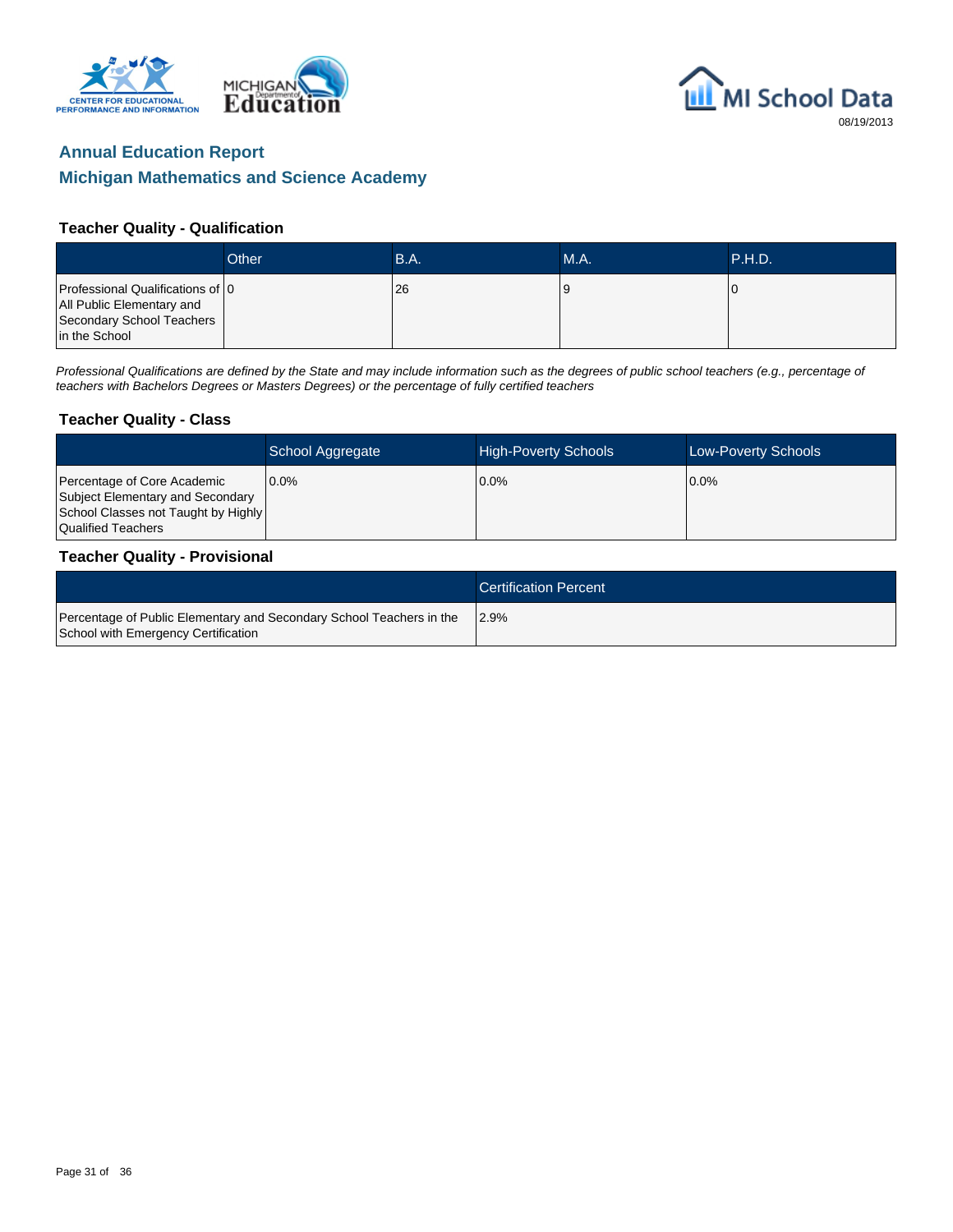





#### **NAEP Grade 4 Math**

|                                                                                                                                             | <b>Percent of Students</b>           | Percent below Basic  | <b>Percent Basic</b>                                                                  | <b>Percent Proficient</b>                    | <b>Percent Advanced</b>                   |
|---------------------------------------------------------------------------------------------------------------------------------------------|--------------------------------------|----------------------|---------------------------------------------------------------------------------------|----------------------------------------------|-------------------------------------------|
| <b>All Students</b>                                                                                                                         | 100                                  | 22                   | 43                                                                                    | 30                                           | 5                                         |
| Male<br>Female                                                                                                                              | 50<br>50                             | 21<br>22             | 42<br>45                                                                              | 31<br>29                                     | 6<br>4                                    |
| National Lunch<br>Program Eligibility<br>Eligible<br>Not Eligible<br>Info not available                                                     | 43<br>56                             | 35<br>11             | 47<br>41                                                                              | 17<br>41                                     | 8                                         |
| Race/Ethnicity<br>White<br><b>Black</b><br>Hispanic<br>Asian<br>American Indian<br>Native Hawaiian/Pacific<br>Islander<br>Two or More Races | 71<br>16<br>6<br>3<br>$\overline{2}$ | 14<br>53<br>31<br>23 | 45<br>39<br>48<br>22<br>$\begin{array}{c} \texttt{+} \\ \texttt{+} \end{array}$<br>50 | 36<br>8<br>19<br>45<br>ŧ<br>$\ddagger$<br>21 | 5<br>0<br>2<br>26<br>ŧ<br>$\ddagger$<br>6 |
| Student classified as<br>having a disability<br><b>SD</b><br>Not SD                                                                         | 13<br>87                             | 50<br>18             | 37<br>44                                                                              | 13<br>32                                     | 5                                         |
| Student is an English<br>Language Learner<br><b>ELL</b><br>Not ELL                                                                          | 4<br>96                              | 47<br>21             | 41<br>44                                                                              | 11<br>31                                     | 5                                         |

‡ Reporting Standards not met. Note: Observed differences are not necessarily statistically significant. Detail may not sum to total because of rounding. SOURCE: U.S. Department of Education. Institute for Education Sciences. National Center for Education Statistics. National Assessment Program (NAEP) 2011 Mathematics Achievement.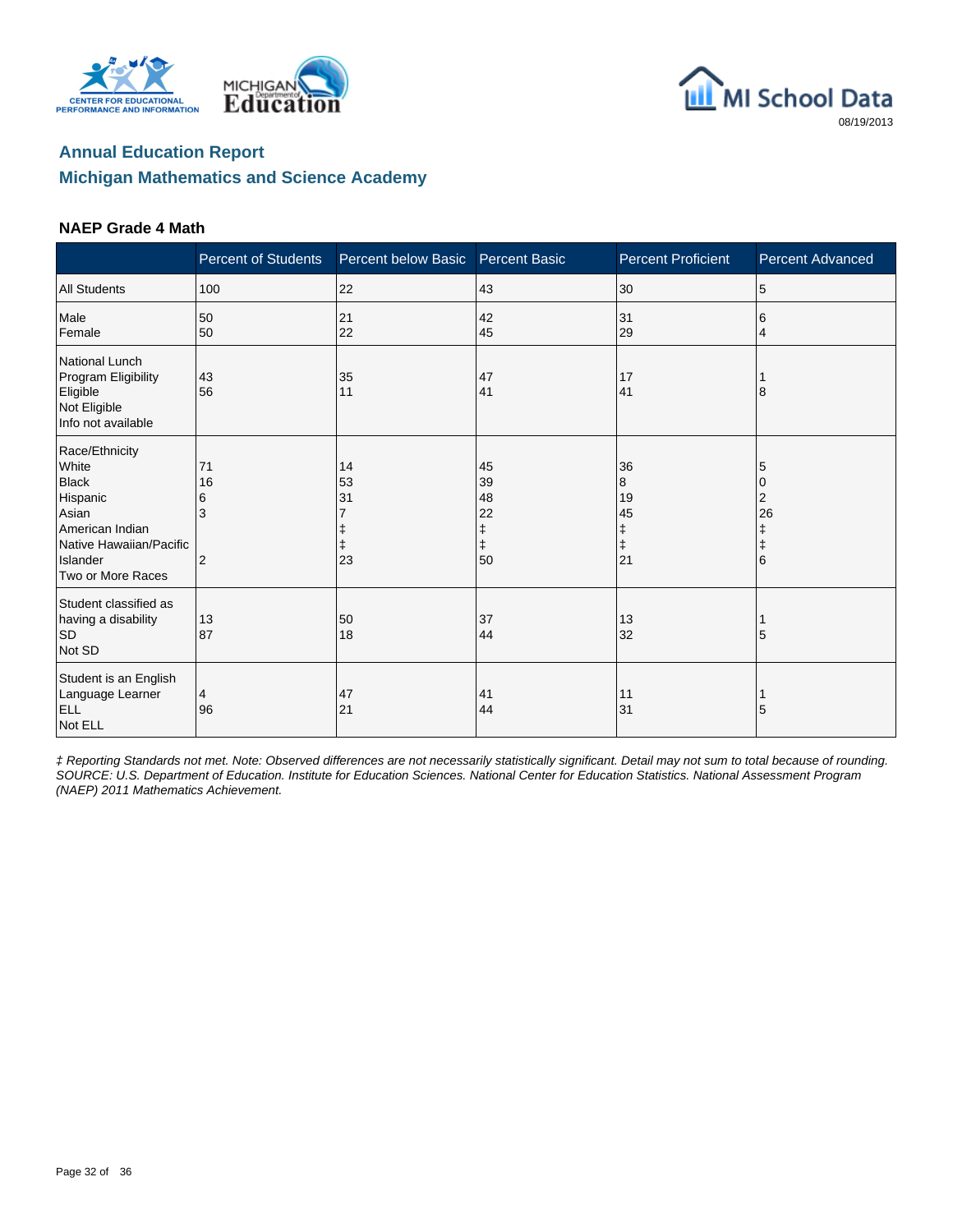





#### **NAEP Grade 8 Math**

|                                                                                                                                             | <b>Percent of Students</b> | Percent below Basic       | <b>Percent Basic</b>           | <b>Percent Proficient</b>                                | <b>Percent Advanced</b>                |
|---------------------------------------------------------------------------------------------------------------------------------------------|----------------------------|---------------------------|--------------------------------|----------------------------------------------------------|----------------------------------------|
| <b>All Students</b>                                                                                                                         | 100                        | 29                        | 40                             | 25                                                       | 6                                      |
| Male<br>Female                                                                                                                              | 51<br>49                   | 28<br>30                  | 39<br>41                       | 26<br>24                                                 | 7<br>5                                 |
| National Lunch<br>Program Eligibility<br>Eligible<br>Not Eligible<br>Info not available                                                     | 42<br>58                   | 45<br>18                  | 39<br>41                       | 15<br>32                                                 | 2<br>.9                                |
| Race/Ethnicity<br>White<br><b>Black</b><br>Hispanic<br>Asian<br>American Indian<br>Native Hawaiian/Pacific<br>Islander<br>Two or More Races | 74<br>16<br>4<br>2         | 22<br>66<br>26<br>13<br>ŧ | 43<br>26<br>41<br>25<br>ŧ<br>ŧ | 29<br>$\overline{7}$<br>18<br>31<br>ŧ<br>ŧ<br>$\ddagger$ | 6<br>$\Omega$<br>5<br>32<br>$\ddagger$ |
| Student classified as<br>having a disability<br><b>SD</b><br>Not SD                                                                         | 12<br>88                   | 70<br>25                  | 23<br>41                       | 5<br>27                                                  | 6                                      |
| Student is an English<br>Language Learner<br><b>ELL</b><br>Not ELL                                                                          | 2<br>98                    | 57<br>29                  | 27<br>40                       | 7<br>25                                                  | 10<br>6                                |

‡ Reporting Standards not met. NOTE: Detail may not sum to totals because of rounding. Some apparent differences between estimates may not be statistically significant. SOURCE: U.S. Department of Education. Institute for Education Sciences. National Center for Education Statistics. National Assessment Program (NAEP) 2011 Mathematics Achievement.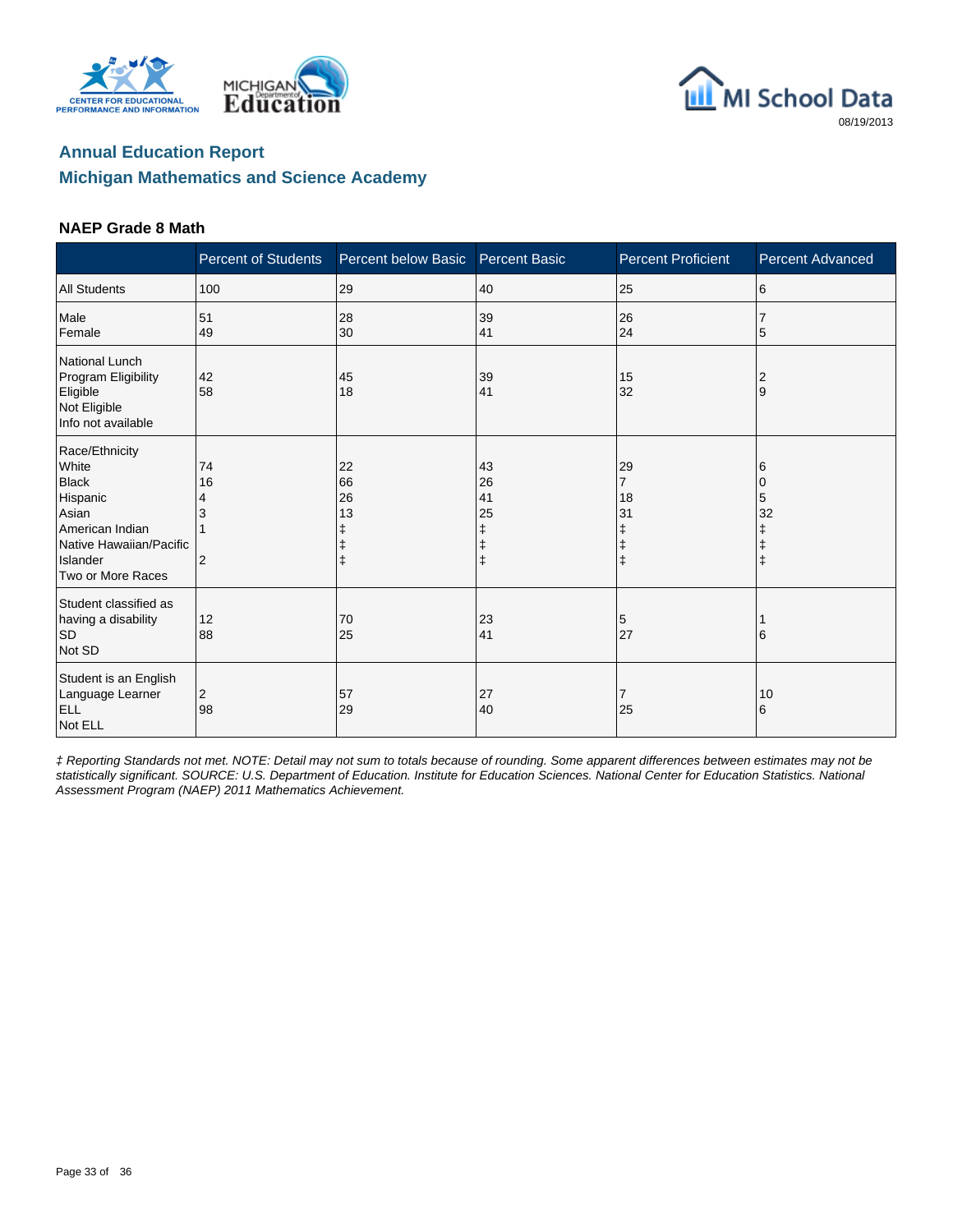





#### **NAEP Grade 4 Reading**

|                                                                                                                                             | <b>Percent of Students</b>                       | Percent below Basic        | <b>Percent Basic</b>                                   | <b>Percent Proficient</b>                                 | <b>Percent Advanced</b>          |
|---------------------------------------------------------------------------------------------------------------------------------------------|--------------------------------------------------|----------------------------|--------------------------------------------------------|-----------------------------------------------------------|----------------------------------|
| <b>All Students</b>                                                                                                                         | 100                                              | 34                         | 34                                                     | 25                                                        | 6                                |
| Male<br>Female                                                                                                                              | 50<br>50                                         | 38<br>31                   | 33<br>36                                               | 24<br>26                                                  | 6                                |
| National Lunch<br>Program Eligibility<br>Eligible<br>Not Eligible<br>Info not available                                                     | 45<br>55                                         | 51<br>21                   | 32<br>36                                               | 15<br>33                                                  | 2<br>10                          |
| Race/Ethnicity<br>White<br><b>Black</b><br>Hispanic<br>Asian<br>American Indian<br>Native Hawaiian/Pacific<br>Islander<br>Two or More Races | 70<br>17<br>6<br>3<br>$\Omega$<br>$\overline{2}$ | 26<br>67<br>51<br>19<br>36 | 37<br>24<br>29<br>33<br>$\ddagger$<br>$\ddagger$<br>31 | 30<br>$\overline{7}$<br>17<br>33<br>ŧ<br>$\ddagger$<br>19 | 3<br>15<br>Ŧ<br>$\ddagger$<br>14 |
| Student classified as<br>having a disability<br><b>SD</b><br>Not SD                                                                         | 13<br>87                                         | 73<br>30                   | 17<br>36                                               | 8<br>27                                                   | 2                                |
| Student is an English<br>Language Learner<br><b>ELL</b><br>Not ELL                                                                          | 3<br>97                                          | 67<br>33                   | 26<br>35                                               | 7<br>25                                                   | 0                                |

# Rounds to zero

‡ Reporting Standards not met. NOTE: Detail may not sum to totals because of rounding. Some apparent differences between estimates may not be statistically significant. SOURCE: U.S. Department of Education, Institute of Education Sciences, National Center for Education Statistics, National Assessment of Educational Progress (NAEP), 2011 Reading Assessment.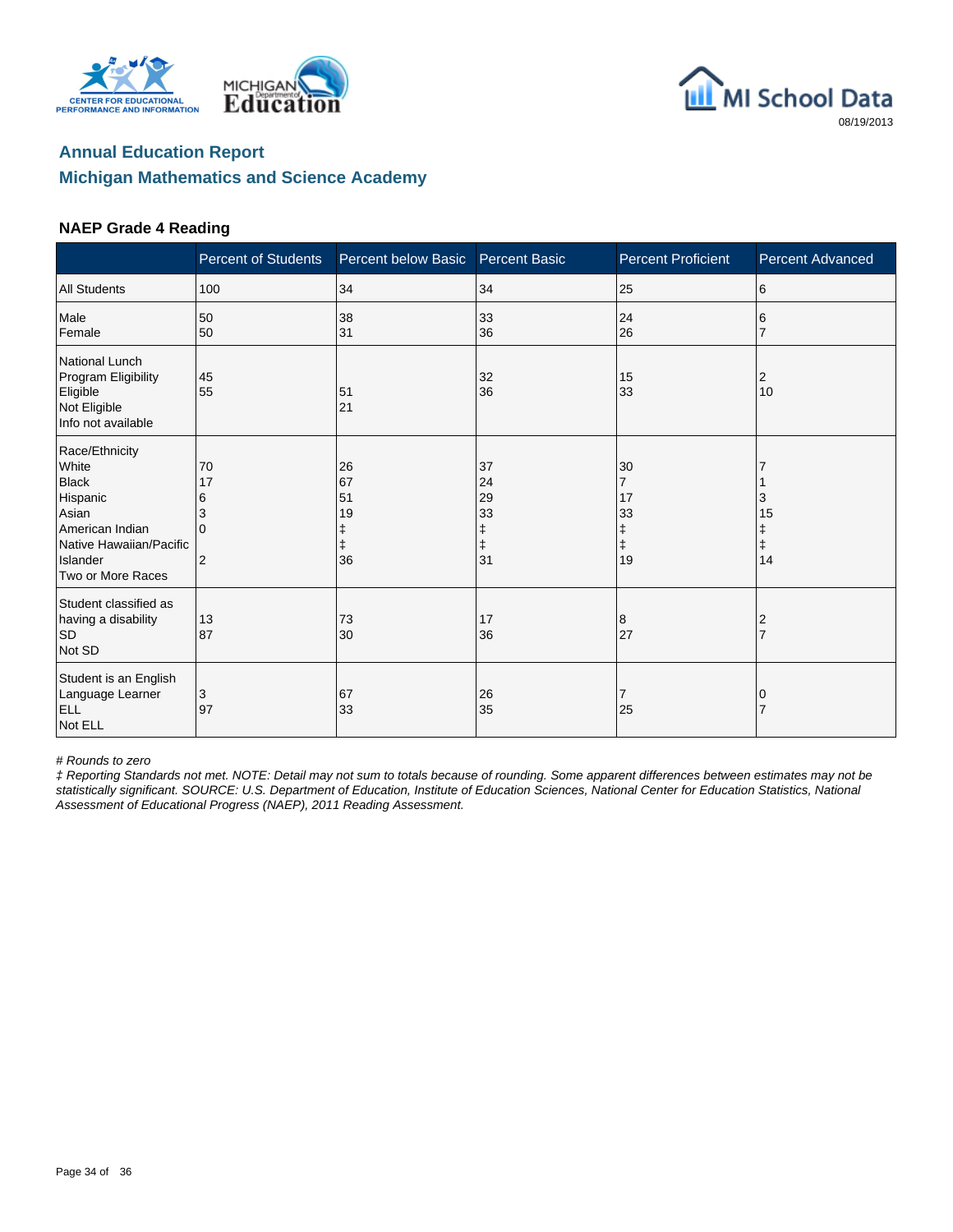





#### **NAEP Grade 8 Reading**

|                                                                                                                                             | <b>Percent of Students</b> | Percent below Basic  | <b>Percent Basic</b> | <b>Percent Proficient</b>                    | Percent Advanced |
|---------------------------------------------------------------------------------------------------------------------------------------------|----------------------------|----------------------|----------------------|----------------------------------------------|------------------|
| <b>All Students</b>                                                                                                                         | 100                        | 23                   | 45                   | 29                                           | 3                |
| Male<br>Female                                                                                                                              | 50<br>50                   | 28<br>18             | 47<br>43             | 24<br>35                                     | 2<br>4           |
| National Lunch<br>Program Eligibility<br>Eligible<br>Not Eligible<br>Info not available                                                     | 42<br>58                   | 35<br>14             | 46<br>44             | 18<br>37                                     | 0<br>4           |
| Race/Ethnicity<br>White<br><b>Black</b><br>Hispanic<br>Asian<br>American Indian<br>Native Hawaiian/Pacific<br>Islander<br>Two or More Races | 74<br>16<br>4<br>3         | 18<br>46<br>25<br>19 | 46<br>43<br>50<br>27 | 33<br>10<br>25<br>39<br>ŧ<br>ŧ<br>$\ddagger$ | 3<br>14          |
| Student classified as<br>having a disability<br><b>SD</b><br>Not SD                                                                         | 12<br>88                   | 67<br>19             | 27<br>46             | 6<br>31                                      | $\Omega$<br>3    |
| Student is an English<br>Language Learner<br><b>ELL</b><br>Not ELL                                                                          | 2<br>98                    | 52<br>22             | 40<br>45             | 8<br>30                                      | $\mathbf 0$<br>3 |

# Rounds to zero

‡ Reporting Standards not met. NOTE: Detail may not sum to totals because of rounding. Some apparent differences between estimates may not be statistically significant. SOURCE: U.S. Department of Education, Institute of Education Sciences, National Center for Education Statistics, National Assessment of Educational Progress (NAEP), 2011 Reading Assessment.